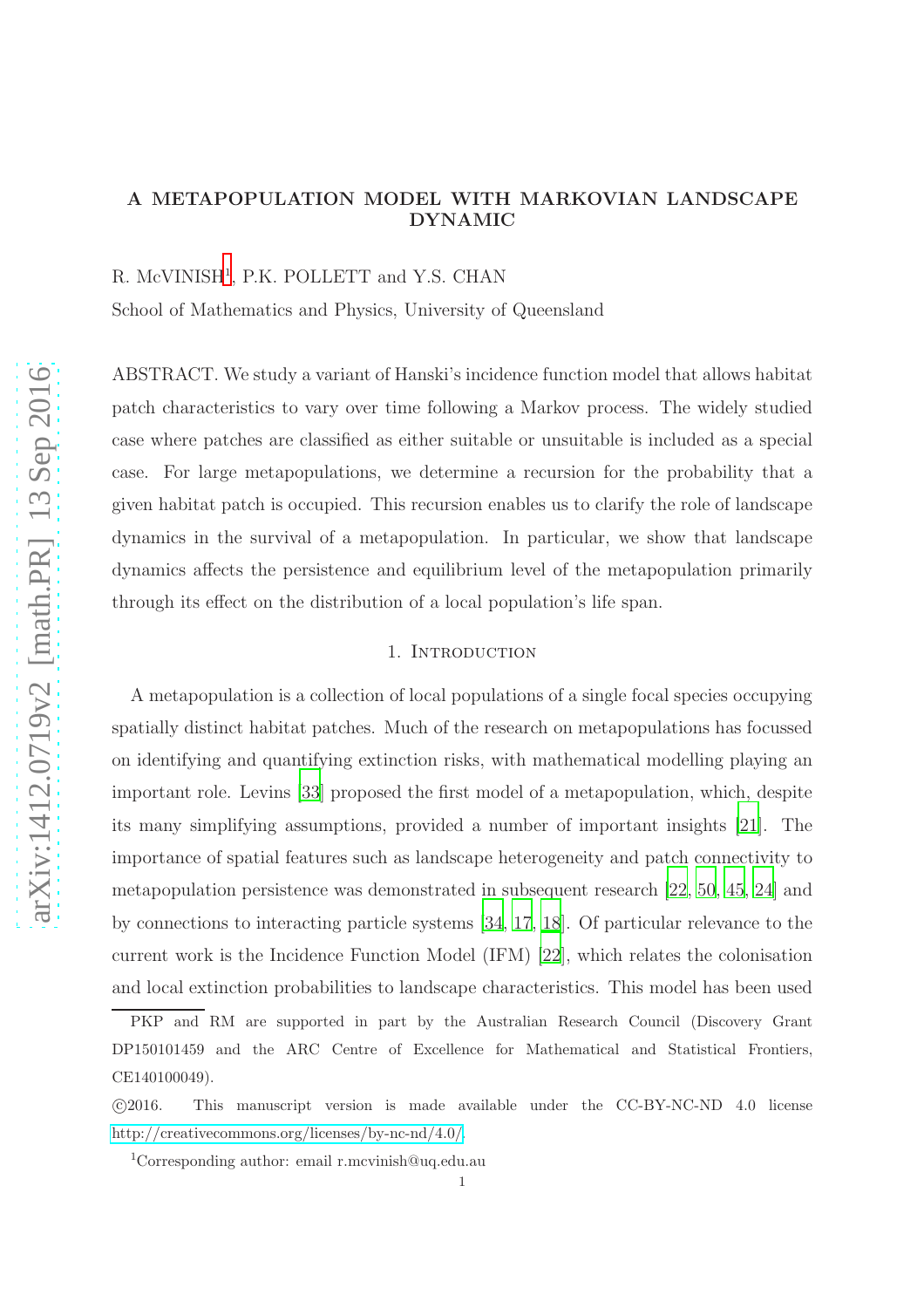to study extinction risk and the effectiveness of conservation measures for a number of populations including the African lion (*Panthera leo*) in Kenya and Tanzania [\[16\]](#page-41-5), the water vole (*Arvicola amphibius*) in the UK [\[36](#page-42-2)], and the prairie dog (*Cynomys ludovicianus*) in northern Colorado, USA [\[19](#page-41-6)].

While real landscapes are structured spatially, they also vary temporally. Landscape dynamics are known to play an important role in the persistence/extinction of a number of species [\[62\]](#page-44-0). As an example, Hanski [\[23](#page-41-7)] mentions the marsh fritillary butterfly (*Eurodryas aurinia*) whose host plant *Succisa pratensis* occurs in forest clearings that are between two and ten years old. The metapopulation of sharp-tailed grouse (*Tympanuchus phasianellus*), which occupies areas of grassland, is similarly affected by landscape dynamics [\[2,](#page-40-0) [20](#page-41-8)]. For this species, fire opens new grassland areas and prevents the encroachment of forests. Other examples include metapopulations of the perennial herb *Polygonella basiramia* [\[8\]](#page-40-1) and metapopulations of the beetle *Stephanopachys linearis*, which breeds only in burned trees [\[53](#page-43-2)]. In these examples, the landscape dynamics are driven by secondary succession, and this is often the case regardless of whether the focal species is part of a seral community or the climax community.

Some authors [\[9](#page-40-2), [63](#page-44-1), [28](#page-42-3)] have attempted to deal with landscape dynamics by incorporating the time elapsed since the patch was created through the local extinction probability. A more widely used and studied approach incorporates landscape dynamics by allowing each patch to alternate between being suitable or unsuitable for supporting a local population. In its simplest form all patches are treated equally [\[31](#page-42-4), [55,](#page-44-2) [65,](#page-44-3) [54\]](#page-43-3). A more general form used by DeWoody et al. [\[14\]](#page-41-9) and Xu et al. [\[66\]](#page-44-4) incorporates differences between patches in area and extinction rates. These studies demonstrate an important relationship between the time scale of metapopulation dynamics and landscape dynamics. When the habitat life span is too short, the metapopulation is unable to become established [\[31,](#page-42-4) [14\]](#page-41-9). Furthermore, ignoring landscape dynamics leads to inaccurate persistence criteria. In general, the persistence criteria is optimistic [\[55](#page-44-2), [66](#page-44-4)], though not necessarily for species which are able to react to habitat destruction [\[54](#page-43-3)].

The main problem we see with the suitable/unsuitable classification is that it is too coarse. Treating patches as being unsuitable may be reasonable following a destructive event, but this approach is unable to handle typical environmental fluctuations in habitat size or quality. We note that earlier examples of modelling change in natural landscapes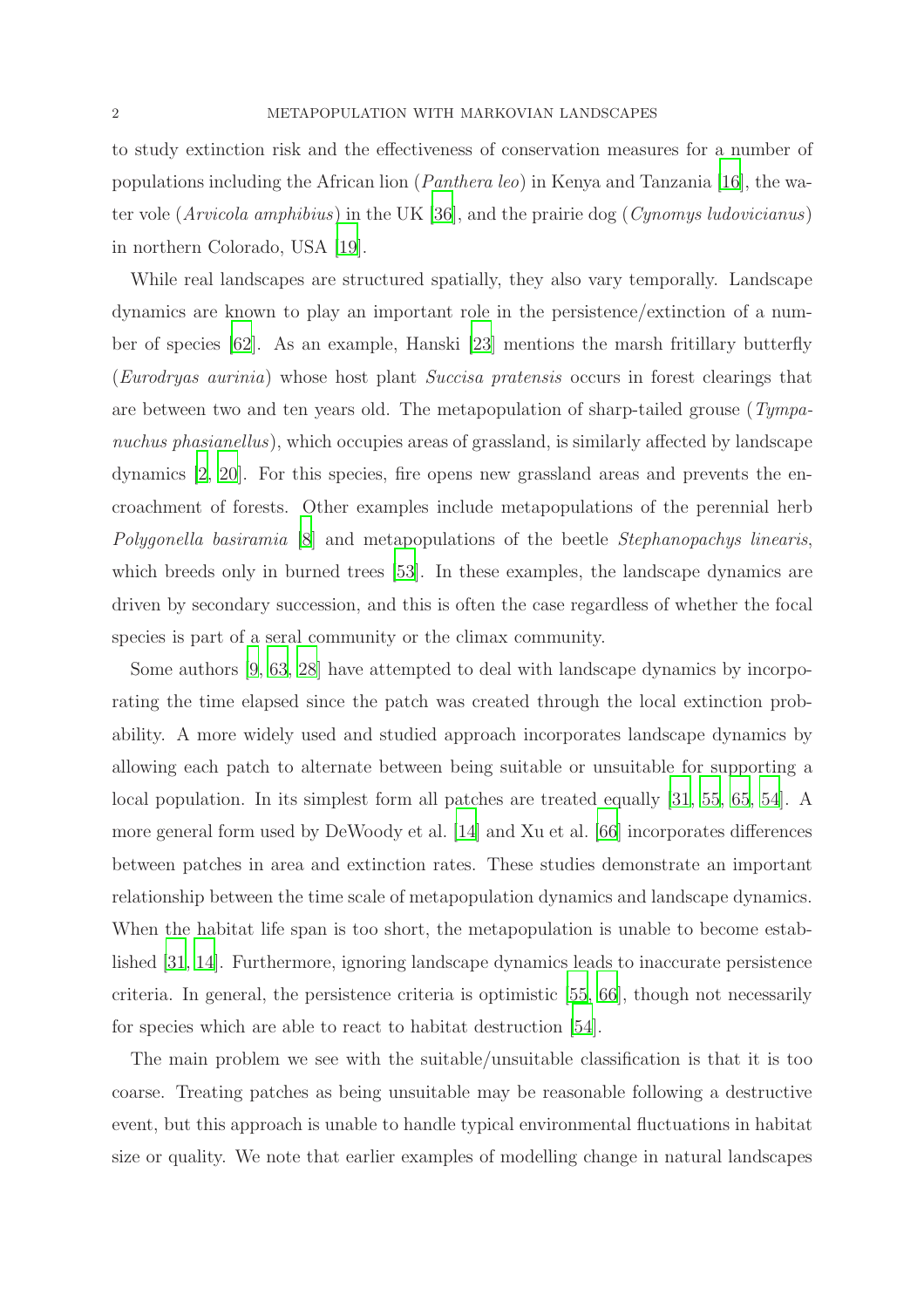with Markov chains used larger state spaces [\[4](#page-40-3), Table 2]. A related but more subtle problem is that all two-state Markov chains, like those used to model landscape dynamics in the above papers, are reversible in the sense that the process appears the same when time is reversed [\[30,](#page-42-5) section 1.2]. The process of landscape succession following disturbance typically proceeds through a number of stages in a fixed order [\[51\]](#page-43-4). This is inconsistent with reversibility since for a reversible Markov chain any path which ultimately returns to the starting state must have the same probability regardless of whether this is traced in one direction or the other [\[30,](#page-42-5) section 1.5]. Furthermore, the transition kernel of a reversible Markov chain has a special structure which most Markov chains do not possess [\[30,](#page-42-5) Theorem 1.7].

In this paper we adopt a similar approach to the one proposed by Hanski [\[23](#page-41-7)] and incorporate landscape dynamics into the incidence function model by treating landscape characteristics as a stochastic process. To the authors' knowledge, this approach has not been subject to a detailed mathematical analysis. Specifically, we model the landscape characteristics as a Markov chain on a general state space. The Markov chain model facilitates the analysis while allowing a general state space avoids the issues raised with the suitable/unsuitable classification. Our primary aim is to understand the affect of landscape dynamics on the survival of the metapopulation. Previous studies using the suitable/unsuitable classification have shown that landscape dynamics affect the survival of large metapopulations only through the average life span of the local populations [\[14,](#page-41-9) [66](#page-44-4)]. It is natural to consider whether this behaviour holds for more general landscape dynamics. In order to address this question, we study the limiting behaviour of the metapopulation when the number of patches is large. Using an analysis similar to our earlier work [\[38](#page-42-6), [39,](#page-42-7) [41](#page-42-8)], we show large metapopulations display a deterministic limit and asymptotic independence of local populations. All proofs are given in the Appendix.

#### 2. Model description

Hanski's IFM [\[22\]](#page-41-1) describes the evolution of a metapopulation as a discrete-time Markov chain. In this model, the dynamics of the metapopulation are determined by characteristics of the habitat patches. These characteristics are the patch's location, a weight related to the size of the patch, and the probability that a local population occupying this patch survives a given period of time. The colonisation and extinction processes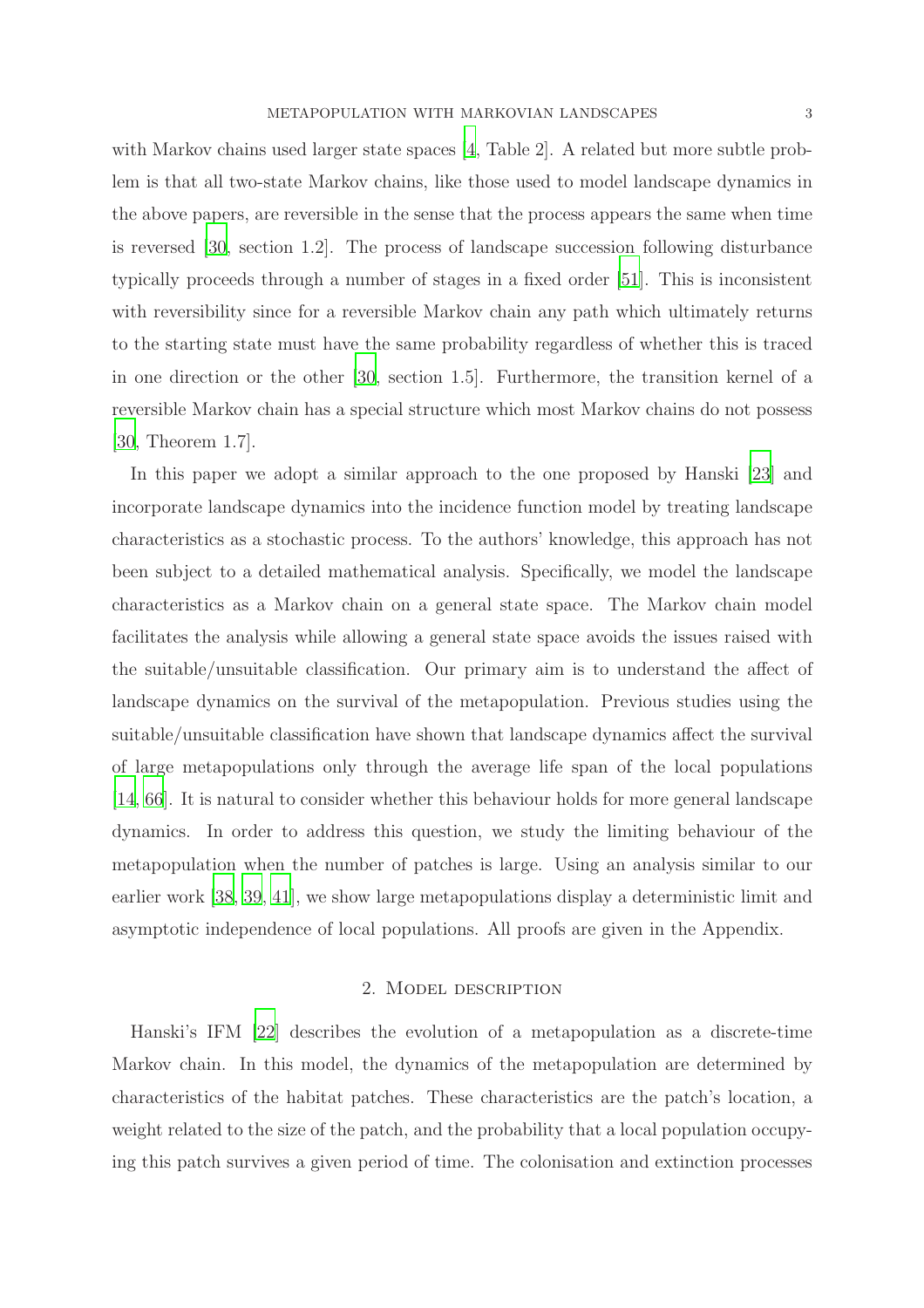which govern the metapopulation are specified by these characteristics. The local population of a patch will go extinct at the next time step with probability given by one minus the local survival probability. A patch that is currently empty will be colonised by individuals migrating from the occupied patches at the next time step with a probability that depends on its relative location to the occupied patches and the weight associated with those occupied patches. For a metapopulation comprising  $n$  patches, the presence or absence of the focal species at each of the patches determines the metapopulation's state.

Before describing the metapopulation dynamics more formally, we need to introduce some notation. The state of the metapopulation at time  $t$  is denoted by the binary vector  $X_t^n = (X_{1,t}^n, \ldots, X_{n,t}^n)$ , where  $X_{i,t}^n = 1$  if patch i is occupied at time t and  $X_{i,t}^n = 0$ otherwise. The patch location, weight and survival probability of patch i are denoted by  $z_i$ ,  $A_i$  and  $s_i$ , respectively. We let  $z^n$ ,  $A^n$  and  $s^n$  denote the respective vectors of all n patch locations, weights and survival probabilities. Since we view the landscape as the result of some random process, we treat  $z^n$ ,  $A^n$  and  $s^n$  as random vectors. Conditional on the state of the metapopulation at time t and the patch characteristics, the  $X_{i,t+1}^n$  (i =  $1, \ldots, n$  are independent with transition probabilities

<span id="page-3-0"></span>
$$
\mathbb{P}\left(X_{i,t+1}^n = 1 \mid X_t^n, z^n, A^n, s^n\right) = s_i X_{i,t}^n + f\left(\sum_{j=1}^n X_{j,t}^n D(z_i, z_j) A_j\right) \left(1 - X_{i,t}^n\right),\tag{2.1}
$$

where  $D(z_i, z_j) = \exp(-\alpha ||z_i - z_j||)$  for some  $\alpha > 0$  and the function  $f : [0, \infty) \to [0, 1]$ is the colonisation function. Hanski [\[22\]](#page-41-1) takes the colonisation function to be  $f(x) =$  $\beta x^2/(\gamma + \beta x^2)$  for some  $\beta, \gamma > 0$  and assumes the survival probability  $s_i$  is a function of  $A_i$ . The sum  $\sum_{j=1}^n X_{j,t}^n D(z_i, z_j) A_j$  is called the connectivity measure. It specifies how each occupied patch contributes to the potential colonisation of any given unoccupied patch i. Larger patches make a greater contribution to the connectivity measure as they are expected to have a greater capacity to produce propagules. These propagules then disperse to other patches based on their proximity so nearby patches contribute more to the connectivity measure.

Before incorporating landscape dynamics into this model, it will be useful to briefly discuss our approach to the analysis. The central idea is that as the number of habitat patches increases, the connectivity measure at each location converges to a deterministic limit in probability. This is based on scaling the connectivity measure with the number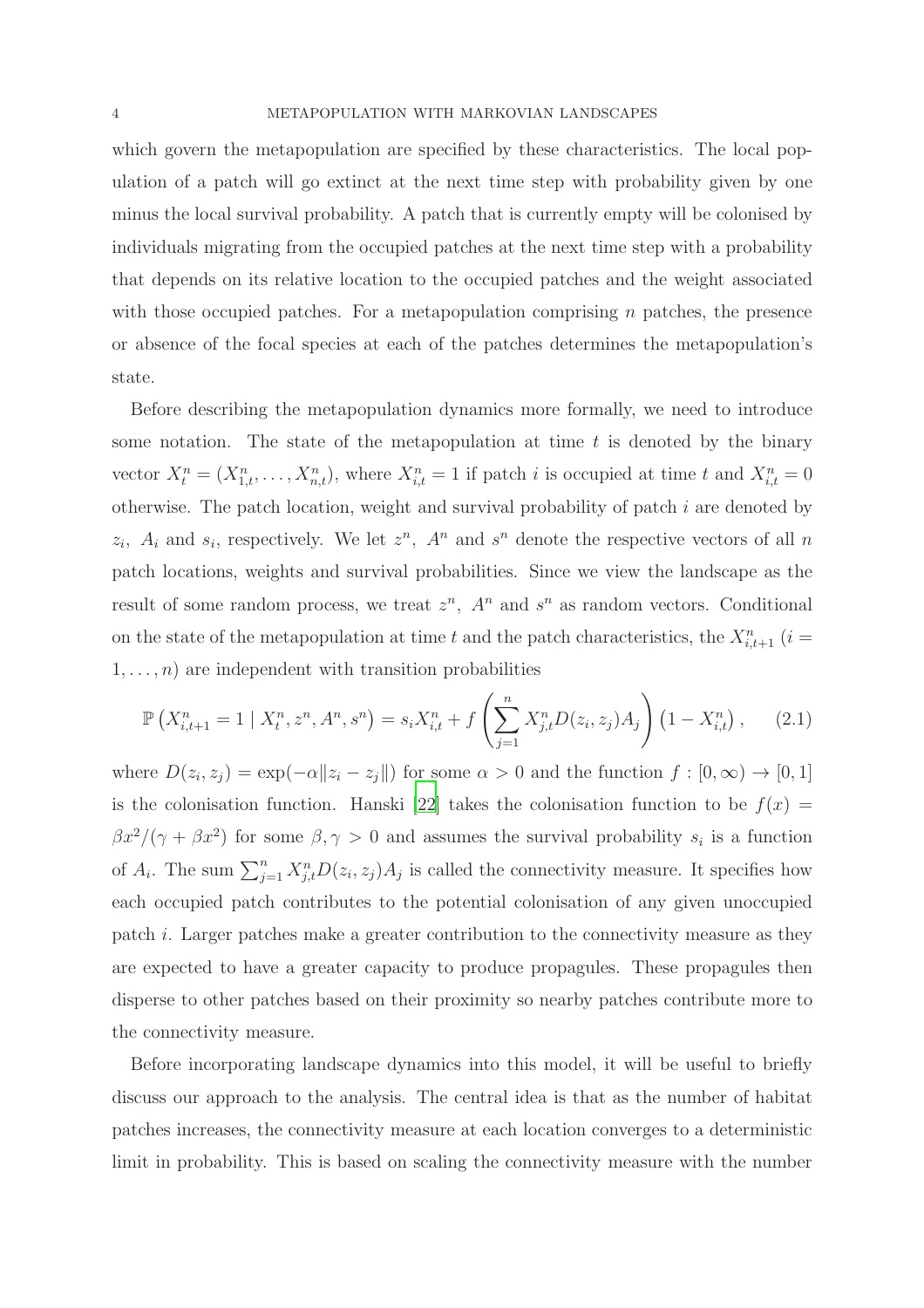of patches in the metapopulation and can be achieved in a number of ways. One way is if the total habitable area for the focal species is fixed. As the number of patches increases, the landscape becomes more fragmented. If all patches are of a comparable size, then  $A_i$ should be of the order  $n^{-1}$  and the connectivity measure for patch i can be expressed as

<span id="page-4-0"></span>
$$
n^{-1} \sum_{j=1}^{n} X_{j,t}^{n} D(z_i, z_j) a_j,
$$
\n(2.2)

where  $A_j = n^{-1}a_j$ . This type of scaling is discussed in Barbour et al. [\[6,](#page-40-4) section 5] in connection with approximating the stochastic model [\(2.1\)](#page-3-0) by a deterministic difference equation. Alternatively, we might consider that each patch has a finite number of propagules that can be dispersed in a given period. These propagules are divided between the  $n-1$  potential destination patches based on their proximity. As  $n \to \infty$ , the propagules are divided between more patches. This introduces a factor of  $n^{-1}$  in the connectivity measure resulting in  $(2.2)$ . Finally, in a similar spirit to [\[49\]](#page-43-5), we could consider an increasing region with constant density of patch locations and scale the dispersal kernel so that  $D_n(z_i, z_j) = \alpha_n^d \exp(-\alpha_n ||z_i - z_j||)$ , with  $\alpha_n \to 0$ . Provided the rates at which the region increases and  $\alpha_n$  'balance', the same limiting model will be obtained. Other scalings that result in a 'weak law of large numbers' for the connectivity measure, that is convergence in probability of the connectivity measure to a deterministic quantity, will lead to a similar limiting process.

We incorporate landscape dynamics into the incidence function model assuming that only the survival probabilities  $s_i$  and the patch weights  $a_i$  evolve over time and the patch locations remain static. The survival probability and weight of a patch are modelled using a single variable  $\theta$ , which we call the *characteristic* of the patch, taking values in some set Θ. If the characteristic of patch *i* at time *t* is  $θ_{i,t}$ , then the survival probability and weight are given by  $s(\theta_{i,t})$  and  $a(\theta_{i,t})$  respectively, where  $s : \Theta \to [0,1]$  and  $a : \Theta \to [0,\infty)$ . In this way, we allow dependence between the local survival probability and patch weight. If  $a(\cdot)$  is an invertible function, then we can express the local survival probabilities as a function of patch weights as in Hanski [\[22](#page-41-1)]. Conditional on  $X_t^n$ ,  $\theta_t^n := (\theta_{1,t}, \dots, \theta_{n,t})$  and  $z^n$ , the  $X_{i,t+1}^n$   $(i = 1, \ldots, n)$  are independent with transition probabilities

<span id="page-4-1"></span>
$$
\mathbb{P}\left(X_{i,t+1}^{n} = 1 \mid X_{t}^{n}, \theta_{t}^{n}, z^{n}\right) = s(\theta_{i,t})X_{i,t}^{n} + f\left(n^{-1}\sum_{j=1}^{n} X_{j,t}^{n} D(z_{i}, z_{j}) a(\theta_{j,t})\right) \left(1 - X_{i,t}^{n}\right).
$$
\n(2.3)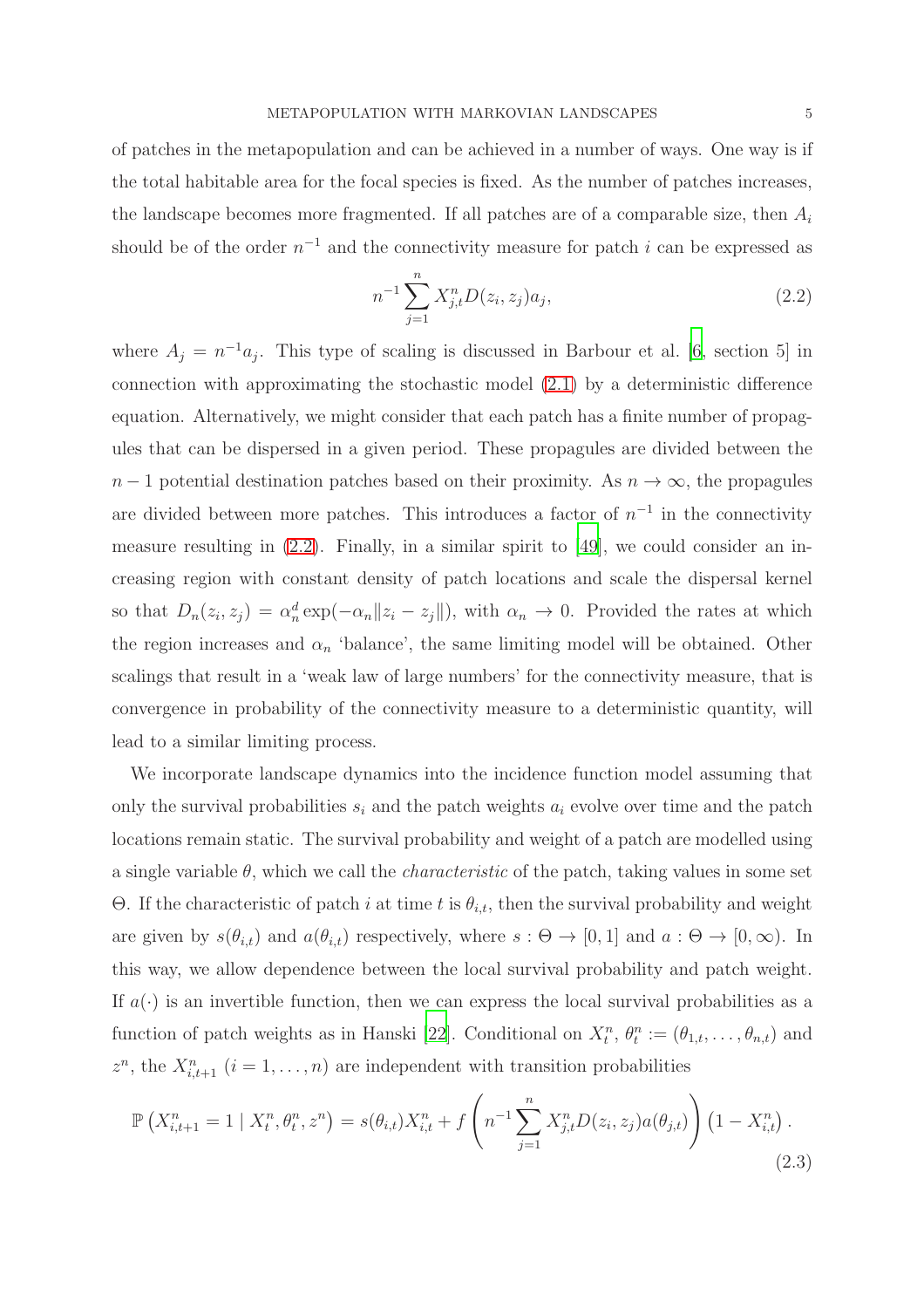Equation [\(2.3\)](#page-4-1) is a natural extension of Hanski's incidence function model allowing for a dynamic landscape. However, the form of the colonisation probability means that the characteristic of patch  $i$  does not affect the probability that it is colonised, and this may be undesirable in some applications. Moilanen and Nieminen [\[45](#page-43-1)] consider a connectivity measure where the size of the target patch increases the probability of colonisation. Here we allow the colonisation function to be a function of both the connectivity and the characteristic of patch to be colonised, that is,

<span id="page-5-0"></span>
$$
\mathbb{P}\left(X_{i,t+1}^n = 1 \mid X_t^n, \theta_t^n, z^n\right) = s(\theta_{i,t})X_{i,t}^n + f\left(n^{-1} \sum_{j=1}^n X_{j,t}^n D(z_i, z_j) a(\theta_{j,t}); \theta_{i,t}\right) \left(1 - X_{i,t}^n\right).
$$
\n(2.4)

A model with the connectivity measure proposed by Moilanen and Nieminen [\[45](#page-43-1)] is obtained by setting  $f(x, \theta) = \bar{f}(b(\theta)x)$  for some functions  $\bar{f} : [0, \infty) \to [0, 1]$  and  $b : \Theta \to$  $[0, \infty)$ . Perhaps more importantly, model  $(2.4)$  allows for two effects that are not possible with model  $(2.3)$ ; phase structure and pulsed dispersal.

Suppose the colonisation and extinction phases alternate, with observations of the metapopulation made after the extinction phase. In this case the colonisation probability has the form  $f(x,\theta) = s(\theta)\bar{f}(x,\theta)$  where  $\bar{f} : [0,\infty) \times \Theta \to [0,1]$ . This type of phase structure has previously been used in [\[1,](#page-40-5) [13,](#page-41-10) [25](#page-41-11), [39](#page-42-7)]. We note that if observations were instead taken after the colonisation phase, then the model would display the rescue effect [\[22\]](#page-41-1).

Pulsed dispersal occurs when migration from a colonised patch is the result of the species response to a decline in habitat quality. A continuous time metapopulation model with suitable/unsuitable landscape dynamics is studied in [\[54\]](#page-43-3). Suppose for simplicity that  $\Theta = \{1, 2\}$ , where the state 1 indicates a suitable habitat patch and state 2 indicates an unsuitable habitat patch. Pulsed dispersal is achieved by taking  $a(2) > a(1)$ , that is an occupied patch that has recently become unsuitable will contribute more to the colonisation of other patches than an occupied patch that is still suitable. Taking  $s(2)$  =  $f(\cdot, 2) = 0$  ensures the local population at the unsuitable patch becomes extinct with probability one and a patch cannot be recolonised while it is unsuitable.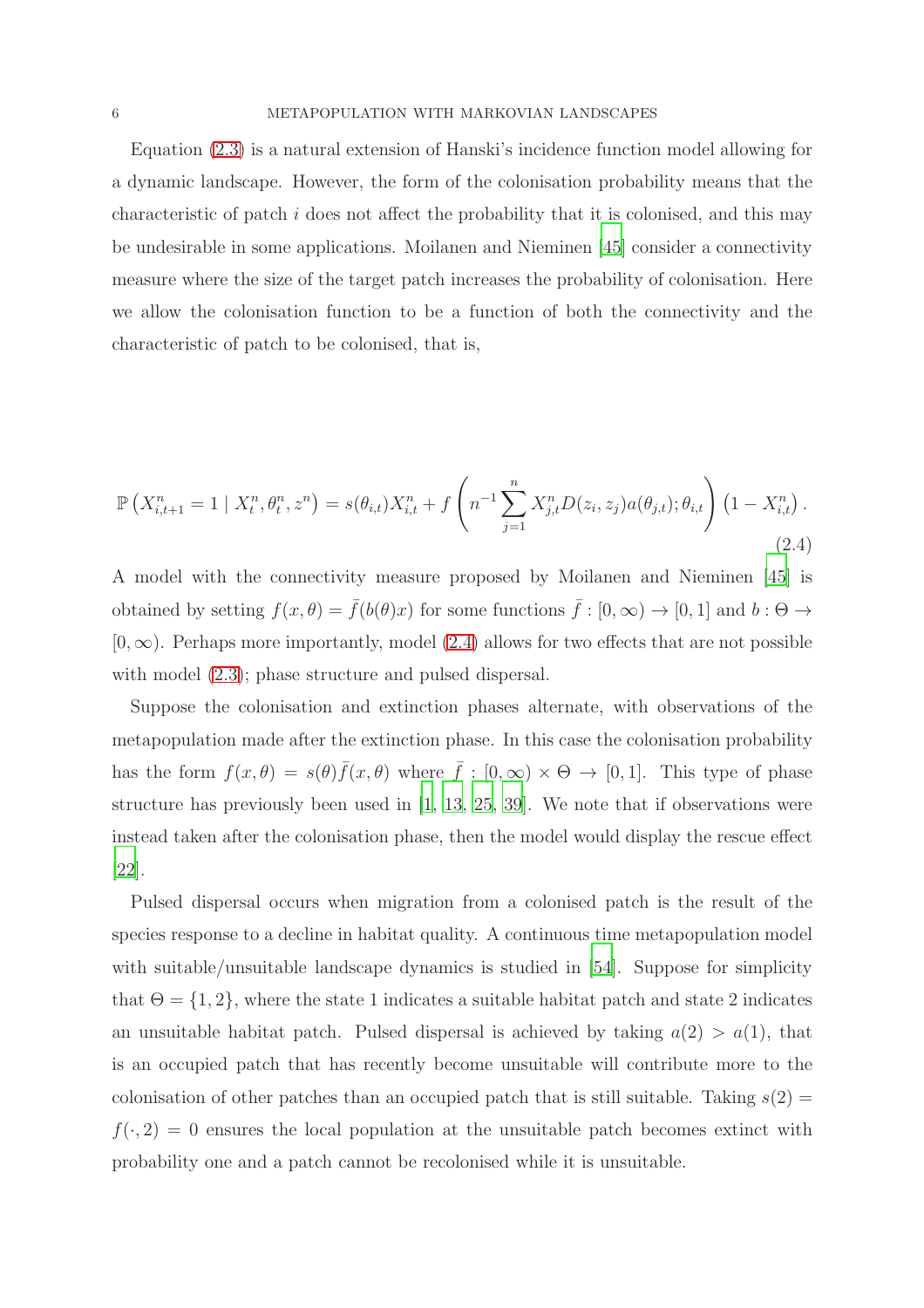## 3. Asymptotic behaviour of a single patch

<span id="page-6-1"></span>The typical approach to incorporating landscape dynamics into a metapopulation model is to allow each patch to alternate between being suitable or unsuitable for supporting a local population according to some Markov chain, independently of the other patches and of the state of the metapopulation [\[31,](#page-42-4) [55](#page-44-2), [65](#page-44-3), [66](#page-44-4), [54](#page-43-3)]. A natural extension is to model the temporal evolution of each patch characteristic by a Markov chain on a finite state space  $\{1, \ldots, m\}$  with a common transition probability matrix. However, the classification of habitat into one of a finite number of classes may be unnatural in some settings since, for example, it restricts patch areas to taking only finitely many values. To avoid this, we model the habitat dynamics as a Markov chain on a general state space with a common transition probability kernel.

We briefly recall some properties of Markov chains. Suppose  $Y_t$  is a Markov chain on the state space S and let  $\Sigma$  be the set of all events of interest (that is, a  $\sigma$ -field of subsets of S). The transition probability kernel P gives the probability that the chain moves from a point y to the set  $A \in \Sigma$  in one time step:

<span id="page-6-0"></span>
$$
P(y, A) = \mathbb{P}(Y_{t+1} \in A \mid Y_t = y).
$$
\n(3.5)

When the  $\Theta$  is finite,  $\Sigma$  is just the set of all subsets of S and the right hand side of [\(3.5\)](#page-6-0) is just  $\sum_{j\in A} P_{yj}$  where  $(P_{ij})$  is the transition probability matrix of the Markov chain. Under certain weak conditions, the transition kernel has an invariant distribution  $\pi$ , that is

$$
\pi(A) = \int_{\Theta} P(x, A)\pi(dx), \text{ for all } A \in \Sigma.
$$

When the  $S$  is finite, so  $P$  is a transition probability matrix, the invariant distribution is simply a distribution  $\pi$  on S such that  $\pi P = \pi$  and we write  $\pi(A) = \sum_{i \in A} \pi_i$ . In any case, if  $\pi$  is the distribution of  $Y_1$ , then  $Y_t$  will also have this distribution for all t and the Markov chain is said to be stationary or in equilibrium.

Stationary Markov chains with a state space of only two elements have the rather special property of reversibility. Informally, this means the process will look the same if the direction of time is reversed. More precisely, a stationary Markov chain is reversible with respect to  $\pi$  if

$$
\int_{A} \pi(dx) P(x, B) = \int_{B} \pi(dx) P(x, A), \text{ for all } A, B \in \Sigma.
$$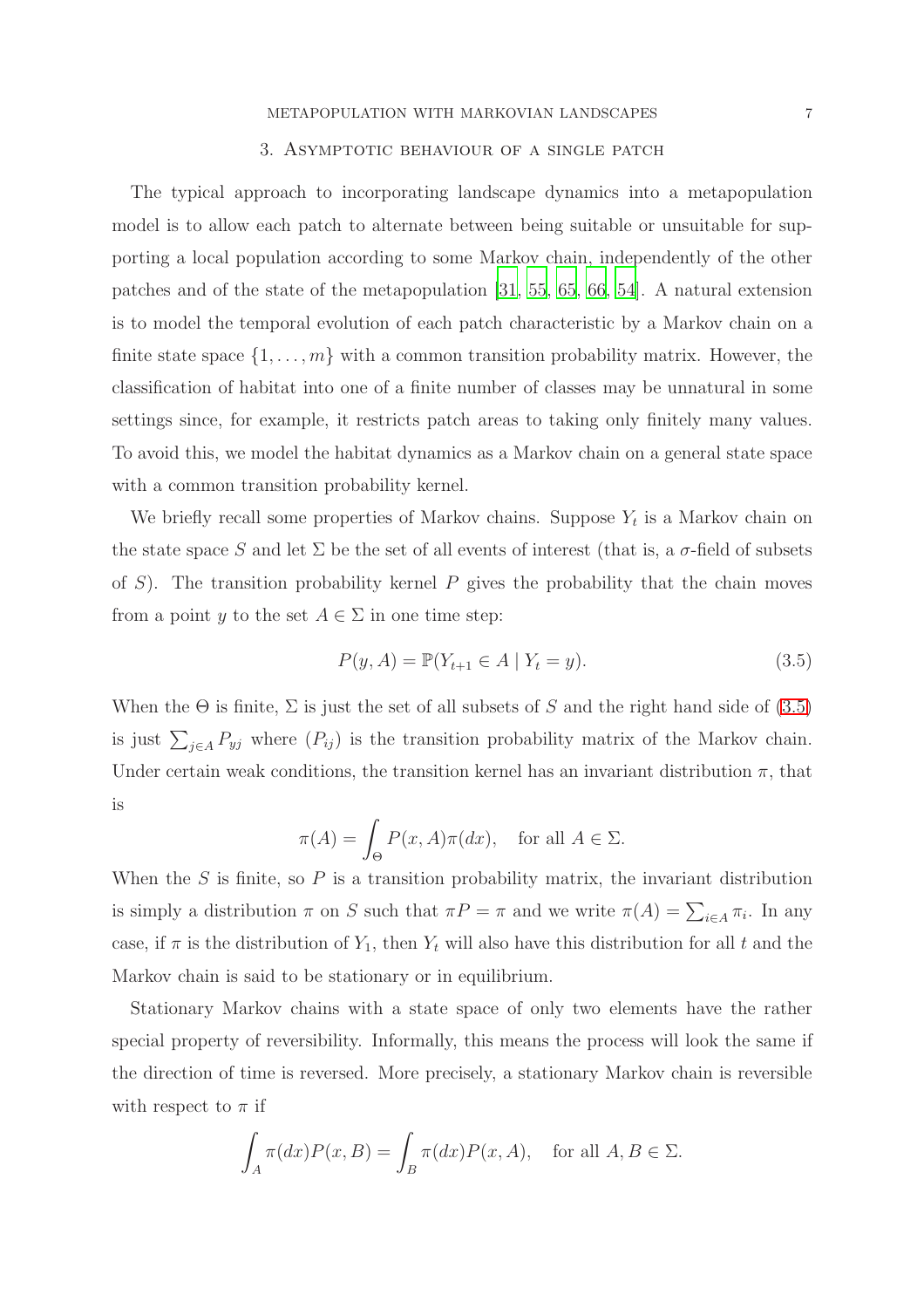For a finite state space, the condition for reversibility is simply  $\pi_i P_{ij} = \pi_j P_{ji}$ , for all  $i, j \in S$ .

Our analysis makes use of the dual transition kernel, a concept related to reversibility. If P has invariant distribution  $\pi$ , then there is a transition kernel  $P^*$  called a *dual of* P *with respect to*  $\pi$  satisfying

$$
\int_{A} \pi(dx) P(x, B) = \int_{B} \pi(dx) P^{*}(x, A), \quad \text{for all } A, B \in \Sigma
$$
\n(3.6)

(Theorem [7.1](#page-30-0) of Appendix B). For a finite state space, the dual transition probability matrix is the probability transition matrix satisfying  $\pi_i P_{ij} = \pi_j P_{ji}^*$ , for all  $i, j \in S$ . This expression provides a means of constructing  $P^*$  from P and  $\pi$ .

As previously noted, the landscape might be viewed as the result of some random process. Here we assume that the  $(\theta_{i,0}, z_i)$ ,  $i = 1, \ldots, n$ , are independent and identically distributed. The marginal distribution of the patch locations is assumed to be supported on  $\Omega \subset \mathbb{R}^d$  and have a probability density function which we denote by  $\zeta$ . Under mild conditions on the transition kernel of the patch characteristic, landscapes that have existed for a long time should at least be approximately stationary in the sense that the distribution of  $\theta_{i,t}$  should converge to its invariant distribution as  $t \to \infty$ . For Markov chains on general state spaces, convergence to the invariant distribution is ensured by the technical condition of positive Harris recurrence. When the state space is finite, such as for the suitable/unsuitable classification, positive Harris recurrence holds if the Markov chain is irreducible, that is each state can be reached from any other, and aperiodic. The following result shows this implies independence of the patch location and characteristic.

<span id="page-7-0"></span>**Lemma 3.1.** *Suppose that Markov chain*  $(\theta_{i,t}, t \geq 0)$  *taking values in*  $\Theta$  *is positive Harris and aperiodic with invariant distribution*  $\pi$ . For any *i*, the distribution of  $(\theta_{i,t}, z_i)$  con*verges as t goes to infinity. Furthermore,*  $\theta_{i,t}$  *and*  $z_i$  *are asymptotically independent in the sense that*

<span id="page-7-1"></span>
$$
\lim_{t \to \infty} \mathbb{P}\left(\theta_{i,t} \in A, z_i \in B\right) = \pi\left(A\right) \int_B \zeta(z) (dz),\tag{3.7}
$$

*for any measurable*  $A \subset \Theta$  *and*  $B \subset \Omega$ *.* 

The main result of this section concerns the behaviour of local populations. This result depends on being able to establish convergence in probability of the connectivity measure at each location as the number of habitat patches increases. A sequence of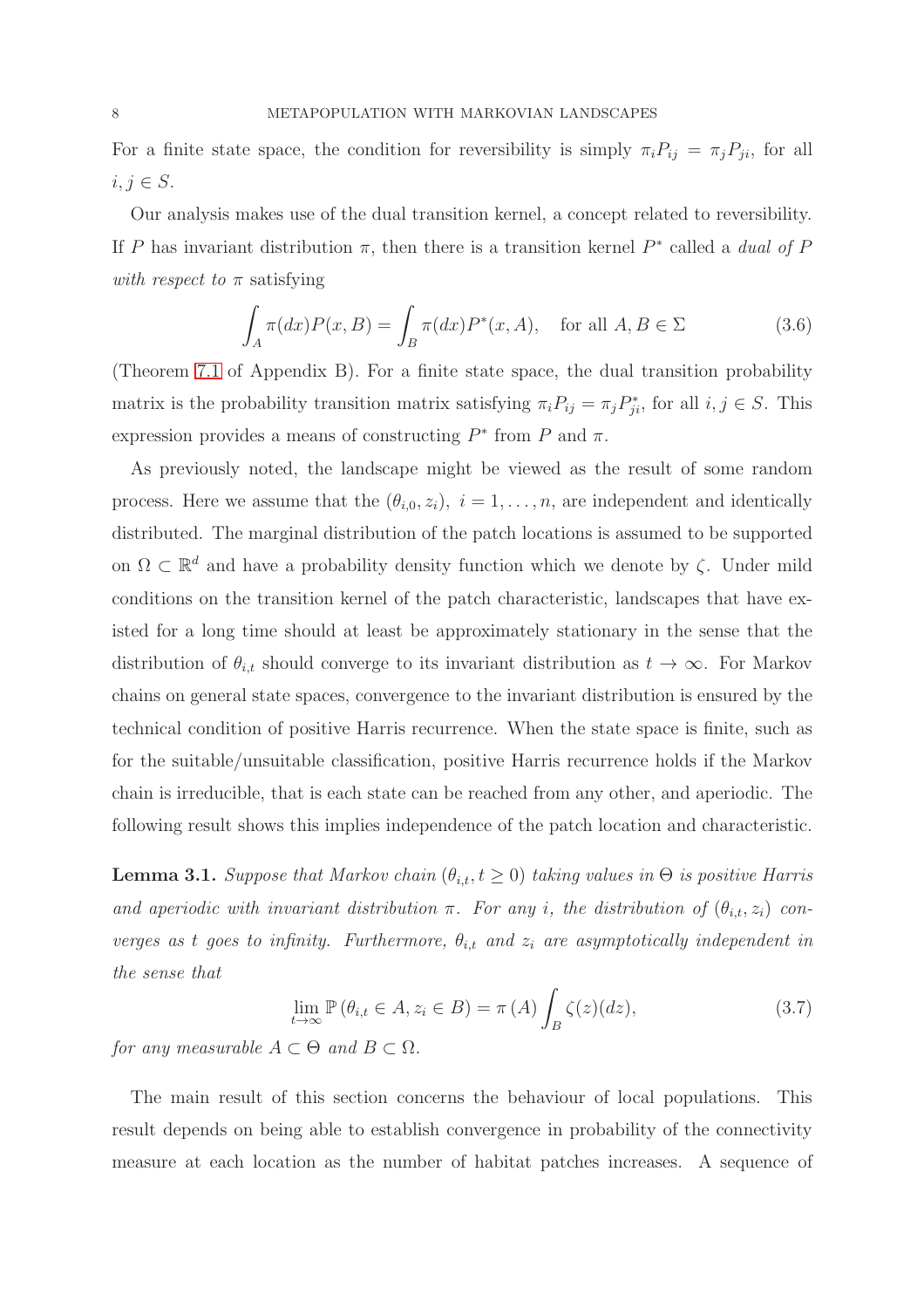random variables  ${Y^n}_{n=1}^{\infty}$  is said to converge in probability to a random variable Y if, for any  $\epsilon > 0$ ,  $\mathbb{P}(\|Y^n - Y\| \geq \epsilon) \to 0$ . Convergence in probability is denoted  $Y^n \stackrel{p}{\to} Y$ . We are now able to state our results on the behaviour of large metapopulations with Markovian landscape dynamics.

<span id="page-8-2"></span>Theorem 3.2. *Suppose that*

<span id="page-8-6"></span><span id="page-8-1"></span><span id="page-8-0"></span>
$$
\mathbb{P}(X_{i,0}^n = 1 \mid \theta_{i,0} = \theta, z_i = z) = q_0(\theta, z),\tag{3.8}
$$

*for some function*  $q_0 : \Theta \times \Omega \to [0, 1]$ *. Under the assumptions given in Appendix A, if*  $X_{i,0}^n \stackrel{p}{\to} X_{i,0}$ , then  $X_{i,t}^n \stackrel{p}{\to} X_{i,t}$  for all  $t \geq 0$ , where the transition probability for  $X_{i,t}$  is

<span id="page-8-3"></span>
$$
\mathbb{P}\left(X_{i,t+1} = 1 \mid X_{i,t}, \theta_{i,t} = \theta, z_i\right) = s(\theta)X_{i,t} + f\left(\psi_t(z_i); \theta\right) (1 - X_{i,t})\tag{3.9}
$$

*and*

$$
\psi_t(z) = \int_{\Omega} D(z, \tilde{z}) \left( \int_{\Theta} a(\theta) q_t(\theta, \tilde{z}) \pi(d\theta) \right) \zeta(\tilde{z}) d\tilde{z},\tag{3.10}
$$

$$
q_{t+1}(\theta, z) = \int_{\Theta} s(\eta) q_t(\eta, z) P^*(\theta, d\eta) + \int_{\Theta} f(\psi_t(z); \eta) (1 - q_t(\eta, z)) P^*(\theta, d\eta). \tag{3.11}
$$

When  $\Theta$  is a finite state space, equations [\(3.10\)](#page-8-0) and [\(3.11\)](#page-8-1) can be expressed as

<span id="page-8-5"></span><span id="page-8-4"></span>
$$
\psi_t(z) = \int_{\Omega} D(z, \tilde{z}) \left( \sum_j a(j) q_t(j, \tilde{z}) \pi_j \right) \zeta(\tilde{z}) d\tilde{z}, \tag{3.12}
$$

$$
q_{t+1}(i, z) = \sum_{j} s(j) q_t(j, z) P_{ij}^* + \sum_{j} f(\psi_t(z); j) (1 - q_t(j, z)) P_{ij}^*.
$$
 (3.13)

The conditions for Theorem [3.2](#page-8-2) to hold are given in a very general form in Appendix A. In the context of a finite state space for the landscape characteristic, sufficient conditions for Theorem [3.2](#page-8-2) to hold are as follows: (i) the landscape dynamics are irreducible, aperiodic and stationary, (ii) the support for the patch locations is bounded, and (iii) the colonisation function is Lipschitz continuous for each state of the landscape characteristic. These assumptions are very mild. As previously mentioned, landscapes that have existed for a long time should at least be approximately stationary. To the authors' knowledge, all colonisation functions used in practice are Lipschitz continuous.

This theorem states that the process  $((X_{i,t}^n, \theta_{i,t}, z_i), t \geq 0)$  converges to a Markov chain and is asymptotically (as  $n \to \infty$ ) independent of the rest of the metapopulation. It is possible to extend this result to the case of a finite collection of habitat patches so that the local population at each patch is independent of the local populations of all others in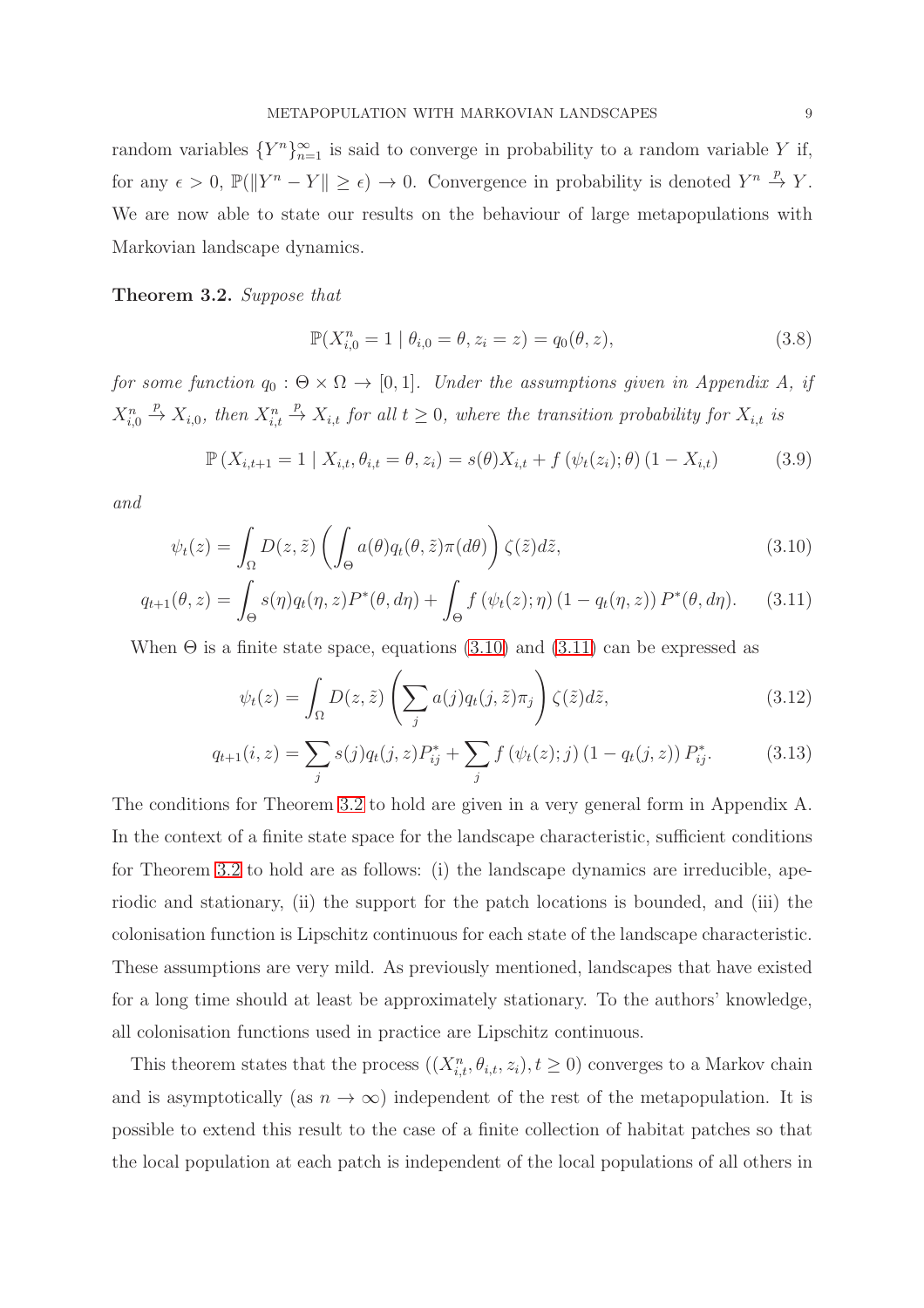this collection. Results of this type are sometimes referred to as 'propagation of chaos' [for example [32,](#page-42-9) Proposition 4.3].

The following two results provide the recursion  $(3.10)$  -  $(3.11)$  with a natural interpretation.

<span id="page-9-0"></span>**Theorem 3.3.** Let  $((X_{i,t}, \theta_{i,t}, z_i), t \geq 0)$  be the Markov chain defined by  $(3.9)$  -  $(3.11)$ *. Then*

$$
\mathbb{P}\left(X_{i,t}=1 \mid \theta_{i,t}=\theta, z_i=z\right)=q_t(\theta, z)
$$

*for all*  $t > 0$ *.* 

Theorem [3.3](#page-9-0) shows that  $q_t(\theta, z)$  is the probability of a patch located at z with characteristic  $\theta$  being occupied at time t in the large metapopulation.

<span id="page-9-2"></span>**Theorem 3.4.** Let h be a continuous function on  $\Theta \times \Omega$ . Under the assumptions of *Theorem [3.2,](#page-8-2)*

<span id="page-9-1"></span>
$$
\lim_{n \to \infty} n^{-1} \sum_{i=1}^{n} X_{i,t} h(\theta_{i,t}, z_i) \xrightarrow{p} \int_{\Omega} \left( \int_{\Theta} h(\theta, z) q_t(\theta, z) \pi(d\theta) \right) \zeta(z) dz.
$$
 (3.14)

For a finite state space, the right hand side of [\(3.14\)](#page-9-1) is  $\int_{\Omega} \left( \sum_{j} h(j,z) q_t(j,z) \pi_j \right) \zeta(z) dz$ . If  $a(\theta)$  is a continuous function, then we can apply Theorem [3.4](#page-9-2) to expression [\(2.2\)](#page-4-0) to see that the connectivity measure of patch i at time t is approximated by  $\psi_t(z_i)$  for n sufficiently large. Theorem [3.4](#page-9-2) can also be used to show that  $\int_{\Omega} \int_{\Theta} q_t(\theta, z) \pi(d\theta) \zeta(z) dz$  is a good approximation to the proportion of colonised patches in the metapopulation at time  $t$  when  $n$  is large.

## <span id="page-9-3"></span>4. Equilibrium of a metapopulation with phase structure

When the number of patches is finite, the metapopulation described by  $(2.4)$  goes extinct in finite time with probability one. However, we have seen in the previous section that when the number of patches in the metapopulation is large, its temporal trajectory is closely tracked by the recursion  $(3.10)-(3.11)$  $(3.10)-(3.11)$ . Therefore, if  $q_t$  is bounded away from zero for all  $t \geq 0$ , then the metapopulation may persist for a long time. On the other hand if  $q_t$  goes to zero, then the proportion of occupied patches converges to zero and the metapopulation will go extinct quickly. In this section, we provide a criterion to distinguish between these two scenarios.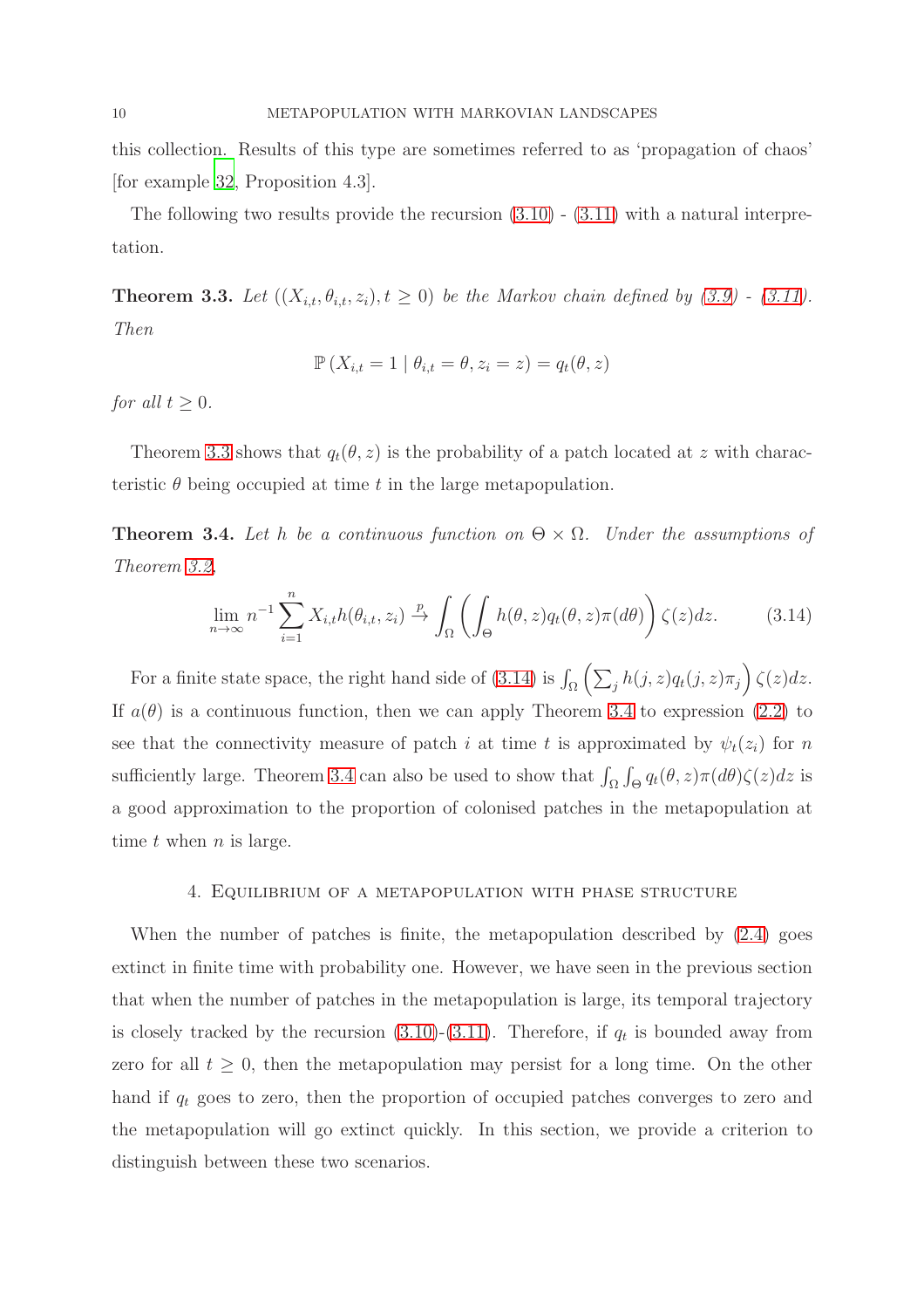Persistence criteria have been established for a number of population models. Chesson [\[11\]](#page-40-6) and Metz and Gyllenberg [\[42](#page-43-6)] derive persistence criteria for structured metapopulation models, that is where the size of the local population at each patch is modelled, not just its presence or absence. Ovaskainen and Hanski [\[50\]](#page-43-0) established persistence criteria for a deterministic version of the incidence function model and for the spatially realistic Levins' model. In their criteria, the quantity determining persistence factorises into two parts, one which is dependent on the species' dispersal kernel and the landscape, and the other which is a function of non-spatial species specific parameters. The criterion for the spatially realistic Levins' model has been extended to allow suitable/unsuitable patch dynamics [\[14,](#page-41-9) [66](#page-44-4)]. These criteria are closely related to the basic reproduction number in disease modelling [\[61,](#page-44-5) [15\]](#page-41-12).

While our previous results hold under rather weak assumptions, to analyse the recursion  $(3.10)-(3.11)$  $(3.10)-(3.11)$  we need to impose some more restrictive assumptions. Two main assumptions are used in the analysis. The first is that the metapopulation has a phase structure. This assumption implies that the colonisation function has form

<span id="page-10-0"></span>
$$
f(x; \theta) = s(\theta)\bar{f}(x; \theta)
$$
\n(4.15)

for some function  $\bar{f}(x;\theta) : [0,\infty) \times \Theta \to [0,1]$ . The second assumption is that for each  $\theta \in \Theta$ ,  $\bar{f}(\cdot, \theta)$  is concave. The assumption of a concave colonisation function essentially excludes the possibility of an Allee-like effect in the metapopulation [\[12](#page-40-7)]. Although it precludes the colonisation function used by Hanski [\[22](#page-41-1)], it is sufficiently weak to accommodate a wide range of functions including the one used in [\[25](#page-41-11)].

The persistence criterion for model [\(2.4\)](#page-5-0) is expressed in terms of two quantities. The first quantity  $r<sub>S</sub>$  is based on how the focal species reacts to fluctuations in the landscape characteristic and is defined by

$$
r_S := \sum_{m=1}^{\infty} \mathbb{E} \left\{ \bar{f}'(0; \theta_0) \left[ \prod_{n=0}^{m-1} s(\theta_n) \right] a(\theta_m) \right\},\,
$$

where  $(\theta_t, t \ge 0)$  is the Markov chain with transition kernel P and stationary distribution  $\pi$ . The second quantity depends on how the focal species disperses in the landscape and on the distribution of patch locations. It is given by the spectral radius  $r(\mathcal{M})$  of the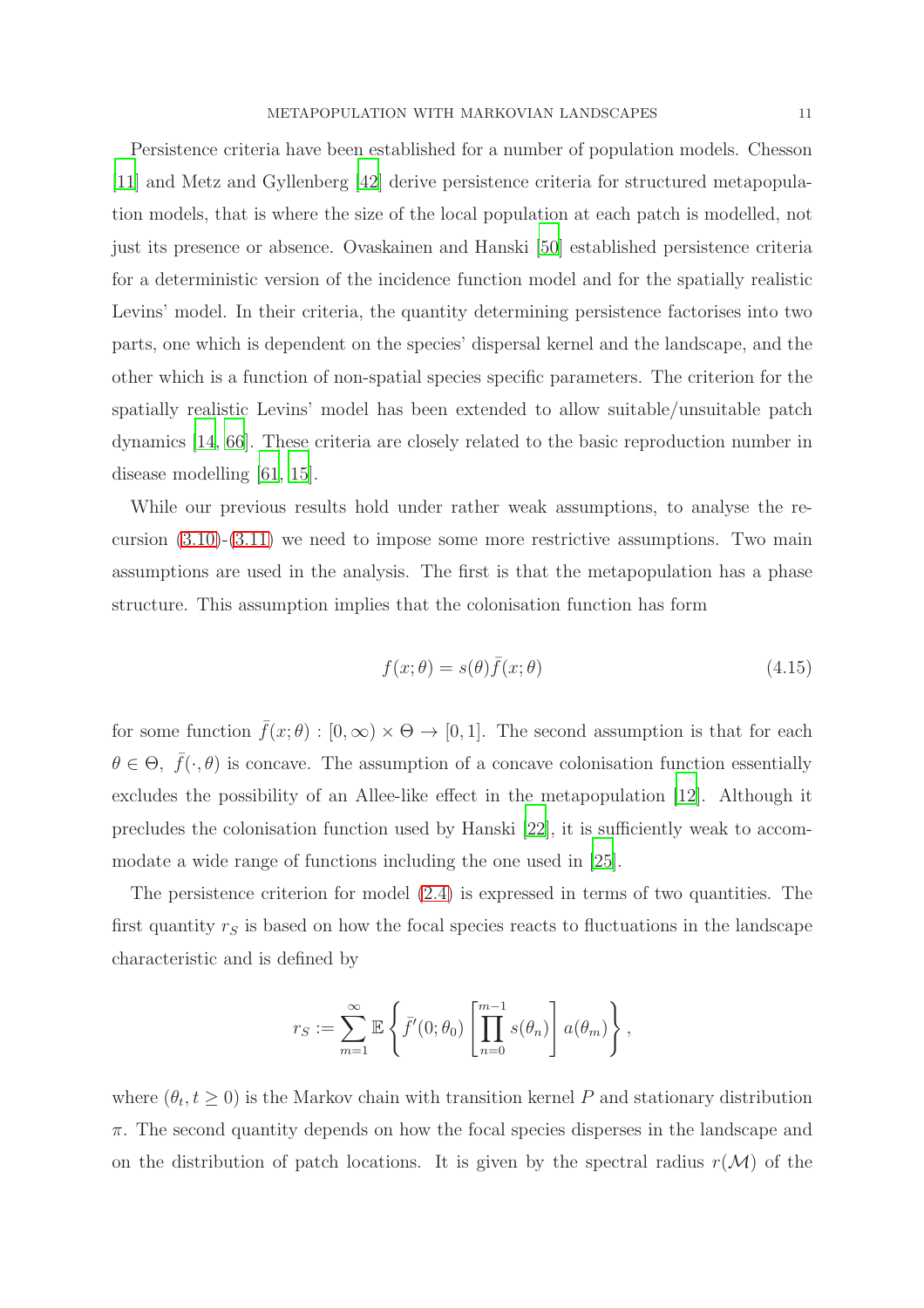bounded linear operator  $\mathcal{M}: C(\Omega) \to C(\Omega)$  defined by

$$
\mathcal{M}\phi(z) := \int_{\Omega} D(z,\tilde{z})\phi(\tilde{z})\zeta(\tilde{z})d\tilde{z}, \quad \phi \in C(\Omega).
$$

Note that this quantity is independent of the landscape dynamics.

<span id="page-11-0"></span>**Theorem 4.1.** Suppose the assumptions listed in Appendices A and C hold. If  $r_S \times$  $r(\mathcal{M}) \leq 1$ , then recursion [\(3.12\)](#page-8-4)<sup>-</sup>[\(3.13\)](#page-8-5) has only the trivial fixed point  $q(\theta, z) = 0$  for all  $(\theta, z) \in \Theta \times \Omega$ , and this fixed point is globally stable. If  $r_S \times r(\mathcal{M}) > 1$ , then recursion  $(3.10)-(3.11)$  $(3.10)-(3.11)$  $(3.10)-(3.11)$  has a unique non-zero fixed point. Furthermore, if  $q_0(\theta, z) > 0$  for all  $(\theta, z) \in \Theta \times \Omega$ , then  $q_t$  converges to this non-zero fixed point.

The assumptions from Appendix A were explained following Theorem [3.2](#page-8-2) in the context of a finite state space for the landscape dynamics. The two main assumptions from Appendix C have already been mentioned at the beginning of this section, namely that the colonisation function has the form [\(4.15\)](#page-10-0) and for each  $\theta \in \Theta$ ,  $\bar{f}(\cdot, \theta)$  is concave. When Θ is finite, the two other assumptions simplify. One is that s(i) < 1 for each i ∈ Θ. For the final assumption define  $\Theta_1 := \{j \in \Theta : s(j)f(x, j) = 0 \text{ for all } x \in [0, \infty)\}.$  The set  $\Theta_1$  comprises those states of the landscape characteristic for which a patch cannot be colonised. The final assumption is that there is an  $i \in \Theta \backslash \Theta_1$  and  $j \in \Theta$  such that  $a(j) > 0$  and  $P_{ij} > 0$ . This means that, given the landscape characteristic was in a state that allowed the patch to be colonised, there is positive probability that at the next time step the landscape characteristic will be in a state which makes a positive contribution to the colonisation of the other patches.

Theorem [4.1](#page-11-0) is an example of the kind of dichotomy observed in other metapopulation models not displaying an Allee-like effect. Without the assumption that  $\bar{f}$  is concave, the condition  $r_S \times r(M) > 1$  still implies the existence of a non-zero fixed point, but there may be several non-zero fixed points in this case. Similarly, if  $\bar{f}$  is only locally concave in a neighbourhood of zero and  $r_S \times r(M) < 1$ , then the extinction fixed point is still locally stable. That is, iterations of the recursion [\(3.12\)](#page-8-4)-[\(3.13\)](#page-8-5) will converge to the fixed point  $q(\theta, z) = 0$  for all  $(\theta, z) \in \Theta \times \Omega$  for sufficiently small initial conditions. This follows from the monotonicity property of the recursion (see the proof of Theorem [8.8\)](#page-37-0). However, a non-zero fixed point may also exist in this case.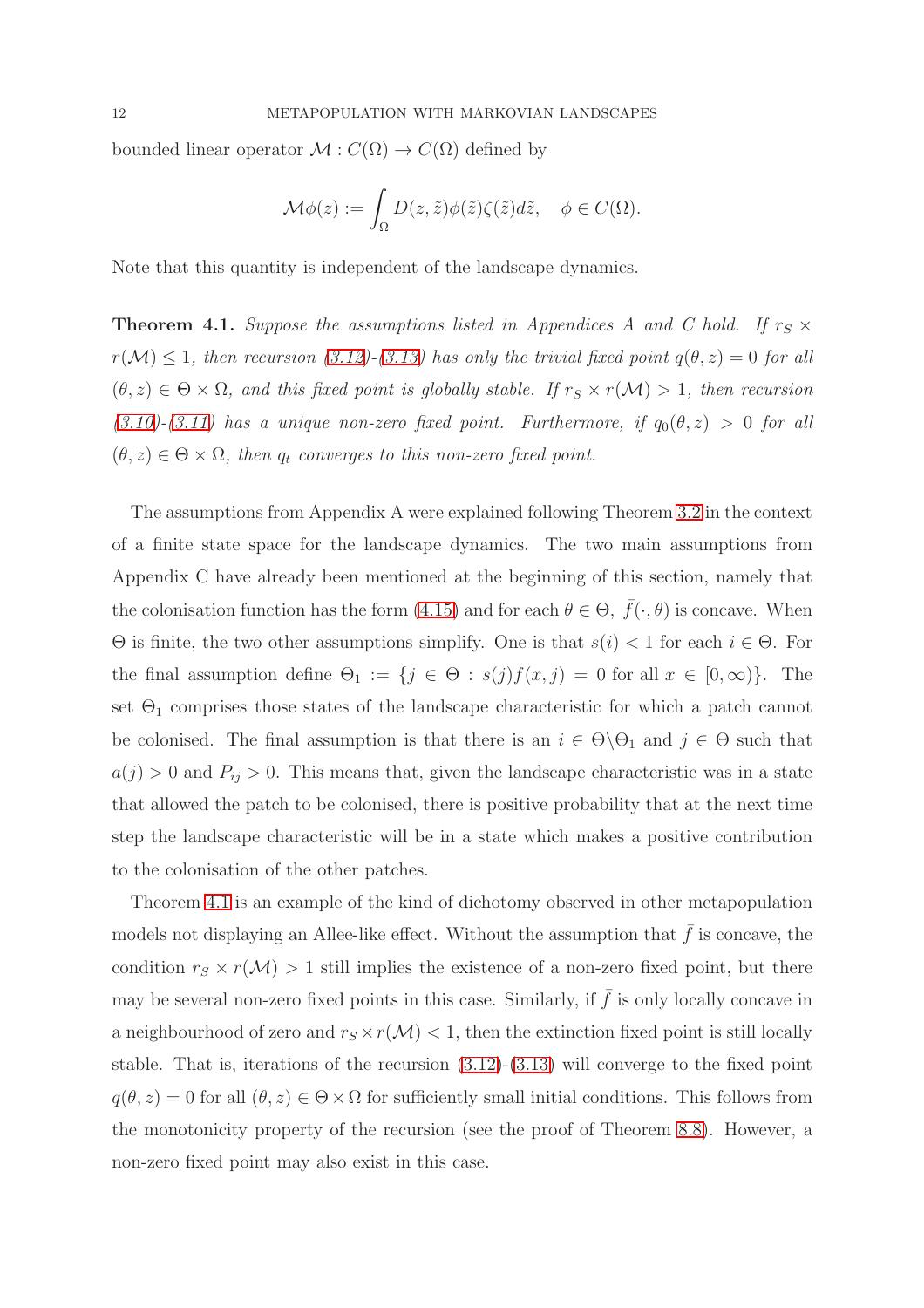Despite the significant differences between the spatially realistic Levins' model with dynamic landscape studied in [\[14](#page-41-9), [66\]](#page-44-4) and the model studied here, there are still some important similarities in their persistence criteria. Firstly, the quantity determining persistence factorises into the product of two terms; one determined by the dispersal kernel of the species and the location of habitat patches, and the other by the species reaction to landscape dynamics and other non-spatial factors. If we suppose that all patches have constant area, so  $a(\theta) = \bar{a}$  for all  $\theta \in \Theta$ , then the factor depending on the species' dispersal kernel is the leading eigenvalue of the matrix M with elements  $M_{ij} := D(z_i, z_j)$ . When the patch locations are a sample of independent random variables from the probability density function  $\zeta$ , the leading eigenvalue of M can be shown, under certain conditions, to converge to the spectral radius of M as  $n \to \infty$ . On restricting the model so that  $\bar{f}(x; \theta) = \bar{f}(x)$ , further similarities appear. We can now write

$$
r_S = \bar{a}\bar{f}'(0) \sum_{m=0}^{\infty} \mathbb{E}\left(\prod_{n=0}^{m-1} s(\theta_n)\right).
$$

Noting that  $\mathbb{E}(\prod_{n=0}^{m-1} s(\theta_n))$  is the probability that a local population survives at least m extinction phases, we see that the quantity  $\sum_{m=0}^{\infty} \mathbb{E}(\prod_{n=0}^{m-1} s(\theta_n))$  is the expected life span of a local population. For the spatially realistic Levins' model with dynamic landscape, the quantity determining persistence has a factor  $(e + \beta)^{-1}$ , where e is the extinction rate and  $\beta$  is the rate of patch destruction. Therefore, the factor  $(e + \beta)^{-1}$  gives the expected life span of the local population. These similarities suggest a certain amount of robustness of the conclusions to the particular modelling choices made.

Restricting the model to  $\bar{f}(x; \theta) = \bar{f}(x)$  also enables us to have a clearer understanding of how the landscape dynamics affect the equilibrium level of the metapopulation.

<span id="page-12-0"></span>**Theorem 4.2.** Suppose  $\bar{f}(x;\theta) = \bar{f}(x)$ . Let  $q^*$  be a fixed point of recursion [\(3.10\)](#page-8-0) $-(3.11)$  $-(3.11)$ . *The quantity*  $\int_{\Theta} a(\theta)q^*(\theta, z)\pi(d\theta)$  *depends on*  $(\pi, P)$  *only through the sequence* 

<span id="page-12-1"></span>
$$
\mathbb{E}\left(a(\theta_{m+1})\prod_{n=1}^{m} s(\theta_n)\right), \quad m \ge 1.
$$
\n(4.16)

Theorem [4.2](#page-12-0) states that, when the metapopulation is in equilibrium, the expected area taken up by colonised patches,  $\int_{\Theta} a(\theta)q^*(\theta, z)\pi(d\theta)$ , depends on the landscape dynamics only through expected future contributions to the connectivity measure of a colonised patch during the local population's life span. This future contribution to the connectivity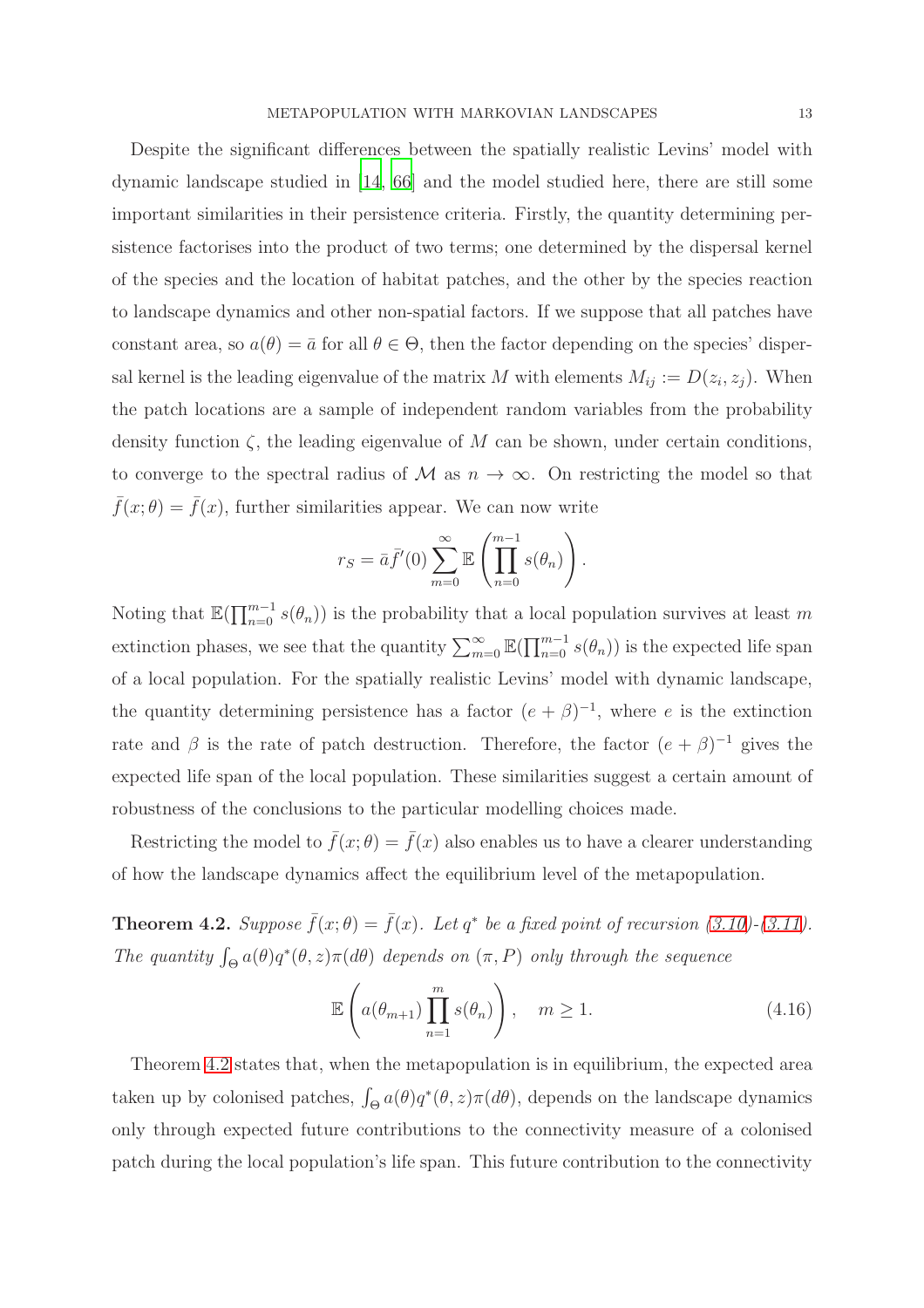measure may be interpreted as the number of propagules produced. If all patches have constant area, then the sequence [\(4.16\)](#page-12-1) is a multiple of the tail probabilities of the life span of the local population. In that case, the probability that a patch at location  $z$  is colonised at equilibrium depends on the landscape dynamics only through the distribution of the local population's life span.

<span id="page-13-0"></span>**Theorem 4.3.** Suppose  $\bar{f}(x;\theta) = \bar{f}(x)$ . Let  $(\theta_t, t \ge 0)$  and  $(\tilde{\theta}_t, t \ge 0)$  denoted the Markov *chains generated by*  $(\pi, P)$  *and*  $(\tilde{\pi}, \tilde{P})$ *, respectively, and let*  $q^*$  *and*  $\tilde{q}^*$  *be the fixed points of the respective recursions [\(3.12\)](#page-8-4)-[\(3.13\)](#page-8-5). If*

<span id="page-13-1"></span>
$$
\mathbb{E}\left(a(\tilde{\theta}_{m+1})\prod_{n=1}^{m} s(\tilde{\theta}_{n})\right) \leq \mathbb{E}\left(a(\theta_{m+1})\prod_{n=1}^{m} s(\theta_{n})\right),\tag{4.17}
$$

*for all*  $m > 1$ *, then* 

$$
\int_{\Theta} a(\tilde{\theta}) \tilde{q}^*(\theta, z) \tilde{\pi}(d\theta) \le \int_{\Theta} a(\theta) q^*(\theta, z) \pi(d\theta), \tag{4.18}
$$

*for all*  $z \in \Omega$ *.* 

Theorem [4.3](#page-13-0) seems intuitively obvious; landscape dynamics which yield greater expected contributions to the connectivity measure result in greater expected area taken up by the colonised patches in equilibrium. What is important is that inequality [\(4.17\)](#page-13-1) must hold for the entire sequence so the expected contribution must be greater at all future times during the local population's life span. If all patches have constant area, then inequality [\(4.17\)](#page-13-1) reduces to stating that the life span of the local population is larger, in the usual stochastic ordering [\[57](#page-44-6), Section 1.A], under  $(\pi, P)$  than under  $(\tilde{\pi}, \tilde{P})$ .

Our final result identifies the Markov chain which makes the life span of the local population the longest for a given stationary distribution  $\pi$ .

<span id="page-13-2"></span>**Corollary 4.4.** *If the Markov chain*  $(\theta_t, t \geq 0)$  *is stationary, then* 

$$
\mathbb{E}\left(\prod_{n=0}^{m} s(\theta_n)\right) \le \mathbb{E}(s(\theta_0)^{m+1}).\tag{4.19}
$$

This implies that among Markov chains with the same stationary distribution  $\pi$ , the one which makes the life span of the local population the greatest is the one for which  $\theta_0 = \theta_t$  for all  $t \geq 0$ , that is the static landscape. This result with Theorem [4.3](#page-13-0) implies that a static landscape maximises the probability of a patch being occupied when the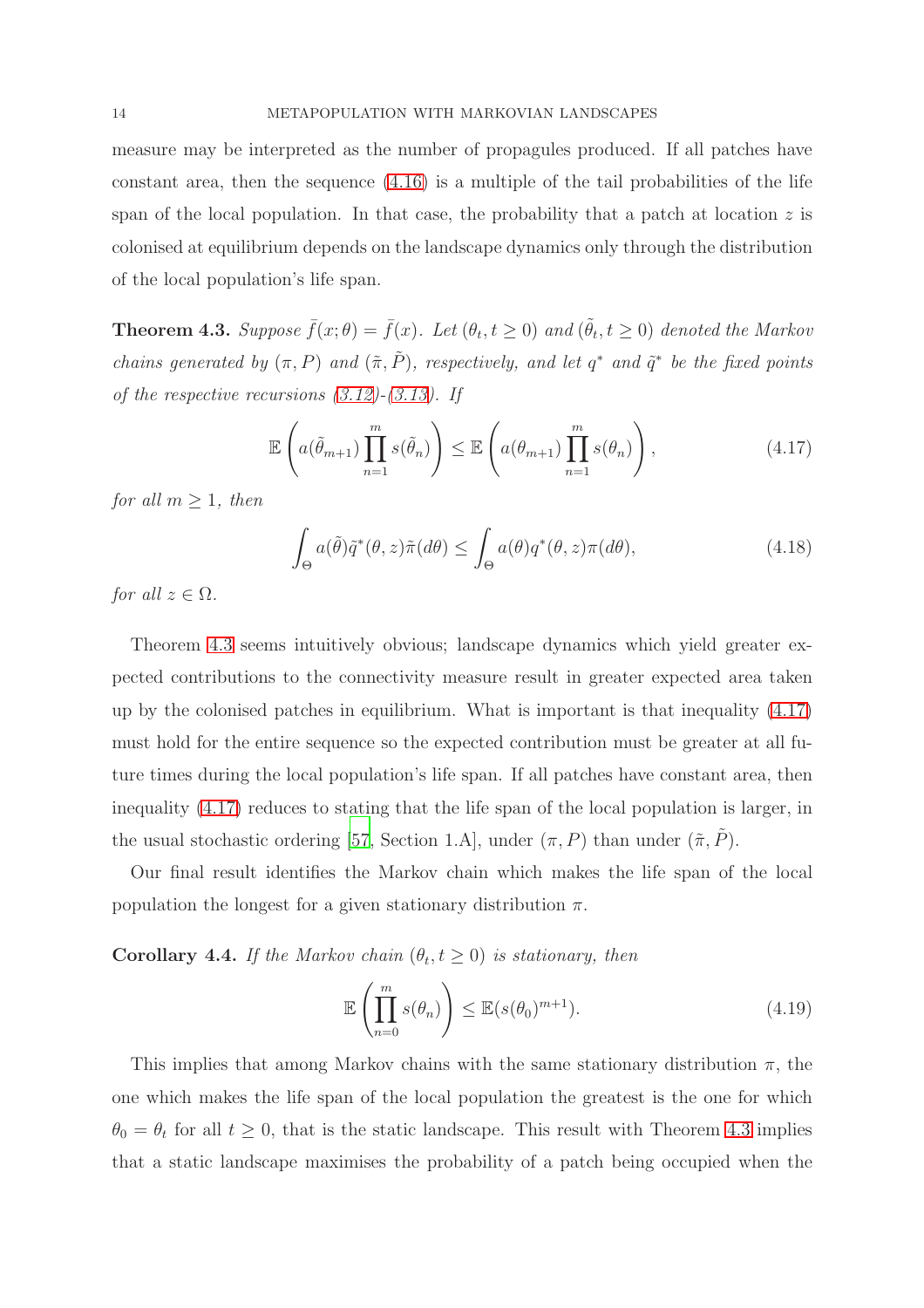patch areas are constant. We have not been able to show a similar result for the sequence [\(4.16\)](#page-12-1). The landscape dynamics which maximises the sequence [\(4.16\)](#page-12-1) would seem to be affected by how patch areas and local survival probabilities depend on the landscape dynamics. This is to be expected since the model incorporates the possibility of pulsed dispersal.

To conclude this section, we perform some simulations comparing the proportion of time a patch in the metapopulation is occupied with the limiting probability of patch occupancy determined by  $\int_{\Theta} q^*(\theta, z) \pi(d\theta)$  where  $q^*(\theta, z)$  is the fixed point of the recursion  $(3.10)$  -  $(3.11)$ . All simulations are performed with constant patch areas  $a(\theta) = 10$  for all  $\theta \in \Theta$ ,  $\bar{f}(x) = 1 - \exp(-x)$  and  $D(z, \tilde{z}) = \exp(-||z - \tilde{z}||)$ . To facilitate the presentation, we assume a one dimensional landscape. The patch locations are sampled from the uniform distribution on [0, 10].

The survival probabilities  $s_t = s(\theta_t)$  are modelled by the Markov chain studied in McKinlay and Borovkov [\[37](#page-42-10)]. This Markov chain is defined by

$$
s_{t+1} = \begin{cases} s_t(1 - L_{t+1}), & \text{with probability } p(s_t), \\ s_t + (1 - s_t)R_{t+1}, & \text{with probability } 1 - p(s_t), \end{cases} \tag{4.20}
$$

where  $p : [0, 1] \rightarrow [0, 1]$ , and  $\{L_t\}$  and  $\{R_t\}$  are sequences of independent and identically distributed random variables on [0, 1] with distributions  $F_L$  and  $F_R$ , respectively. Two sample paths are plotted in Figure [1](#page-15-0) for two choices of  $F<sub>L</sub>$  and  $F<sub>R</sub>$  with  $p(x) = 10(x -$ 0.9) $\mathbb{I}(x > 0.9)$ . Although we do not prove that this process is not reversible, the plotted sample paths strongly suggest that it is not. Specifically, the process would not look the same it time were reversed since the large downward jumps in the trajectory would appear as large upwards jumps if time were reversed.

This Markov chain can provide a reasonable model of changes in habitat quality due to disturbance followed by a slow restoration as follows. Immediately after a disturbance, the habitat is low quality so the local survival probability is small. As time progresses, the habitat recovers and the local survival probability increases until some maximal level is reached or the habitat is again disturbed. To capture the rapid decrease in the survival probability following disturbance,  $F<sub>L</sub>$  should have considerable mass near one. The relatively slow recovery of the habitat means that  $F_R$  should have most of its mass near zero.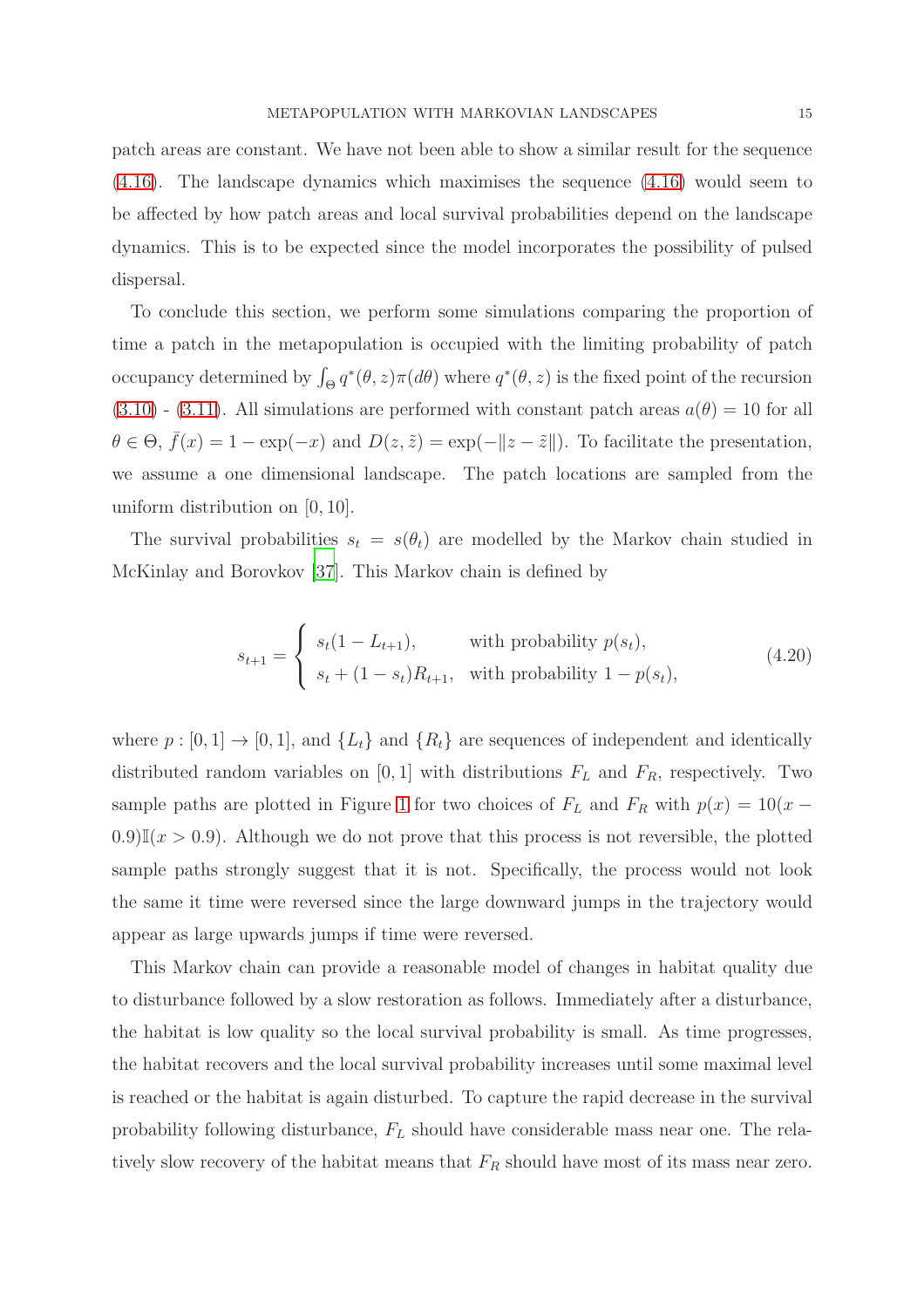

<span id="page-15-0"></span>FIGURE 1. Simulated path of survival probabilities. Left:  $L_t$ Beta(1, 0.1),  $R_t \sim \text{Beta}(1, 1)$ . Right:  $L_t \sim \text{Beta}(1, 1)$ ,  $R_t \sim \text{Beta}(1, 20)$ .

The function p reflects the probability of disturbance for a given survival probability and might reasonably be assumed to be increasing.

We simulate metapopulations with 50 and 250 habitat patches for  $10<sup>5</sup>$  time steps with the two survival processes depicted in Figure [1](#page-15-0) and compute the proportion of time each patch is occupied. Treating the resulting time series as stationary, the standard error on the estimated proportions was estimated to be no more than 0.003 for all simulations. This is compared to the fixed point of the deterministic recursion. Details of how the fixed point is calculated are given in Appendix C. The results are plotted in Figures [2.](#page-16-0) As we expect, the fixed point of the deterministic recursion provides a better approximation as the number of patches in the metapopulation increases. It appears that the deterministic recursion has a greater tendency to over-estimate the proportion of time the patch is occupied than to under-estimate it. Furthermore the deterministic recursion generally provides a better approximation for patches in the center of the metapopulation than those on the periphery.

#### 5. Discussion

The importance of landscape dynamics to the persistence of metapopulations has been well established in the literature. In contrast to previous mathematical analyses that have employed a suitable/unsuitable classification of habitat patches, we adopted a more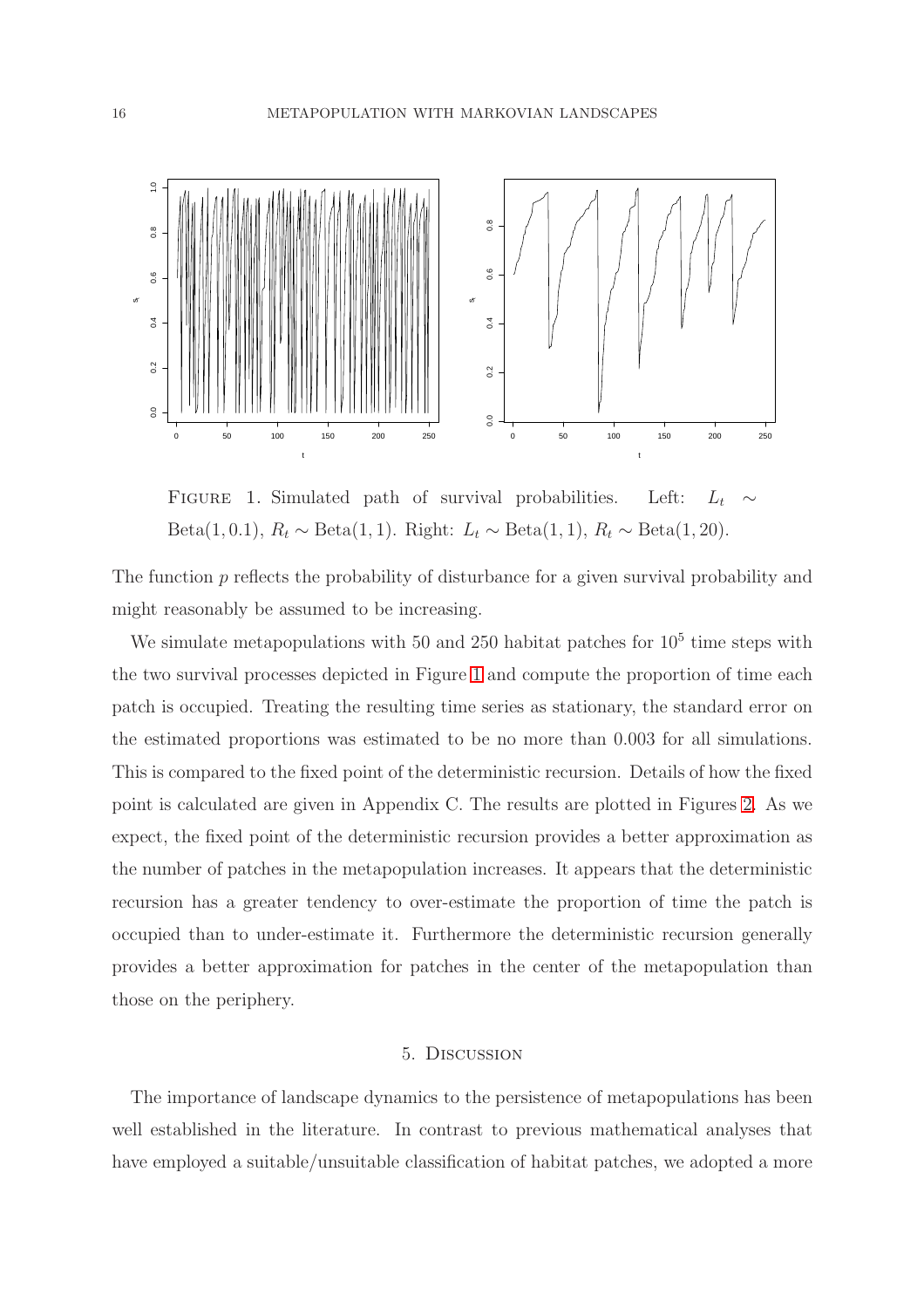

<span id="page-16-0"></span>FIGURE 2. The estimated proportion of time each patch is occupied in a metapopulation with 50 patches (◦) and 250 patches ( $\triangle$ ) from simulations. The location of the patch is given by the position of the points on the  $z$ axis. The line indicates the limiting probability of patch occupancy. Landscape dynamics for top row took  $L_t \sim \text{Beta}(1, 0.1)$  and  $R_t \sim \text{Beta}(1, 1)$ . Landscape dynamics for bottom row took  $L_t \sim$  Beta(1, 1) and  $R_t \sim$  $Beta(1, 20)$ .

general Markovian model for the landscape dynamics to better reflect environmental fluctuations. It would be of interest to combine the metapopulation model [\(2.4\)](#page-5-0) with the Markovian models for succession studied in [\[60](#page-44-7), [5,](#page-40-8) [35,](#page-42-11) [3\]](#page-40-9) among others. The results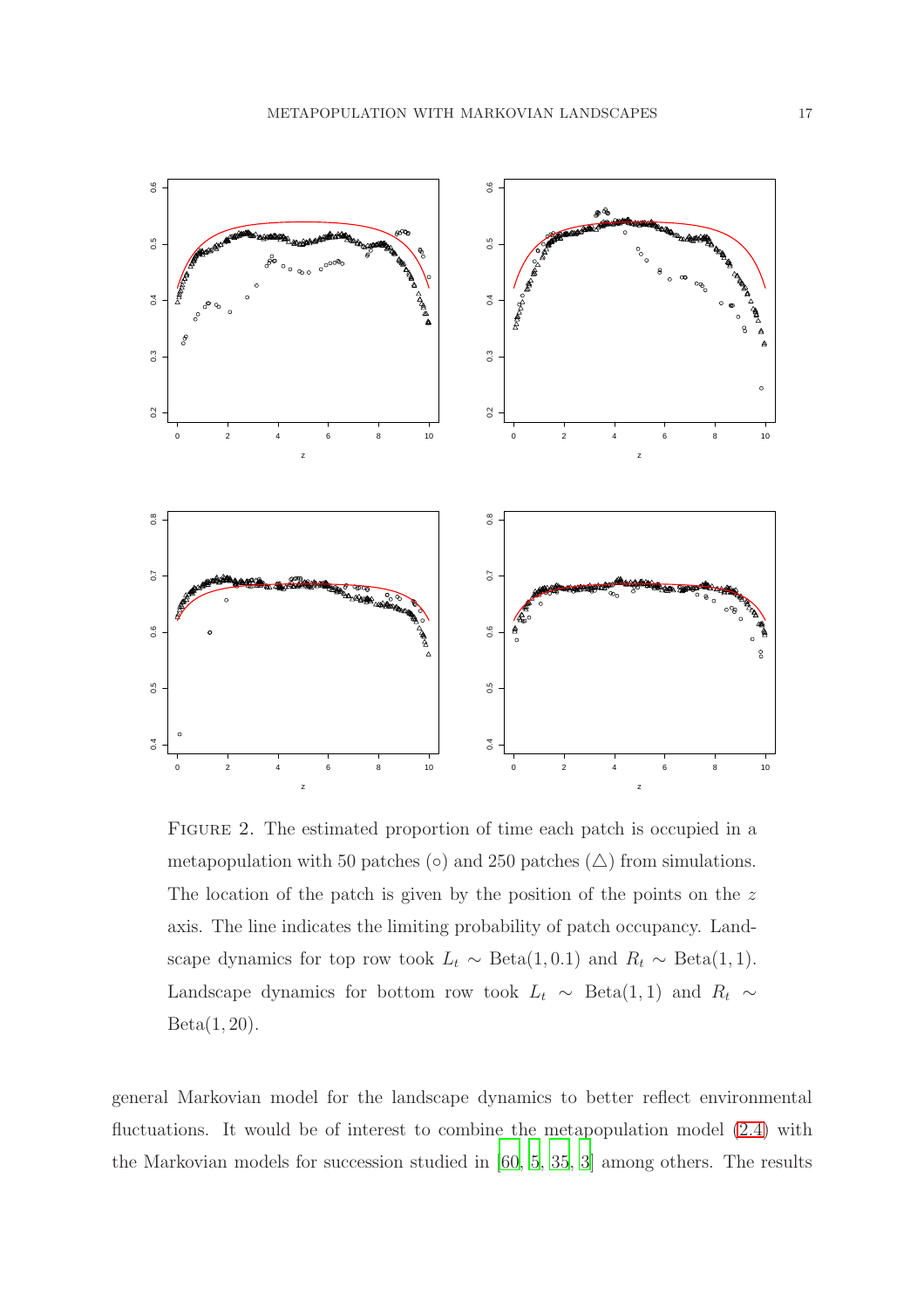presented in Sections 3 and 4 would still apply since they were developed for general Markov landscape dynamics. However, using these specific landscape dynamics may reveal a more precise connection with metapopulation survival.

Our analysis yielded similar conclusions to those obtained from models employing the suitable/unsuitable classification of habitat patches. In particular, we note that when certain simplifications are imposed, our persistence criterion (Theorem [4.1\)](#page-11-0) has a similar form to the persistence criterion for the spatially realistic Levins' model with dynamic landscape [\[14,](#page-41-9) [66](#page-44-4)]. As such, it seems that these conclusions are relatively robust to at least some modification of the model assumptions. Specifically, we believe the assumptions requiring the model to have the phase structure and for the patch characteristics to be identically distributed across space could be relaxed. Without the phase structure, we expect the existence and uniqueness of the equilibrium to still hold. In fact, much of the current proof could be retained with Lemma [8.2](#page-34-0) being the main difficulty. On the other hand, to prove stability of the equilibrium would need different methods to those currently used. To relax the assumption that patch characteristics are identically distributed across space, we could allow the transition kernel of the patch characteristic, and hence its stationary distribution, to depend on the patch location. This would bring our model closer to the setting described in [\[14,](#page-41-9) [66\]](#page-44-4) where differences in patch sizes and extinction rates are accommodated. Using the general results from Appendix A, we expect the connectivity measure to still have a deterministic limit and local populations at different patches to be asymptotically independent. However, to obtain a recursion similar to [\(3.9\)](#page-8-3) - [\(3.11\)](#page-8-1) which we needed to construct the persistence criterion in Theorem [4.1,](#page-11-0) would require a closer investigation of the reversed Markov chain for the patch characteristic.

Of the other assumptions used in the analysis, most are technical assumptions introduced to avoid certain pathological cases. The two assumptions which would significantly impact the results are that the colonisation function is concave and that fluctuations in the landscape are independent between habitat patches. As noted in Section 4, allowing non-concave colonisation functions, such as the one used in [\[22\]](#page-41-1), would introduce the possibility of a strong Allee-like effect in the metapopulation [\[12\]](#page-40-7) so the equilibrium would no longer be globally stable. Independence of patch characteristics at different patches has been used in many other metapopulation models incorporating landscape dynamics [\[31,](#page-42-4) [14,](#page-41-9) [55,](#page-44-2) [65](#page-44-3), [66](#page-44-4), [54\]](#page-43-3). However, for certain environmental disturbances such as fires,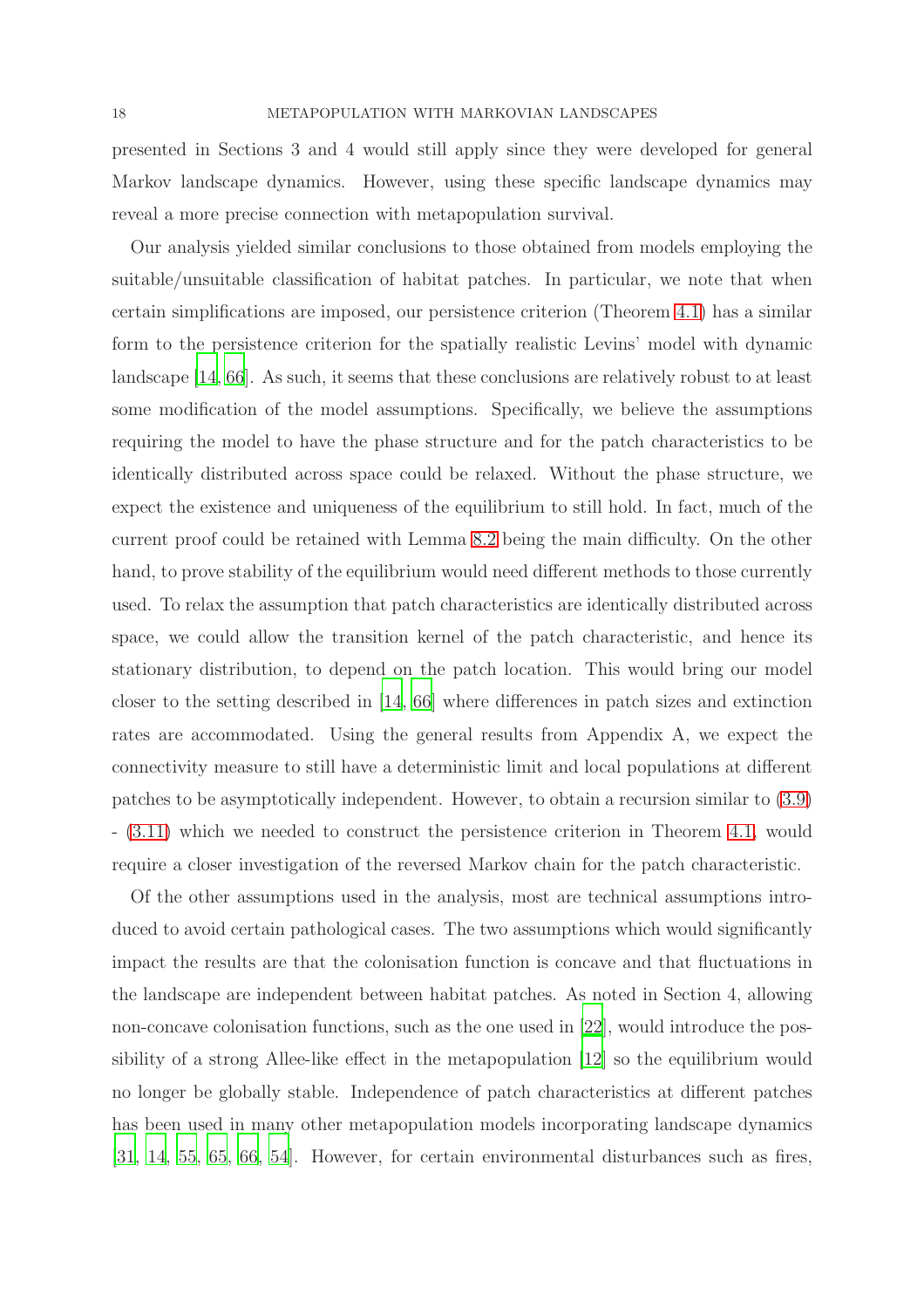droughts and floods, the spatial extent can be large compared to the entire habitable area [\[59](#page-44-8)], which means the assumption of independence between patches is unlikely to hold. If the metapopulation exhibited some limiting behaviour without the independence assumption, then it would most likely have a very different form.

Dependence between patch characteristics at different patches may not always be obvious. Theorem 3.2 offers the possibility of identifying dependence between patches when the metapopulation is large. For large metapopulations, if patch characteristics are independent at different patches, then the local populations at the two patches are approximately independent. We could estimate the strength of dependence between two patches. Strong dependence would indicate the presence of dependence in the patch characteristics. Unfortunately, testing for independence would not be very useful since the independence of local populations is only asymptotic.

One important way in which our model differs from those using the suitable/unsuitable classification of habitat patches is in the distribution of the local population life span. For static landscapes and dynamics landscapes using the suitable/unsuitable classification, the life span of a local population always has a geometric distribution (discrete time models) or an exponential distribution (continuous time models). We do not have any results characterising the life span distributions permitted by our model, but we expect that almost any distribution is possible by analogy with phase type distributions [\[47](#page-43-7)].

The effect of landscape dynamics on the equilibrium level of the metapopulation appears quite complicated in general, however for metapopulations with phase structure the role of landscape dynamics is much clearer. The landscape dynamics affect the equilibrium of the metapopulation primarily through the expected future contributions to the connectivity measure of a colonised patch. When the patch area is constant, expected future contributions to the connectivity measure of a colonised patch is determined by the distribution of the local population's life span. Given these results, it is natural to wonder whether the metapopulations with dynamic landscape behave similarly to metapopulations whose local populations have non-geometric/exponential life span distributions, at least in the specialised setting. However, in analysis not reported here we have seen that the equilibrium level in metapopulations with non-geometric life span distributions depends on the life span distribution only through its expectation. This is perhaps not surprising given this has also been observed in the SIS model with general infectious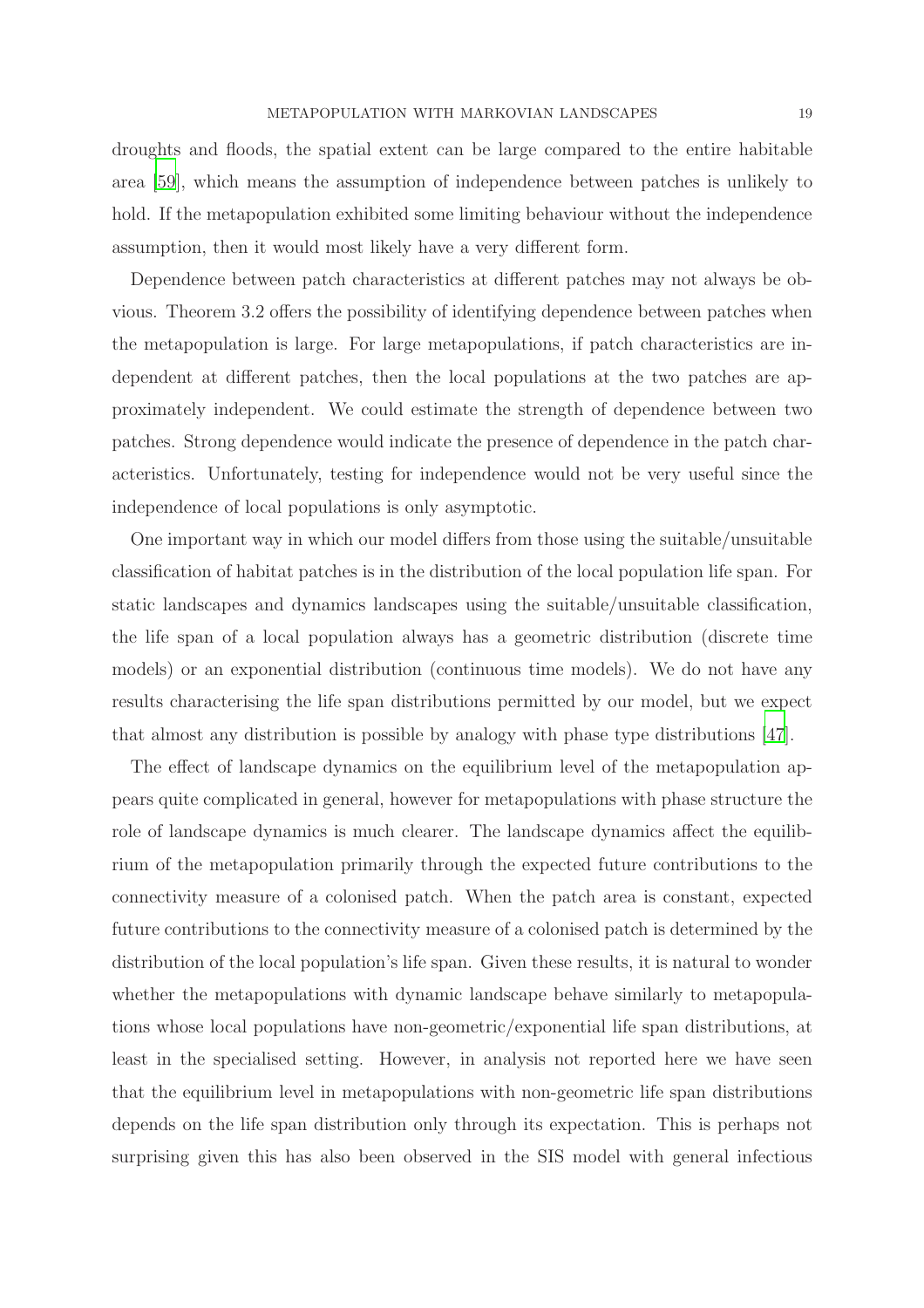period distributions [\[46](#page-43-8)]. (Recall the standard SIS model, or stochastic logistic model, has been used a stochastic counterpart to Levins' model [\[48\]](#page-43-9).)

Finally, it has been observed in metapopulation models with suitable/unsuitable habitat dynamics that metapopulations are more likely to persist and will persist at higher levels of occupancy with static landscapes than with dynamic landscapes. Our analysis shows that this still holds for metapopulations with more general landscape dynamics (Corollary [4.4\)](#page-13-2) if the patch area is constant. However, static landscapes are not necessarily optimal when the patch area is stochastic, leading to similar behaviour to pulsed dispersal [\[54\]](#page-43-3). The conclusion that static landscapes are optimal may also be false if we move beyond the metapopulation framework and consider species coexistence. Multiple mechanisms have been identified by which landscape dynamics enables the species coexistence [\[58,](#page-44-9) [56,](#page-44-10) [44\]](#page-43-10). These mechanisms are based on different species responding to environmental disturbances in different ways. For example, one species may be better at surviving disturbance, while another may actively try to colonise new areas in response to the disturbance. So although a static landscape may be optimal from the perspective of a single species, it may be to the detriment of other species in the community.

## 6. APPENDIX  $A$  – Proofs for single patch asymptotics

In this appendix we prove the results of Section [3](#page-6-1) in a more general form than stated there. We begin by listing the main assumptions used in our analysis of model [\(2.4\)](#page-5-0). For all  $n$ :

- (A) The functions  $a(\cdot)$  and  $s(\cdot)$  are continuous on  $\Theta$ .
- (B) Both  $\Theta$  and  $\Omega$  are compact spaces.
- (C) The colonisation function is continuous in the second argument and satisfies the Lipschitz condition

$$
\sup_{\theta \in \Theta} |f(z; \theta) - f(\tilde{z}; \theta)| \leq L |z - \tilde{z}|
$$

for any  $z, \tilde{z} \in \Omega$  and some  $L < \infty$ . The colonisation function is increasing and satisfies  $f(0) = 0$ .

(D) The function  $D(\cdot, \cdot)$  defines a uniformly bounded and equicontinuous family of functions on  $\Omega$ . That is, there exists a finite constant  $\overline{D}$  such that for all  $z, \tilde{z} \in \Omega$ ,  $|D(z, \tilde{z})| \leq \bar{D}$ , and for every  $\epsilon > 0$  there exists a  $\delta > 0$  such that for all  $z, \tilde{z}$  with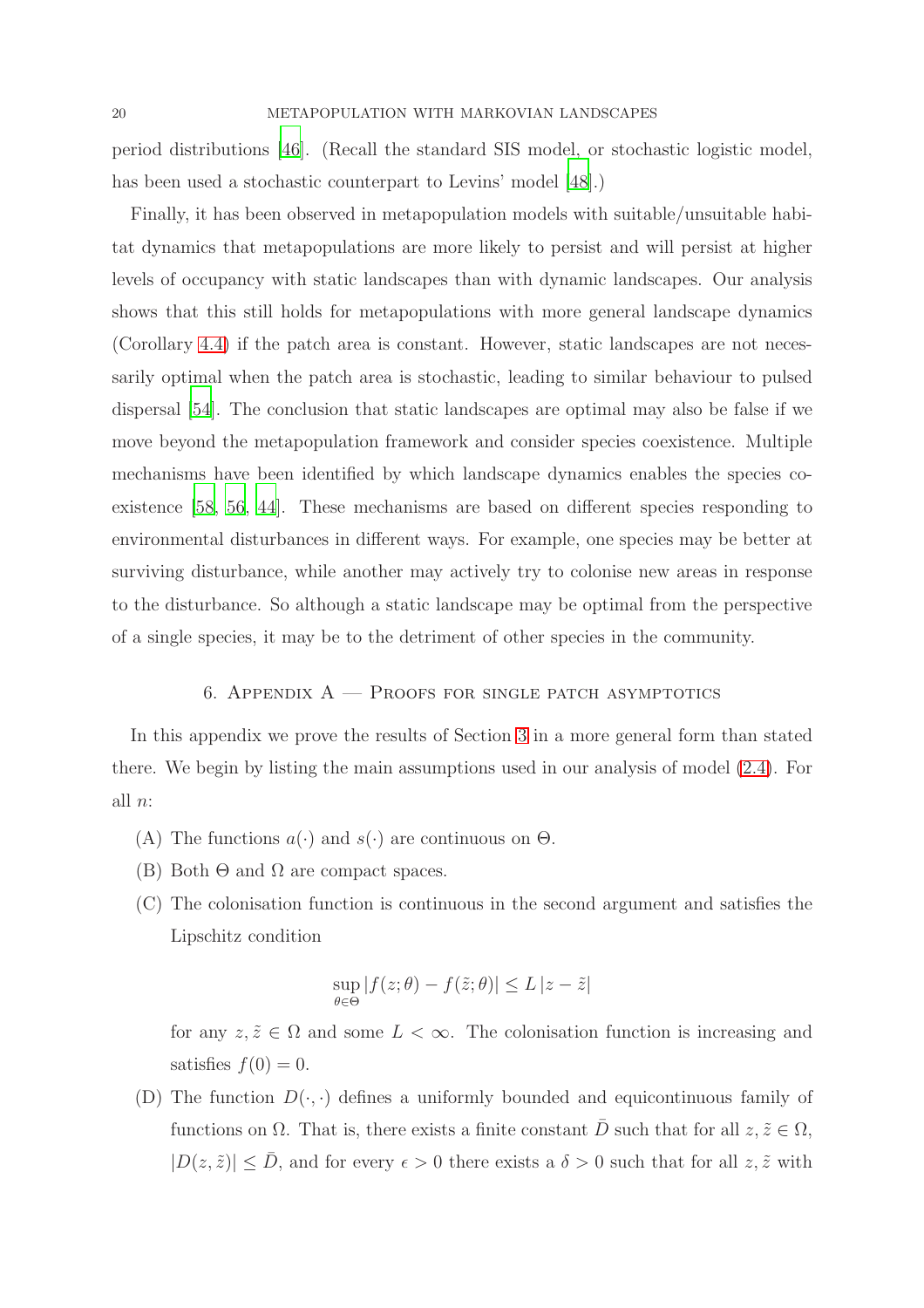$\|z - \tilde{z}\| < \delta$ 

$$
\sup_{y \in \Omega} |D(z, y) - D(\tilde{z}, y)| < \epsilon.
$$

Furthermore,  $D(z, \tilde{z}) > 0$  for all  $(z, \tilde{z}) \in \Omega \times \Omega$ .

(E) The transition kernel of the patch characteristic process satisfies the weak Feller property, that is, for every continuous function h on  $\Theta$ , the function defined by

$$
Ph(\theta) := \int_{\Theta} h(\eta) P(\theta, d\eta), \quad \theta \in \Theta,
$$

is also continuous [\[43,](#page-43-11) Proposition  $6.1.1(i)$ ].

We will discuss these assumptions further in Subsection [6.3.](#page-28-0) For now we note that Assumptions  $(A)$  -  $(D)$  are satisfied by typical models. Assumption  $(E)$  is a regularity assumption needed when  $\Theta$  is a general state space. It basically requires that the distributions  $P(\theta, \cdot)$  and  $P(\theta', \cdot)$  are close if  $\theta$  and  $\theta'$  are close. When  $\Theta$  is a finite state space, Assumption (E) is trivially satisfied.

6.1. Limiting behaviour of the landscape. We construct random measures  $\sigma_{n,t}$  which summarise the state of the landscape in a metapopulation with  $n$  patches at time  $t$ . These measures are purely atomic, placing mass  $n^{-1}$  at the point determined by patch i's location and its characteristic variable at time t. Let  $C^+(\Theta \times \Omega)$  be the space of continuous functions  $h : \Theta \times \Omega \to [0, \infty)$ . By Assumption (B),  $\Omega$  and  $\Theta$  are compact so every function in  $C^+(\Theta \times \Omega)$  is bounded. The random measure  $\sigma_{n,t}$  is defined by

$$
\int_{\Theta \times \Omega} h(\theta, z) \sigma_{n,t}(d\theta, dz) := n^{-1} \sum_{i=1}^n h(\theta_{i,t}, z_i), \text{ for all } h \in C^+(\Theta \times \Omega).
$$

As  $n \to \infty$ , the sequence of random measure  $\sigma_{n,t}$  converges in distribution to  $\sigma_t$  if and only if

<span id="page-20-0"></span>
$$
\int_{\Theta \times \Omega} h(\theta, z) \sigma_{n,t}(d\theta, dz) \xrightarrow{d} \int_{\Theta \times \Omega} h(\theta, z) \sigma_t(d\theta, dz), \quad \text{for all } h \in C^+(\Theta \times \Omega) \qquad (6.21)
$$

[\[29](#page-42-12), Theorem 16.16]. Since we are only deal with random measures converging to nonrandom measures, the convergence in [\(6.21\)](#page-20-0) can be replaced by convergence in probability. The last of our main assumptions is

(F) As  $n \to \infty$ ,  $\sigma_{n,0} \stackrel{d}{\to} \sigma_0$  for some non-random measure  $\sigma_0$ .

Although this assumption only concerns the initial variation in the landscape, it implies a similar 'law of large numbers' for the landscape at all subsequent times.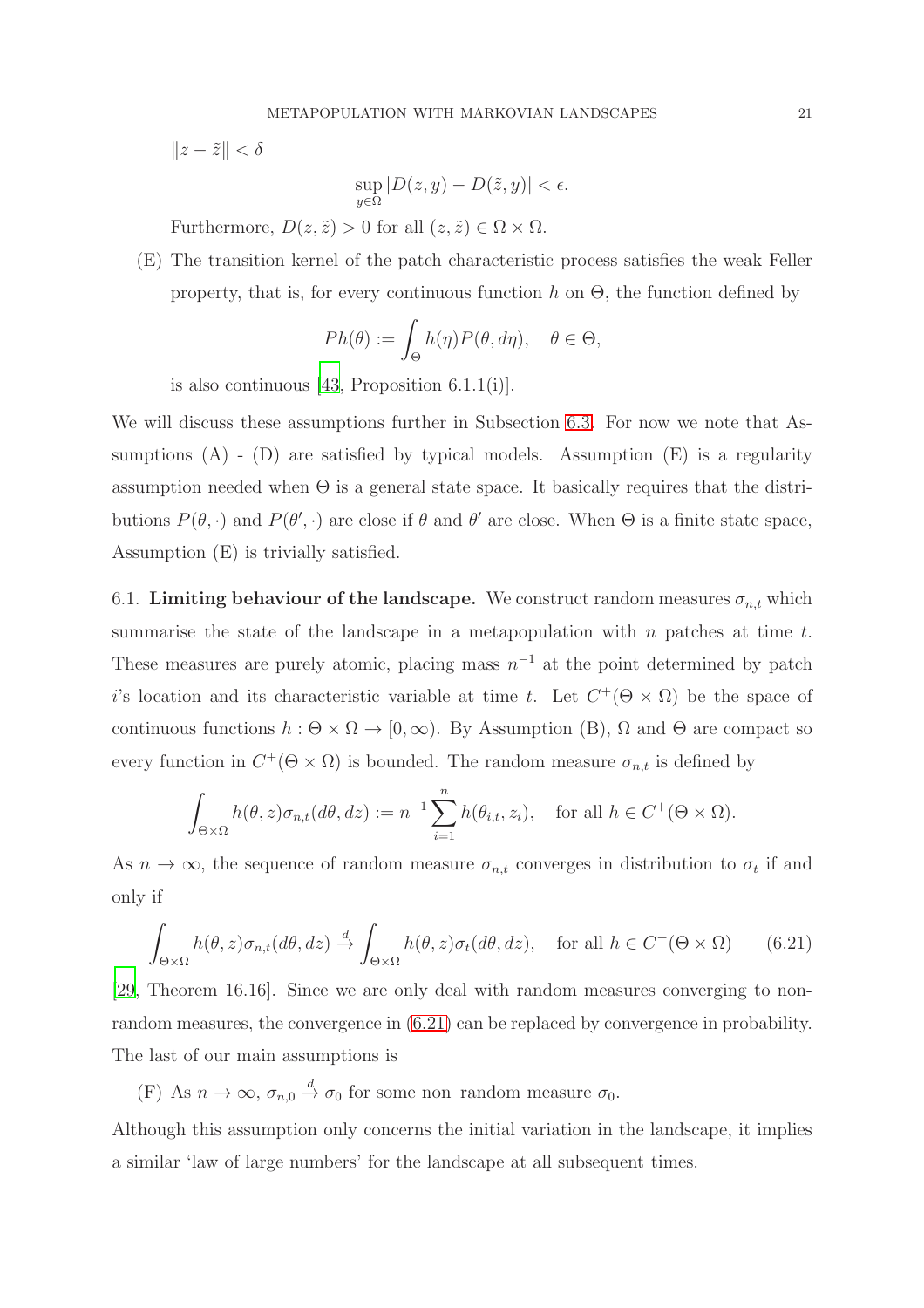<span id="page-21-1"></span>**Lemma 6.1.** Suppose Assumptions (B), (E) and (F) hold. Then  $\sigma_{n,t} \stackrel{d}{\rightarrow} \sigma_t$ , where  $\sigma_t$  is *defined by the recursion*

$$
\int_{\Theta \times \Omega} h(\theta, z) \sigma_{t+1}(d\theta, dz) = \int_{\Theta \times \Omega} h(\theta, z) \int_{\Omega} P(\eta, d\theta) \sigma_t(d\eta, dz), \quad \text{for all } h \in C^+(\Theta \times \Omega).
$$

*Proof.* If  $\int_{\Theta \times \Omega} h(\theta, z) \sigma_{n,t}(d\theta, dz) \stackrel{d}{\rightarrow} \int_{\Theta \times \Omega} h(\theta, z) \sigma_t(d\theta, dz)$  for all  $h \in C^+(\Theta \times \Omega)$ , then  $\sigma_{n,t} \stackrel{d}{\rightarrow} \sigma_t$  [\[29](#page-42-12), Theorem 16.16]. We use induction on t to prove weak convergence of the random measures  $\sigma_{n,t}$  to non-random measures  $\sigma_t$ . By Assumption (F),  $\sigma_{n,0} \stackrel{d}{\to} \sigma_0$  for some non–random measure  $\sigma_0$ . The conditional expectation of  $\int_{\Theta\times\Omega} h(\theta, z) \sigma_{n,t+1}(d\theta, dz)$ given  $(\theta_t^n, z^n)$  is

$$
\mathbb{E}\left(\int_{\Theta\times\Omega}h(\theta,z)\sigma_{n,t+1}(d\theta,dz)\mid\theta_t^n,z^n\right)=n^{-1}\sum_{i=1}^n\int_{\Omega}h(\eta,z_i)P(\theta_{i,t},d\eta)
$$

$$
=\int_{\Theta\times\Omega}\left\{\int_{\Omega}h(\eta,z)P(\theta,d\eta)\right\}\sigma_{n,t}(d\theta,dz).
$$

Suppose that  $\sigma_{n,t} \stackrel{d}{\to} \sigma_t$  for some non-random measure  $\sigma_t$ . If  $\int_{\Theta} h(\eta, z) P(\theta, d\eta)$  is in  $C^+(\Theta \times \Omega)$ , then

<span id="page-21-0"></span>
$$
\lim_{n \to \infty} \mathbb{E}\left(\int_{\Theta \times \Omega} h(\theta, z) \sigma_{n, t+1}(d\theta, dz) \mid \theta_t^n, z^n\right) = \int_{\Theta \times \Omega} \left\{ \int_{\Omega} h(\eta, z) P(\theta, d\eta) \right\} \sigma_t(d\eta, dz).
$$
\n(6.22)

We now show that  $\int_{\Theta} h(\eta, z) P(\theta, d\eta) \in C^+(\Theta \times \Omega)$ . For any  $(\theta', z') \to (\theta, z)$ ,

$$
\lim_{(\theta',z')\to(\theta,z)} \int_{\Theta} h(\eta,z')P(\theta',d\eta) = \lim_{\theta'\to\theta} \int_{\Theta} h(\eta,z)P(\theta',d\eta) + \lim_{(\theta',z')\to(\theta,z)} \int_{\Theta} [h(\eta,z') - h(\eta,z)] P(\theta',d\eta).
$$

Since  $P$  has the weak Feller property from Assumption  $(E)$ ,

$$
\lim_{\theta' \to \theta} \int_{\Theta} h(\eta, z) P(\theta', d\eta) = \int_{\Theta} h(\eta, z) P(\theta, d\eta).
$$

As  $\int_{\Theta} P(\theta, d\eta) = 1$ ,

$$
\left|\lim_{(\theta',z')\to(\theta,z)}\int_{\Theta}\left[h(\eta,z')-h(\eta,z)\right]P(\theta',d\eta)\right|\leq \lim_{z'\to z}\sup_{\theta'\in\Theta}|h(\theta',z')-h(\theta',z)|.
$$

From Assumption (B),  $\Theta \times \Omega$  is compact so the Heine-Cantor Theorem implies that h is uniformly continuous. Therefore,  $\int_{\Theta} h(\eta, z') P(\theta', d\eta) \to \int_{\Theta} h(\eta, z) P(\theta, d\eta)$  as  $(\theta', z') \to$  $(\theta, z)$ . Hence,  $\int_{\Theta} h(\eta, z) P(\theta, d\eta) \in C^+(\Theta \times \Omega)$  and equality [\(6.22\)](#page-21-0) holds.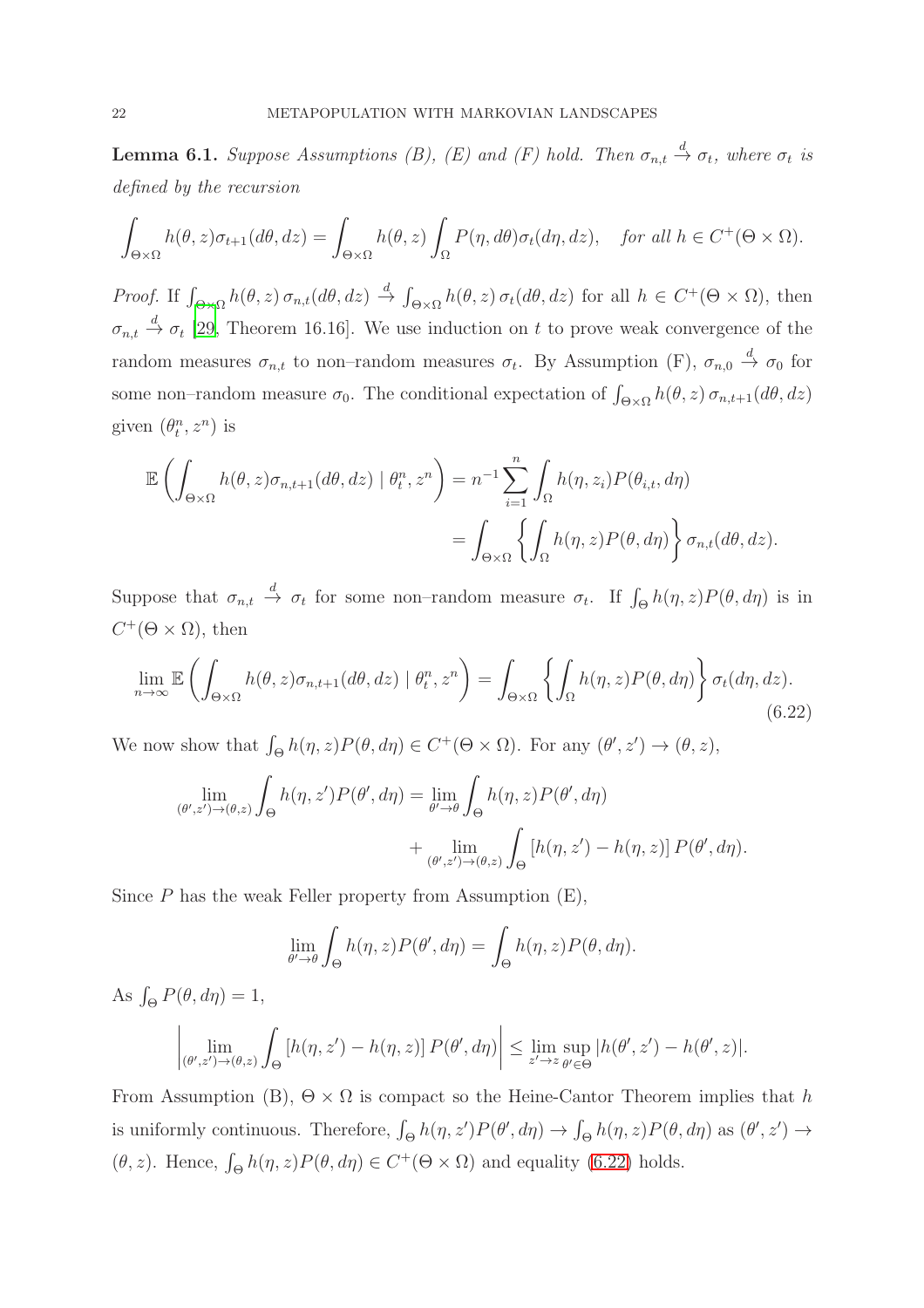The conditional variance of  $\int_{\Theta \times \Omega} h(\theta, z) \sigma_{n,t+1}(d\theta, dz)$  can be bounded by

$$
\operatorname{var}\left(\int_{\Theta\times\Omega} h(\theta,z)\sigma_{n,t+1}(d\theta, dz) \mid \theta_t^n, z^n\right) \le n^{-1} \sup_{(\theta,z)\in\Theta\times\Omega} |h(\theta,z)|^2.
$$

As the conditional variance goes to zero in probability, we can apply a Chebyshev type inequality [\[38](#page-42-6), Appendix C] to conclude that

<span id="page-22-0"></span>
$$
\int_{\Theta \times \Omega} h(\theta, z) \sigma_{n,t+1}(d\theta, dz) \xrightarrow{p} \int_{\Theta \times \Omega} \left\{ \int_{\Omega} h(\eta, z) P(\theta, d\eta) \right\} \sigma_t(d\theta, dz).
$$
\n
$$
= \int_{\Theta \times \Omega} h(\theta, z) \left\{ \int_{\Omega} P(\eta, d\theta) \sigma_t(d\eta, dz) \right\} \tag{6.23}
$$
\n
$$
= \int_{\Theta \times \Omega} h(\theta, z) \sigma_{t+1}(d\theta, dz).
$$

Hence,  $\sigma_{n,t+1} \stackrel{d}{\rightarrow} \sigma_{t+1}$ . The recursion for  $\sigma_{t+1}$  is determined by equation [\(6.23\)](#page-22-0).

6.2. Limiting behaviour of the metapopulation. Similar to our treatment of the landscape, we construct random measured  $\mu_{n,t}$  which summarise the state of the metapopulation at time  $t$ . These measures are defined by

$$
\int_{\Theta \times \Omega} h(\theta, z) \mu_{n,t}(d\theta, dz) := n^{-1} \sum_{i=1}^n X_{i,t}^n h(\theta_{i,t}, z_i), \text{ for all } h \in C^+(\Theta \times \Omega).
$$

The measure  $\mu_{n,t}$  has a similar structure to  $\sigma_{n,t}$ , but only involves those patches that are occupied at time t. Under the stated assumptions, the sequence of random measures  $\{\mu_{n,t}\}_{n=1}^{\infty}$  converges to a deterministic measure as the number of patches tends to infinity.

<span id="page-22-2"></span>**Theorem 6.2.** Suppose that Assumptions  $(A) - (F)$  hold and that  $\mu_{n,0} \stackrel{d}{\rightarrow} \mu_0$  for some *non–random measure*  $\mu_0$ . Then  $\mu_{n,t} \stackrel{d}{\rightarrow} \mu_t$  for all  $t = 0, 1, \ldots$ , where  $\mu_t$  is defined by the *recursion*

<span id="page-22-1"></span>
$$
\int_{\Theta \times \Omega} h(\theta, z) \mu_{t+1}(d\theta, dz)
$$
\n
$$
= \int_{\Theta \times \Omega} s(\theta) \left\{ \int_{\Theta} h(\eta, z) P(\theta, d\eta) \right\} \mu_t(d\theta, dz)
$$
\n
$$
+ \int_{\Theta \times \Omega} \left\{ \int_{\Theta} h(\eta, z) P(\theta, d\eta) \right\} f \left( \int_{\Theta \times \Omega} a(\tilde{\theta}) D(z, \tilde{z}) \mu_t(d\tilde{\theta}, d\tilde{z}); \theta \right) \sigma_t(d\theta, dz)
$$
\n
$$
- \int_{\Theta \times \Omega} \left\{ \int_{\Theta} h(\eta, z) P(\theta, d\eta) \right\} f \left( \int_{\Theta \times \Omega} a(\tilde{\theta}) D(z, \tilde{z}) \mu_t(d\tilde{\theta}, d\tilde{z}); \theta \right) \mu_t(d\theta, dz), \quad (6.24)
$$

*for all*  $h \in C^+(\Theta \times \Omega)$ *.*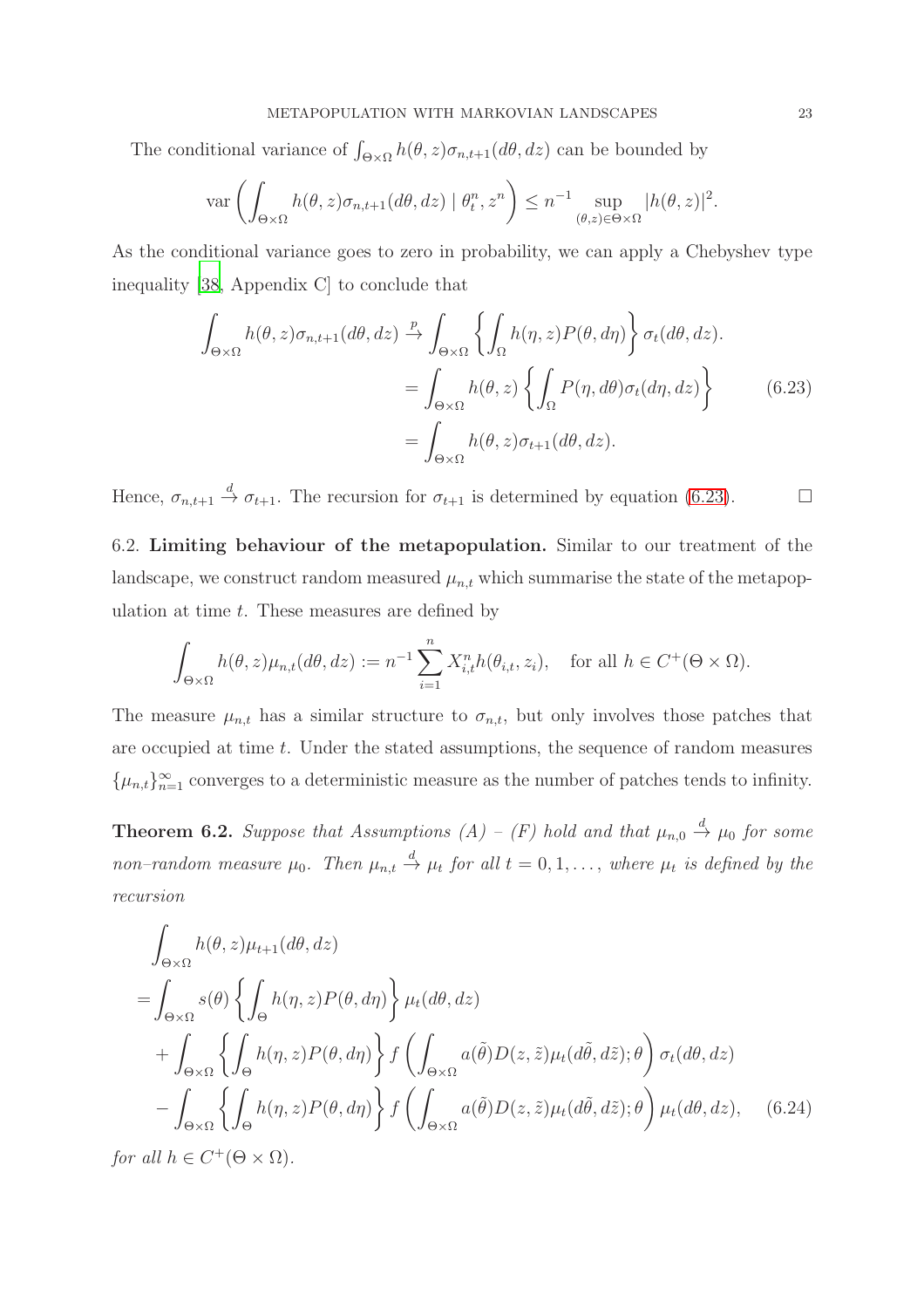*Proof.* The proof follows closely the arguments of the proof of Lemma [6.1](#page-21-1) and the proof of Theorem 3.1 [\[41](#page-42-8)]. By assumption  $\mu_{n,0} \stackrel{d}{\rightarrow} \mu_0$  for some non-random measure  $\mu_0$ . Suppose that  $\mu_{n,t} \stackrel{d}{\rightarrow} \mu_t$  for some non-random measure  $\mu_t$ . Then

$$
\mathbb{E}\left(\int_{\Theta\times\Omega} h(\theta,z)\,\mu_{n,t+1}(d\theta,dz)\mid X_t^n,\theta_t^n,z^n\right)
$$
\n
$$
= n^{-1}\sum_{i=1}^n \mathbb{E}\left(h(\theta_{i,t+1},z_i)|\theta_{i,t},z_i\right) \mathbb{E}\left(X_{i,t+1}^n|X_t^n,\theta_t^n,z^n\right)
$$
\n
$$
= \int_{\Theta\times\Omega} s(\theta)\left\{\int_{\Theta} h(\eta,z)P(\theta,d\eta)\right\}\mu_{n,t}(d\theta,dz) \tag{6.25}
$$

$$
+ \int_{\Theta \times \Omega} \left\{ \int_{\Theta} h(\eta, z) P(\theta, d\eta) \right\} f \left( \int_{\Theta \times \Omega} a(\tilde{\theta}) D(z, \tilde{z}) \mu_t(d\tilde{\theta}, d\tilde{z}); \theta \right) \sigma_{n,t}(d\theta, dz) \tag{6.26}
$$

$$
-\int_{\Theta\times\Omega}\left\{\int_{\Theta}h(\eta,z)P(\theta,d\eta)\right\}f\left(\int_{\Theta\times\Omega}a(\tilde{\theta})D(z,\tilde{z})\mu_t(d\tilde{\theta},d\tilde{z});\theta\right)\mu_{n,t}(d\theta,dz)+\epsilon_{n,t}(h),\tag{6.27}
$$

where

$$
\begin{split} |\epsilon_{n,t}(h)| \leq & 2L \left( \int_{\Theta \times \Omega} \int_{\Theta} h(\eta, z) P(\theta, d\eta) \sigma_n(d\theta, dz) \right) \\ &\times \sup_{z \in \Omega} \left| \int_{\Theta \times \Omega} a(\tilde{\theta}) D(z, \tilde{z}) \mu_{n,t}(d\tilde{\theta}, d\tilde{z}) - \int_{\Theta \times \Omega} a(\tilde{\theta}) D(z, \tilde{z}) \mu_t(d\tilde{\theta}, d\tilde{z}) \right|, \end{split}
$$

as f is uniformly Lipschitz continuous from Assumption  $(C)$ . Ranga Rao [\[52,](#page-43-12) Theorem 3.1] showed that

<span id="page-23-1"></span><span id="page-23-0"></span>
$$
\sup_{g \in \mathcal{G}} \left| \int_{\mathcal{X}} g(x) \nu_n(dx) - \int_{\mathcal{X}} g(x) \nu(dx) \right| \to 0,
$$

for a sequence of probability measures  $\nu_n$  converging weakly to  $\nu$  and  $\mathcal G$  a uniformly bounded and equicontinuous family of functions on  $X$ . Applying a small modification that result and Assumption (D), it follows that if  $\mu_{n,t} \stackrel{d}{\to} \mu_t$ , a non-random measure, then

$$
\sup_{z\in\Omega}\left|\int_{\Theta\times\Omega}a(\tilde{\theta})D(z,\tilde{z})\mu_{n,t}(d\tilde{\theta},d\tilde{z})-\int_{\Theta\times\Omega}a(\tilde{\theta})D(z,\tilde{z})\mu_t(d\tilde{\theta},d\tilde{z})\right|\xrightarrow{p}0.
$$

To prove convergence of the integrals at  $(6.25)$  -  $(6.27)$ , we need both  $s(\theta) \int_{\Theta} h(\eta, z) P(\theta, d\eta)$ and  $\int_{\Theta} h(\eta, z) P(\theta, d\eta) f(\int_{\Theta \times \Omega} a(\tilde{\theta}) D(z, \tilde{z}) \mu_t(d\tilde{\theta}, d\tilde{z}); \theta)$  to be in  $C^+(\Theta \times \Omega)$ . From the proof of Lemma [6.1,](#page-21-1)  $\int_{\Theta} h(\eta, z) P(\theta, d\eta) \in C^+(\Theta \times \Omega)$ . With Assumption (A) this implies  $s(\theta) \int_{\Theta} h(\eta, z) P(\theta, d\eta) \in C^+(\Theta \times \Omega)$ . Also  $f(\int_{\Theta \times \Omega} a(\tilde{\theta}) D(z, \tilde{z}) \mu_t(d\tilde{\theta}, d\tilde{z}); \theta) \in C^+(\Theta \times \Omega)$  $\Omega$ ) by Assumptions (C) and (D) so  $\int_{\Theta} h(\eta, z) P(\theta, d\eta) f(\int_{\Theta \times \Omega} a(\tilde{\theta}) D(z, \tilde{z}) \mu_t(d\tilde{\theta}, d\tilde{z}); \theta) \in$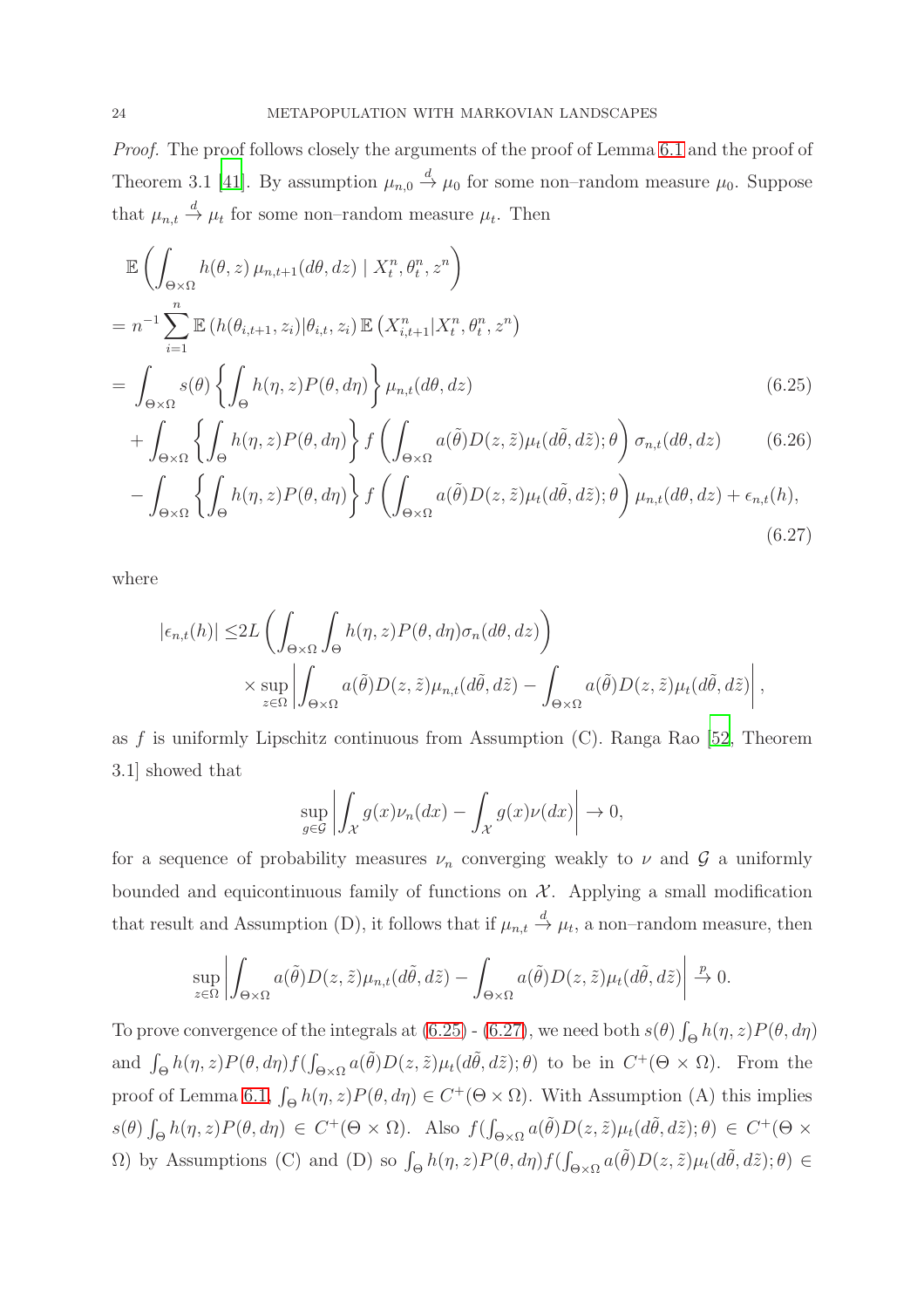$C^+(\Theta \times \Omega)$ . Applying the induction hypothesis,  $\mu_{n,t} \stackrel{d}{\to} \mu_t$  for some non-random measure  $\mu_t$ . Therefore,

$$
\mathbb{E}\left(\int_{\Theta\times\Omega}h(\theta,z)\,\mu_{n,t+1}(d\theta,dz)\mid X_t^n,\theta_t^n,z^n\right)\stackrel{p}{\to}\int_{\Theta\times\Omega}s(\theta)\left\{\int_{\Theta}h(\eta,z)P(\theta,d\eta)\right\}\mu_t(d\theta,dz)
$$

$$
+\int_{\Theta\times\Omega}\left\{\int_{\Theta}h(\eta,z)P(\theta,d\eta)\right\}f\left(\int_{\Theta\times\Omega}a(\tilde{\theta})D(z,\tilde{z})\mu_t(d\tilde{\theta},d\tilde{z});\theta\right)\sigma_t(d\theta,dz)
$$

$$
-\int_{\Theta\times\Omega}\left\{\int_{\Theta}h(\eta,z)P(\theta,d\eta)\right\}f\left(\int_{\Theta\times\Omega}a(\tilde{\theta})D(z,\tilde{z})\mu_t(d\tilde{\theta},d\tilde{z});\theta\right)\mu_t(d\theta,dz).
$$

The conditional variance of  $\int_{\Theta\times\Omega} h(\theta, z)\mu_{n,t+1}(d\theta, dz)$  can be bounded by  $n^{-1} \sup_{(\theta, z)} |h(\theta, z)|^2$ . Applying a Chebyshev type inequality [\[38,](#page-42-6) Appendix C], we conclude that  $\int_{\Theta\times\Omega} h(\theta, z)\mu_{n,t+1}(d\theta, dz)$ converges to  $\int_{\Theta\times\Omega} h(\theta, z)\mu_{t+1}(d\theta, dz)$  in probability. Hence,  $\mu_{n,t+1} \stackrel{d}{\to} \mu_{t+1}$  with  $\mu_{t+1}$  determined by the recursion  $(6.24)$ .

A consequence of Theorem [6.2](#page-22-2) is that  $(X_{i,t}^n, \theta_{i,t})$  converges to a Markov chain with time dependent transition probabilities.

<span id="page-24-0"></span>**Corollary 6.3.** Assume the conditions of Theorem [6.2](#page-22-2) hold. If  $X_{i,0}^n \stackrel{p}{\rightarrow} X_{i,0}$ , then  $X_{i,t}^n \stackrel{p}{\rightarrow}$  $X_{i,t}$  *for all*  $t \geq 0$ *, where the transition probability for*  $X_{i,t}$  *is* 

$$
\mathbb{P}\left(X_{i,t+1} = 1 \mid X_{i,t}, \theta_{i,t} = \theta, z_i\right) = s(\theta)X_{i,t} + f\left(\psi_t(z_i); \theta\right) (1 - X_{i,t})\tag{6.28}
$$

*and*

$$
\psi_t(z) = \int_{\Theta \times \Omega} a(\tilde{\theta}) D(z, \tilde{z}) \mu_t(d\tilde{\theta}, d\tilde{z}) \tag{6.29}
$$

*Proof.* The proof follows the same arguments as the proof of Corollary 1 of McVinish and Pollett [\[39](#page-42-7)].  $\Box$ 

The following result assumes that the landscape is in equilibrium to simplify the recursion [\(6.24\)](#page-22-1).

<span id="page-24-1"></span>**Theorem 6.4.** If  $\sigma_t = \sigma$  for some measure  $\sigma$  and all  $t \geq 0$ , then  $\mu_t$  is absolutely *continuous with respect to*  $\sigma$  *for all*  $t \geq 0$ *. The Radon-Nikodým derivative of*  $\mu_t$  *with*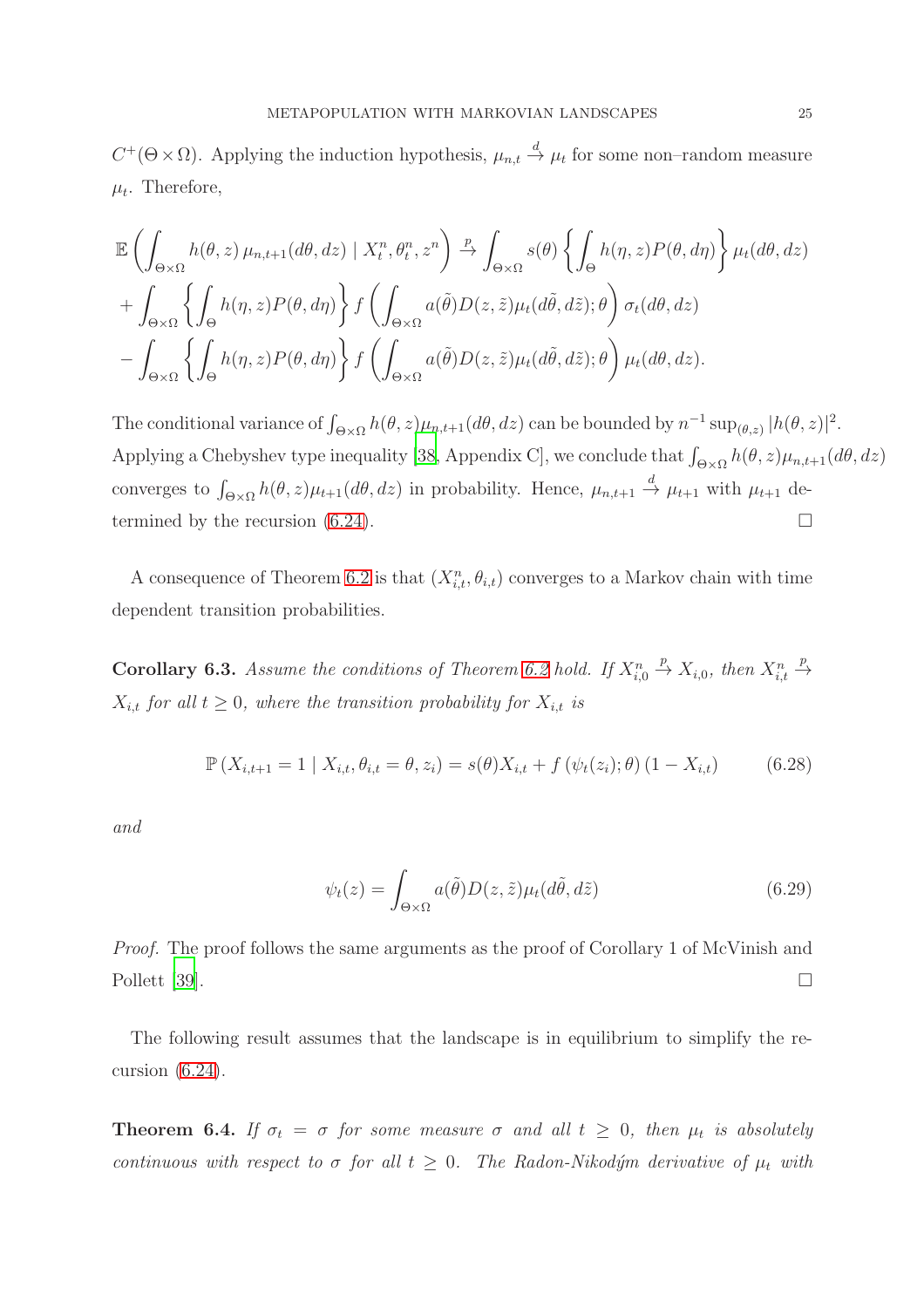*respect*  $\sigma$ *, denoted by*  $\frac{\partial \mu_t}{\partial \sigma}$ *, is given by the recursion* 

$$
\frac{\partial \mu_{t+1}}{\partial \sigma}(\theta, z) = \int_{\Theta} s(\eta) \frac{\partial \mu_t}{\partial \sigma}(\eta, z) P^*(\theta, d\eta) \n+ \int_{\Theta} f\left(\int_{\Theta \times \Omega} a(\tilde{\theta}) D(z, \tilde{z}) \frac{\partial \mu_t}{\partial \sigma}(\tilde{\theta}, \tilde{z}) \sigma(d\tilde{\theta}, d\tilde{z}); \eta\right) \left(1 - \frac{\partial \mu_t}{\partial \sigma}(\eta, z)\right) P^*(\theta, d\eta).
$$
\n(6.30)

*Proof.* That  $\mu_t$  is absolutely continuous with respect to  $\sigma$  for all  $t \geq 0$  follows from the same arguments as McVinish and Pollett [\[40,](#page-42-13) Lemma 5]. The recursion for the Radon-Nikodým derivative of  $\mu_t$  with respect to  $\sigma$  requires the dual kernel (see Appendix B). Applying Corollary [7.2](#page-31-0) to the integrals on the right hand side of recursion [\(6.24\)](#page-22-1), we can express the three terms as

<span id="page-25-1"></span>
$$
\int_{\Theta\times\Omega} s(\theta) \left\{ \int_{\Theta} h(\eta, z) P(\theta, d\eta) \right\} \mu_t(d\theta, dz)
$$
\n
$$
= \int_{\Theta} h(\theta, z) \left\{ \int_{\Theta\times\Omega} s(\eta) \frac{\partial \mu_t}{\partial \sigma} (\eta, z) P^*(\theta, d\eta) \right\} \sigma(d\eta, dz),
$$
\n
$$
\int_{\Theta\times\Omega} \left\{ \int_{\Theta} h(\eta, z) P(\theta, d\eta) \right\} f \left( \int_{\Theta\times\Omega} a(\tilde{\theta}) D(z, \tilde{z}) \mu_t(d\tilde{\theta}, d\tilde{z}); \theta \right) \sigma(d\theta, dz)
$$
\n
$$
= \int_{\Theta\times\Omega} h(s, z) \left\{ \int_{\Theta} f \left( \int_{\Theta\times\Omega} a(\tilde{\theta}) D(z, \tilde{z}) \mu_t(d\tilde{\theta}, d\tilde{z}); \eta \right) P^*(\theta, d\eta) \right\} \sigma(d\theta, dz),
$$

and

$$
\int_{\Theta \times \Omega} \left\{ \int_{\Theta} h(\eta, z) P(\theta, d\eta) \right\} f \left( \int_{\Theta \times \Omega} a(\tilde{\theta}) D(z, \tilde{z}) \mu_t(d\tilde{\theta}, d\tilde{z}); \theta \right) \mu_t(d\theta, dz)
$$
\n
$$
= \int_{\Theta \times \Omega} h(s, z) \left\{ \int_{\Theta} f \left( \int_{\Theta \times \Omega} a(\tilde{\theta}) D(z, \tilde{z}) \mu_t(d\tilde{\theta}, d\tilde{z}); \eta \right) \frac{\partial \mu_t}{\partial \sigma} (\eta, z) P^*(\theta, d\eta) \right\} \sigma(d\theta, dz).
$$

The recursion follows by combining these terms and noting that the Radon-Nikodym derivative is uniquely defined up to a  $\sigma$ -null set.  $\Box$ 

<span id="page-25-2"></span>**Theorem 6.5.** Assume that  $(X_{i,0}^n, \theta_{i,0}, z_i) \stackrel{d}{=} (X_{j,0}^n, \theta_{j,0}, z_j)$  for all i, j. Suppose that

$$
\mathbb{P}(X_{i,0}^n = 1 | \theta_{i,0} = \theta, z_i = z) = q_0(\theta, z),
$$

*for some function*  $q_0$  :  $\Theta \times \Omega \rightarrow [0, 1]$ *. Under the conditions of Corollary* [6.3](#page-24-0) *and Theorem [6.4,](#page-24-1)*

<span id="page-25-0"></span>
$$
\mathbb{P}\left(X_{i,t} = 1 \mid \theta_{i,t} = \theta, z_i = z\right) = \frac{\partial \mu_t}{\partial \sigma}(\theta, z)
$$
\n(6.31)

*for all*  $t > 0$ *.*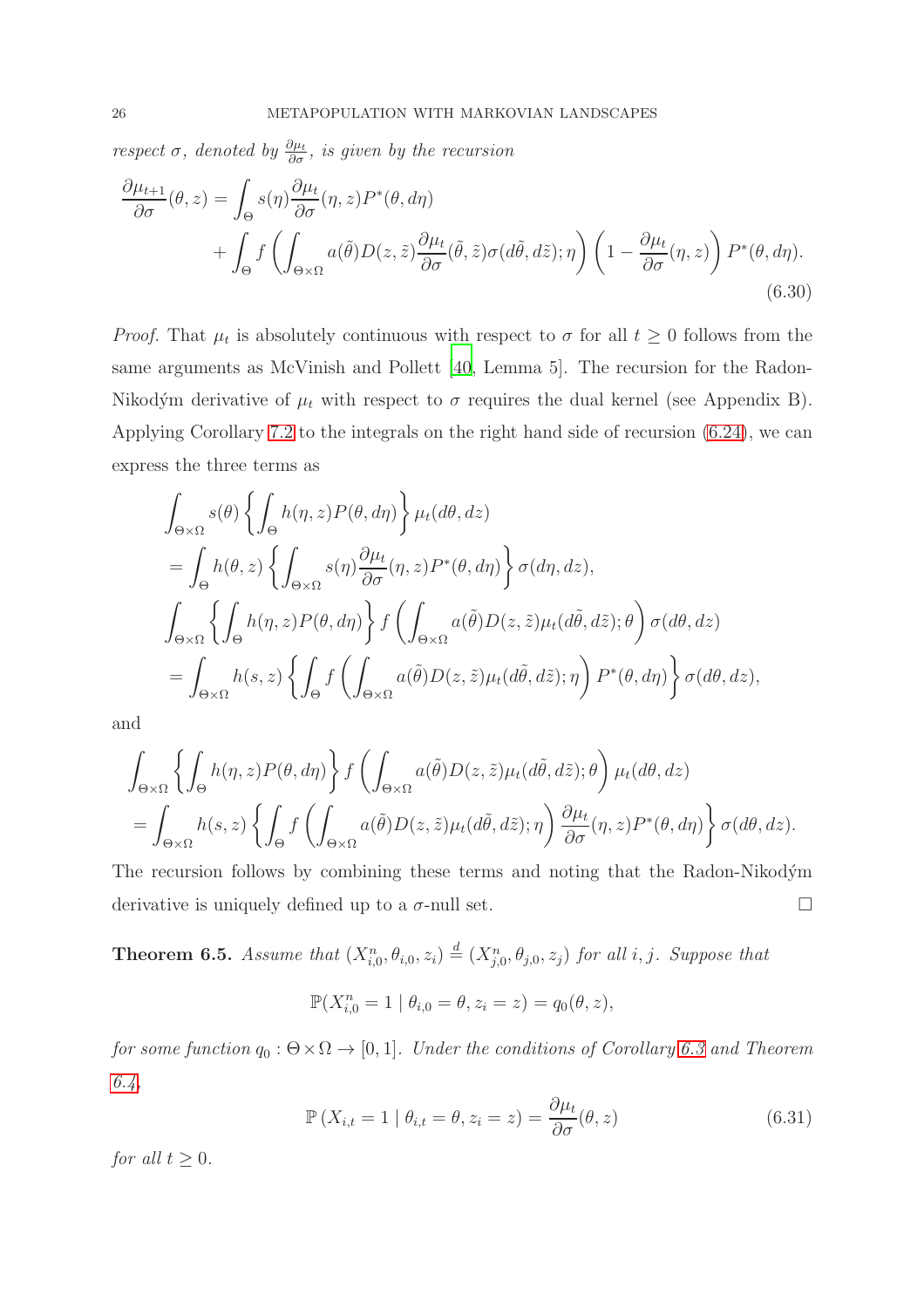*Proof.* We first show that  $\sigma$  is the distribution of  $(\theta_{i,0}, z_i)$ . For any  $h \in C^+(\Theta \times \Omega)$ , the sequence of random variables  $\int_{\Theta\times\Omega} h(\theta, z) \sigma_{n,0}(d\theta, dz)$  is uniformly integrable. This sequence of random variables converges in probability as the limiting measure  $\sigma$  is nonrandom. Therefore,

<span id="page-26-0"></span>
$$
\mathbb{E}\left(\int_{\Theta\times\Omega}h(\theta,z)\sigma_{n,0}(d\theta,dz)\right)\to\int_{\Theta\times\Omega}h(\theta,z)\sigma(d\theta,dz). \tag{6.32}
$$

As  $(\theta_{i,0}, z_i) \stackrel{d}{=} (\theta_{j,0}, z_j)$  for all  $i, j$ ,

<span id="page-26-1"></span>
$$
\mathbb{E}\left(\int_{\Theta\times\Omega} h(\theta,z)\sigma_{n,0}(d\theta,dz)\right) = \mathbb{E}\left(h(\theta_{i,0},z_i)\right).
$$
 (6.33)

Since [\(6.32\)](#page-26-0) and [\(6.33\)](#page-26-1) hold for all  $h \in C^+(\Theta \times \Omega)$ , we see that  $\sigma$  is the distribution of  $(\theta_{i,0}, z_i).$ 

Similarly, we can identify the Radon-Nikodým derivative of  $\mu_0$  with respect to  $\sigma$ as the function  $q_0(\theta, z)$ . For any  $h \in C^+(\Theta \times \Omega)$ , the sequence of random variables  $\int_{\Theta \times \Omega} h(\theta, z) \mu_{n,0}(d\theta, dz)$  convergences in probability and is uniformly integrable. Therefore,

$$
\mathbb{E}\left(\int_{\Theta\times\Omega}h(\theta,z)\mu_{n,0}(d\theta,dz)\right)\to\int_{\Theta\times\Omega}h(\theta,z)\mu_0(d\theta,dz)=\int_{\Theta\times\Omega}h(\theta,z)\frac{\partial\mu_0}{\partial\sigma}(\theta,z)\sigma(d\theta,dz).
$$

As  $(X_{i,0}^n, \theta_{i,0}, z_i) \stackrel{d}{=} (X_{j,0}^n, \theta_{j,0}, z_j)$  for all  $i, j$ ,

$$
\mathbb{E}\left(\int_{\Theta\times\Omega} h(\theta,z)\mu_{n,0}(d\theta,dz)\right) = \mathbb{E}\left(h(\theta_{i,0},z_i)X_{i,0}^n\right)
$$

$$
= \int_{\Theta\times\Omega} h(\theta,z)\mathbb{P}\left(X_{i,0}^n = 1 \mid \theta_{i,0} = \theta, z_i = z\right)\sigma(d\theta,dz)
$$

$$
= \int_{\Theta\times\Omega} h(\theta,z)q_0(\theta,z)\sigma(d\theta,dz). \tag{6.34}
$$

As equation [\(6.34\)](#page-26-2) holds for all  $h \in C^+(\Theta \times \Omega)$  and the Radon-Nikodým derivative is unique, it follows that

<span id="page-26-2"></span>
$$
\frac{\partial \mu_0}{\partial \sigma}(\theta, z) = q_0(\theta, z).
$$

Thus, we have established equality [\(6.31\)](#page-25-0) for  $t = 0$ . The proof for  $t > 0$  proceeds by induction. Although we will always be conditioning on the patch location, this will not be made explicit to simplify the expressions. Let  $\psi_t(z) = \int_{\Theta \times \Omega} a(\tilde{\theta}) D(z, \tilde{z}) \mu_t(d\tilde{\theta}, d\tilde{z})$ . Then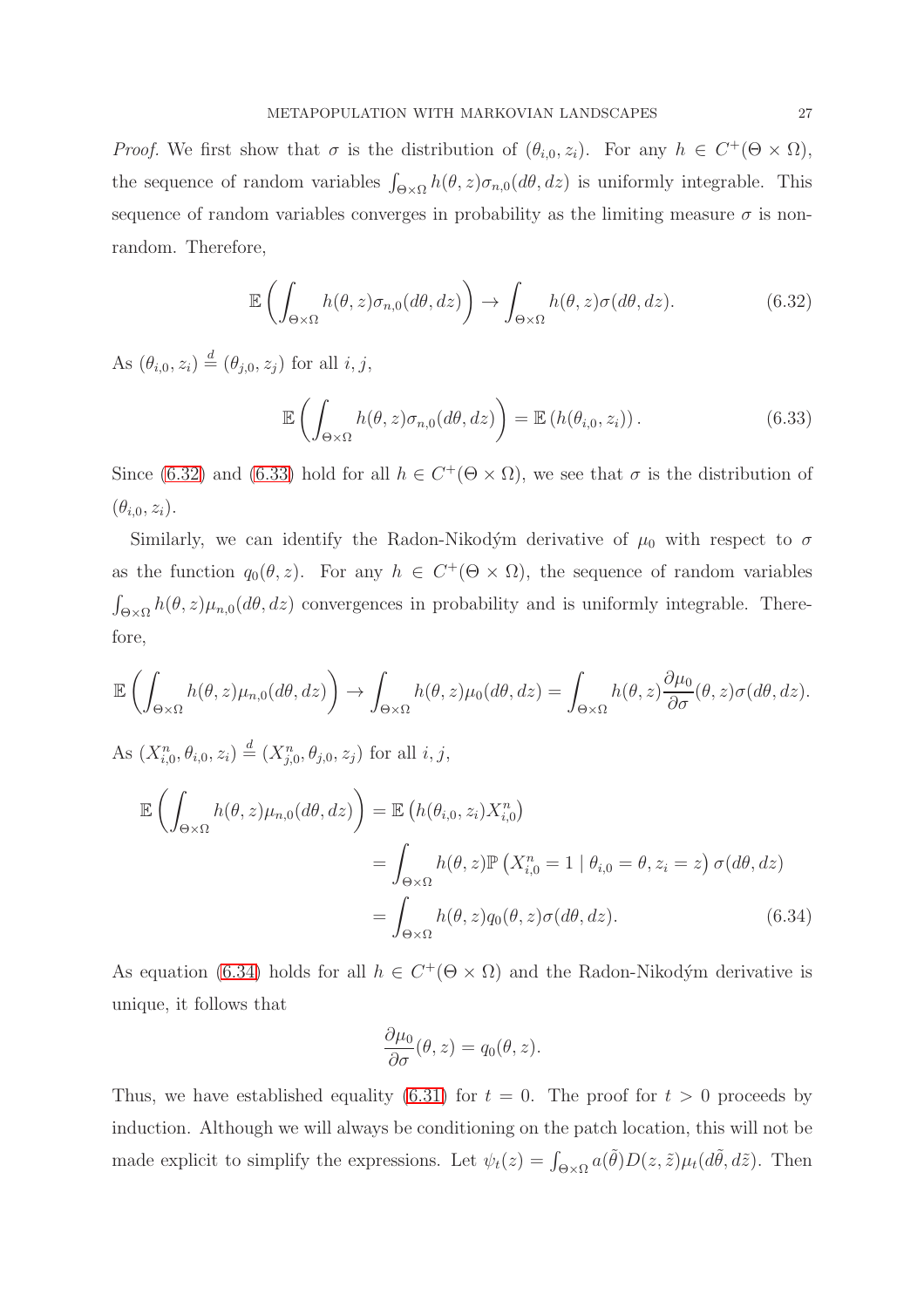$(X_{i,t}, \theta_{i,t})$  is a Markov chain on  $\{0, 1\} \times \Theta$  with transition kernel

$$
\mathbb{P}\left(X_{i,t+1} = 1, \theta_{t+1} \in A \mid X_{i,t} = x, \theta_{i,t} = \theta\right) = (s(\theta)x + f(\psi_t(z); \theta)(1-x)) \int_A P(\theta, d\eta)
$$
  

$$
\mathbb{P}\left(X_{i,t+1} = 0, \theta_{t+1} \in A \mid X_{i,t} = x, \theta_{i,t} = \theta\right) = ((1 - s(\theta))x + (1 - f(\psi_t(z); \theta))(1-x)) \int_A P(\theta, d\eta),
$$

for any measurable set  $A \subset \Theta$ . To compute  $\mathbb{P}(X_{i,t} = 1 | \theta_{i,t} = \theta)$ , note that

$$
\mathbb{P}(X_{i,t+1} = 1, \theta_{i,t+1} \in A)
$$
\n
$$
= \int_{\Theta \times \Omega} \mathbb{P}(X_{i,t+1} = 1, \theta_{i,t+1} \in A \mid X_{i,t} = 1, \theta_{i,t} = \theta) \mathbb{P}(X_{i,t} = 1 \mid \theta_{i,t} = \theta) \sigma(d\theta, dz)
$$
\n
$$
+ \int_{\Theta \times \Omega} \mathbb{P}(X_{i,t+1} = 1, \theta_{i,t+1} \in A \mid X_{i,t} = 0, \theta_{i,t} = \theta) \mathbb{P}(X_{i,t} = 0 \mid \theta_{i,t} = \theta) \sigma(d\theta, dz)
$$
\n
$$
= \int_{\Theta \times \Omega} \left\{ \int_A P(\theta, d\eta) \right\} s(\theta) \mathbb{P}(X_{i,t} = 1 \mid \theta_{i,t} = \theta) \sigma(d\theta, dz)
$$
\n
$$
+ \int_{\Theta \times \Omega} \left\{ \int_A P(\theta, d\eta) \right\} f(\psi_t(z); \theta) (1 - \mathbb{P}(X_{i,t} = 1 \mid \theta_{i,t} = \theta)) \sigma(d\theta, dz).
$$
\n(6.36)

Applying Corollary [7.2](#page-31-0) to the integrals in [\(6.36\)](#page-27-0) gives

<span id="page-27-2"></span><span id="page-27-1"></span><span id="page-27-0"></span>
$$
\int_{\Theta \times \Omega} \int_{\Theta} \mathbf{1}(\eta \in A) P(\theta, d\eta) s(\theta) \mathbb{P} \left( X_{i,t} = 1 \mid \theta_{i,t} = \theta \right) \sigma(d\theta, dz)
$$
\n
$$
= \int_{\Theta \times \Omega} \left\{ \int_{\Theta} P^*(\theta, d\eta) s(\eta) \mathbb{P} \left( X_{i,t} = 1 \mid \theta_{i,t} = \eta \right) \right\} \mathbf{1}(\theta \in A) \sigma(d\theta, dz) \tag{6.37}
$$

and

$$
\int_{\Theta \times \Omega} \int_{\Theta} \mathbf{1}(\eta \in A) P(\theta, d\eta) f(\psi_t(z); \theta) (1 - \mathbb{P}(X_{i,t} = 1 | \theta_{i,t} = \theta)) \sigma(d\theta, dz)
$$
  
= 
$$
\int_{\Theta \times \Omega} \{ \in_{\Theta} P^*(\theta, d\eta) f(\psi_t(z); \eta) (1 - \mathbb{P}(X_{i,t} = 1 | \theta_{i,t} = \eta)) \} \mathbf{1}(\theta \in A) \sigma(d\theta, dz).
$$
 (6.38)

Substituting [\(6.37\)](#page-27-1) and [\(6.38\)](#page-27-2) into equation [\(6.36\)](#page-27-0) yields

$$
\mathbb{P}(X_{i,t+1} = 1, \theta_{i,t+1} \in A)
$$
\n
$$
= \int_{\Theta \times \Omega} \left\{ \int_{\Theta} P^*(\theta, d\eta) s(\eta) \mathbb{P}(X_{i,t} = 1 \mid \theta_{i,t} = \eta) \right\} \mathbf{1}(\theta \in A) \sigma(d\theta, dz)
$$
\n
$$
+ \int_{\Theta \times \Omega} \left\{ \int_{\Theta} f(\psi_t(z); \eta) P^*(\theta, d\eta) s(\eta) (1 - \mathbb{P}(X_{i,t} = 1 \mid \theta_{i,t} = \eta)) \right\} \mathbf{1}(\theta \in A) \sigma(d\theta, dz).
$$

As the Radon-Nikodým derivative is unique up to a  $\sigma$ -null set,

$$
\mathbb{P}(X_{i,t+1} = 1 | \theta_{i,t+1} = \theta)
$$
  
=  $\int_{\Theta} s(\eta) \mathbb{P}(X_{i,t} = 1 | \theta_{i,t} = \eta) P^*(\theta, d\eta) + \int_{\Theta} f(\psi_t(z); \eta) (1 - \mathbb{P}(X_{i,t} = 1 | \theta_{i,t} = r)) P^*(\theta, d\eta).$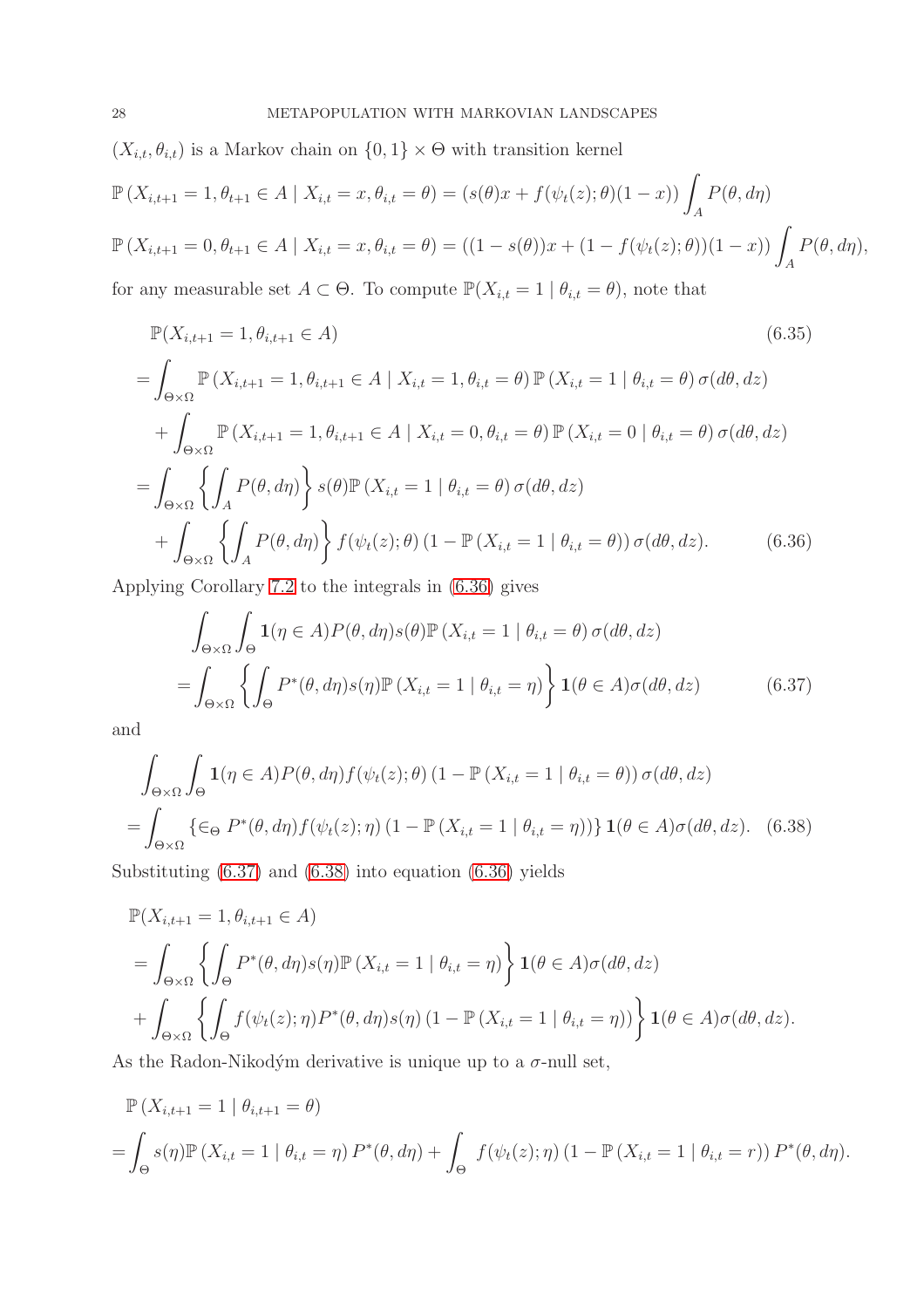Comparing with [\(6.30\)](#page-25-1), we see that if

$$
\mathbb{P}\left(X_{i,t}=1 \mid \theta_{i,t}=\theta\right)=\frac{\partial \mu_t}{\partial \sigma}(\theta, z),
$$

then

$$
\mathbb{P}\left(X_{i,t+1}=1 \mid \theta_{i,t+1}=\theta\right)=\frac{\partial \mu_{t+1}}{\partial \sigma}(\theta,z),
$$

<span id="page-28-0"></span>for all  $t \geq 0$ .

#### 6.3. Proof of results from Section 3.

*Proof of Lemma [3.1.](#page-7-0)* For any  $h \in C(\Theta \times \Omega)$ ,  $\mathbb{E}(h(\theta_{i,t}, z_i)) = \mathbb{E}(\mathbb{E}(h(\theta_{i,t}, z_i) | \theta_{i,0}, z_i)).$ Let  $P<sup>t</sup>$  be the t-step transition kernel of the Markov chain for patch characteristic. As this Markov chain is positive Harris and aperiodic, it has a unique invariant measure  $\pi$ and, by Meyn and Tweedie [\[43](#page-43-11), Theorem 13.3.3],

$$
\mathbb{E}\left(h(\theta_{i,t},z_i)\mid \theta_{i,0}=\theta,z_i=z\right)=\int_{\Theta}h(\eta,z)P^t(\theta,d\eta)\to \int_{\Theta}h(\eta,z)\pi(d\eta),
$$

for every  $(\theta, z)$  as  $t \to \infty$ . By the Dominated Convergence Theorem,

$$
\lim_{t \to \infty} \mathbb{E} \left( h(\theta_{i,t}, z_i) \right) = \mathbb{E} \left( \int_{\Theta} h(\eta, z_i) \pi(d\eta) \right) = \int_{\Omega} \int_{\Theta} h(\eta, z) \pi(d\eta) \zeta(z) dz.
$$
 (6.39)

As [\(6.39\)](#page-28-1) holds for all  $h \in C(\Theta \times \Omega)$ , this proves the limit [\(3.7\)](#page-7-1)

The results given in Section [3](#page-6-1) follow as special cases of the results in this appendix. The assumptions required for these results to hold are rather weak. Assumption (B) requires  $\Omega$  to be compact, that is a closed and bounded subset of  $\mathbb{R}^d$ . The condition imposed by Assumption (B) on  $\Theta$  is trivially satisfied when  $\Theta$  is a finite set, so too Assumptions (A) and (E). Assumption (C) will be satisfied when  $\Theta$  is a finite set if for each  $\theta \in \Theta$ , the colonisation function  $f(\cdot, \theta)$  is Lipschitz. This is a fairly weak requirement since in most cases the colonisation function is taken to be smooth. Even for general state spaces, Assumptions  $(A)$ ,  $(B)$  and  $(E)$  are not very restrictive. For example, if the Markov chain for the patch characteristic can be expressed as  $\theta_t = F(\theta_{t-1}, W_t)$  with the  $W_t$  independent and identically distributed random variables taking values in  $\mathbb{R}^m$  and  $F: \Theta \times \mathbb{R}^m \to \Theta$ a smooth function, then Assumption (E) is satisfied. Similar to the finite state space case, Assumption (C) will be satisfied for a general state space if for each  $\theta \in \Theta$ , the colonisation function  $f(\cdot, \theta)$  is Lipschitz and the Lipschitz constant is bound on  $\Theta$ . Finally, Assumption (D) is satisfied by the typical choice  $D(z, z') = \exp(-\alpha ||z - z'||)$ , but range

<span id="page-28-1"></span>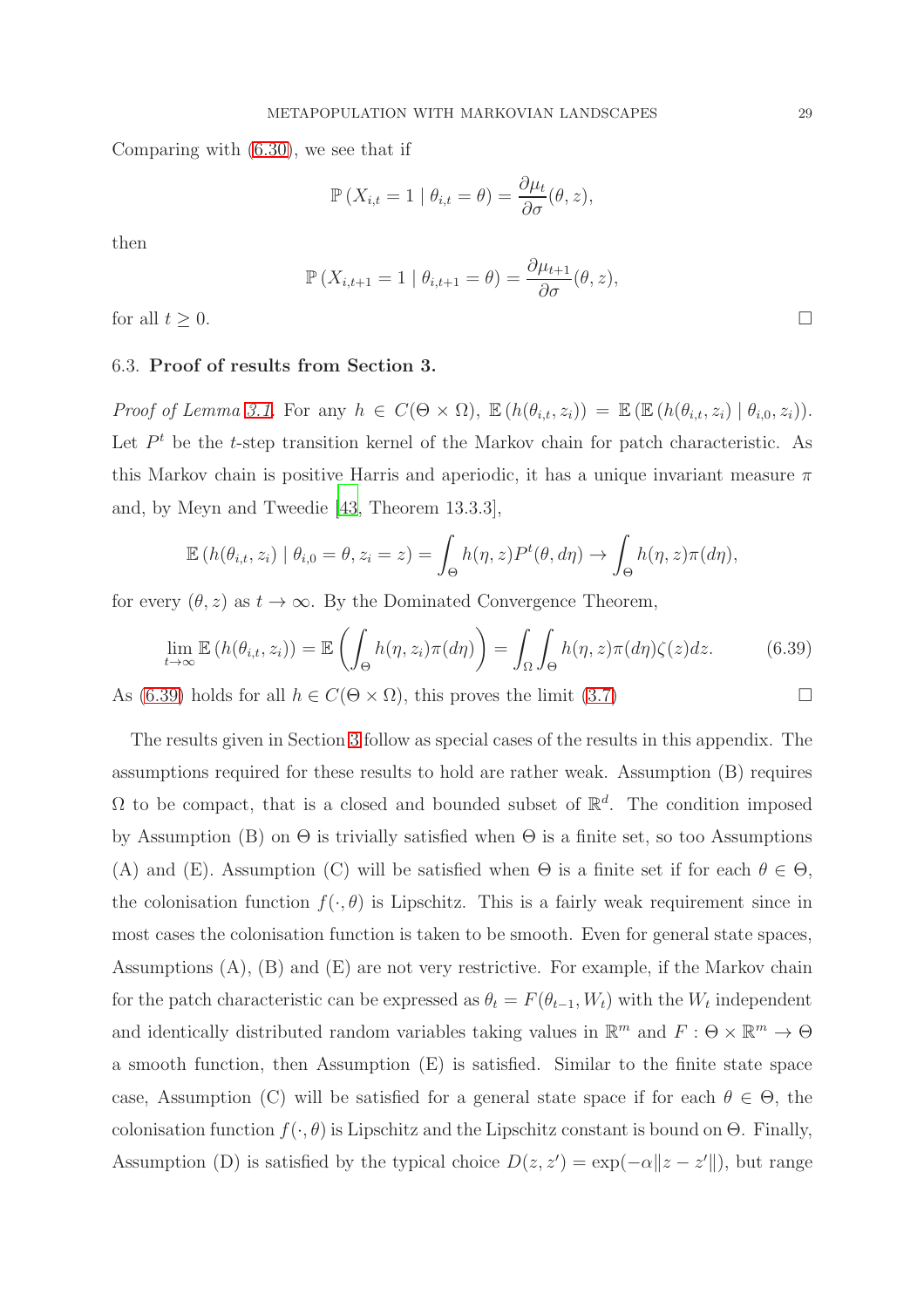limited dispersion kernels such as  $D(z, z') \propto \mathbf{1}(|z - z'| \leq r)$  will not satisfy the lower bound imposed in Assumption (D).

Assume now that the  $(X_{i,0}^n, \theta_{i,0}, z_i)$  are independent and identically distributed random variables. By the law of large numbers and Lemma [3.1,](#page-7-0)

$$
\int_{\Theta\times\Omega} h(\theta, z)\sigma_{n,0}(d\theta, dz) \stackrel{d}{\to} \int_{\Omega} \int_{\Theta} h(\theta, z)\pi(d\theta)\zeta(z)dz, \text{ for all } h \in C^{+}(\Theta\times\Omega).
$$

Therefore,  $\sigma_{n,0}$  converges in distribution to the non-random measure  $\pi \times \zeta$  and Assumption (F) holds. Furthermore,  $\sigma_t = \pi \times \zeta$  as  $(\theta_{i,t}, z_i) \stackrel{d}{=} (\theta_{i,0}, z_i)$  for all i. The law of large numbers can also be used to show  $\mu_{n,0} \stackrel{d}{\rightarrow} \mu_0$ . As in the proof of Theorem [6.5,](#page-25-2) if equation [\(3.8\)](#page-8-6) holds, then  $q_0$  is the Random-Nikodým derivative of  $\mu_0$  with respect to  $\sigma$ . Theorem [3.2](#page-8-2) now follows from Corollary [6.3](#page-24-0) and Theorem [6.4.](#page-24-1) Theorem [3.3](#page-9-0) follows from Theorem [6.5](#page-25-2) and Theorem [3.4](#page-9-2) follows from Theorem [6.2.](#page-22-2)

## 7. Appendix B — Dual process construction

The dual kernel has been used by various authors studying Markov chains and processes [see [7,](#page-40-10) and references therein]. As we have been unable to find anything in the literature dealing explicitly with the case of interest here, we state the definition of the dual kernel and some basic results. In the following,  $(S, \Sigma)$  denotes a general measurable space. If  $P = \{P(x, A), x \in S, A \in \Sigma\}$  is such that (i) for each  $A \in \Sigma$ ,  $P(\cdot, A)$  is a non-negative measurable function on S, and (ii) for each  $x \in S$ ,  $P(x, \cdot)$  is a measure on  $(S, \Sigma)$  with  $P(x, S) \leq 1$ , then we call P a sub-transition kernel. If  $P(x, S) = 1$  for all  $x \in S$ , then P is a transition kernel [\[43](#page-43-11), pg. 65]

<span id="page-29-1"></span>**Definition 7.1.** Let P be a sub-transition kernel on  $(S, \Sigma)$  and let  $\pi$  be a  $\sigma$ -finite measure on  $(S, \Sigma)$ . If there exists a sub-transition kernel  $P^*$  such that

<span id="page-29-2"></span>
$$
\int_{A} \pi(dx) P(x, B) = \int_{B} \pi(dx) P^{*}(x, A),
$$
\n(7.40)

for all  $A, B \in \Sigma$ , then  $P^*$  is called a *dual of* P *with respect to*  $\pi$ . If

<span id="page-29-0"></span>
$$
\int_{A} \pi(dx) P(x, B) = \int_{B} \pi(dx) P(x, A), \qquad (7.41)
$$

for all  $A, B \in \Sigma$ , then P is said to be *reversible with respect to*  $\pi$ .

We shall see that if  $\pi$  is a subinvariant measure for P, then the dual of P with respect to  $\pi$  is determined uniquely  $\pi$ -almost everywhere, in that, for all  $A \in \Sigma$ ,  $P^*(x, A)$  is the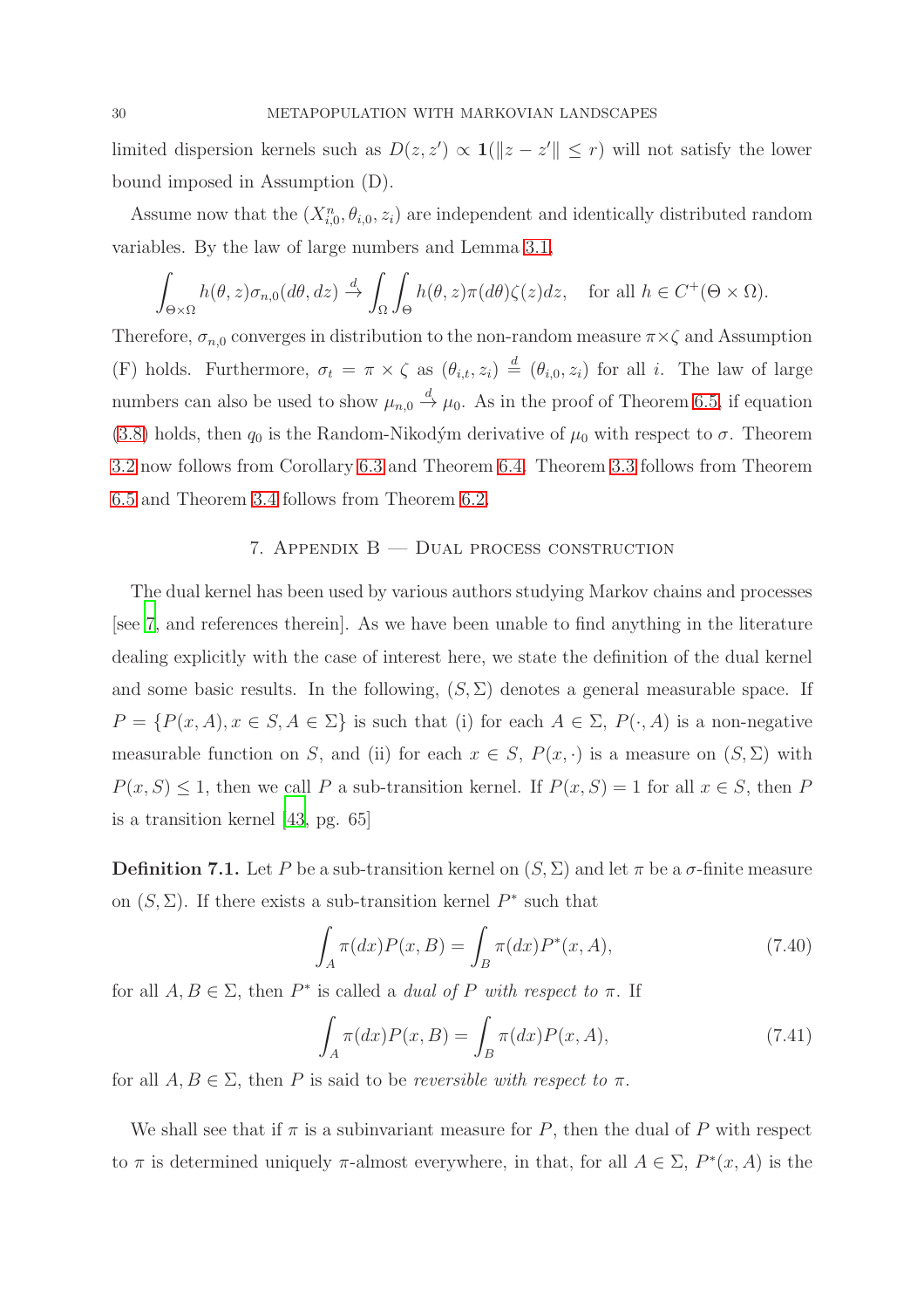same for  $\pi$ -almost all  $x \in S$ . By setting B equal to S in [\(7.41\)](#page-29-0), we notice that if P is reversible with respect to  $\pi$ , then  $\pi$  is an invariant measure for P. More generally, we have the following.

<span id="page-30-0"></span>**Theorem 7.1.** Let P be a sub-transition kernel on  $(S, \Sigma)$  and let  $\pi$  be a  $\sigma$ -finite measure *on*  $(S, \Sigma)$ *. Then*  $\pi$  *is a subinvariant measure for* P *if and only if there exists a dual* P<sup>\*</sup> *for* P with respect to  $\pi$ . Further,  $\pi$  *is an invariant measure for* P *if and only if*  $P^*$  *is a transition kernel.* If  $P^*$  *is dual for*  $P$ *, then*  $\pi$  *is invariant for*  $P^*$  *if and only if*  $P$  *is a transition kernel.*

*Proof.* Let P be a sub-transition kernel on  $(S, \Sigma)$  and let  $\pi$  be a  $\sigma$ -finite measure on  $(S, \Sigma)$ . We first show that if  $\pi$  is a subinvariant measure for P, then there exists a sub-transition kernel  $P^*$  satisfying Definition [7.1.](#page-29-1) Suppose  $\pi$  is subinvariant for P. For  $A \in \Sigma$ , define

$$
\eta_A(\cdot) := \int_A \pi(dx) P(x, \cdot).
$$

It is a measure on  $(S, \Sigma)$  because  $P(x, \cdot)$  is a measure on  $(S, \Sigma)$ . It is also clear that  $\eta_A$ is absolutely continuous with respect to  $\pi$ , because if  $N \in \Sigma$  is any  $\pi$ -null set then

$$
\eta_A(N) = \int_A \pi(dx) P(x, N) \le \int_S \pi(dx) P(x, N) \le \pi(N) = 0.
$$

So, by the Radon-Nikodým theorem, there exists a function  $P^* : S \times \Sigma \to [0, \infty)$  such that  $P^*(\cdot, A)$  is a  $\Sigma$ -measurable function, and for all  $B \in \Sigma$ ,

$$
\int_A \pi(dx)P(x, B) = \eta_A(B) = \int_B \pi(dx)P^*(x, A).
$$

Hence,  $P^*$  is determined uniquely  $\pi$ -almost everywhere by equation [\(7.40\)](#page-29-2). It remains to show that, for  $\pi$ -almost all  $x \in S$ ,  $P^*(x, \cdot)$  is a measure on  $(S, \Sigma)$  with  $P^*(x, S) \leq 1$ .

For any  $A \in \Sigma$ ,  $P^*(\cdot, A)$  is the Radon-Nikodým derivative of  $\eta_A$  with respect to  $\pi$ . As  $\eta_{\emptyset}$  is the null measure,  $P^*(x, \emptyset) = 0$  for  $\pi$ -almost all  $x \in S$ . To show that  $P^*(x, \cdot)$  is countably additive, let  ${B_k}$  be a sequence of pairwise disjoint sets in  $\Sigma$ . We want to show that the Radon-Nikodým derivative of  $\eta_{\cup_k B_k}$  with respect to  $\pi$  is  $\sum_k P^*(\cdot, B_k)$ . For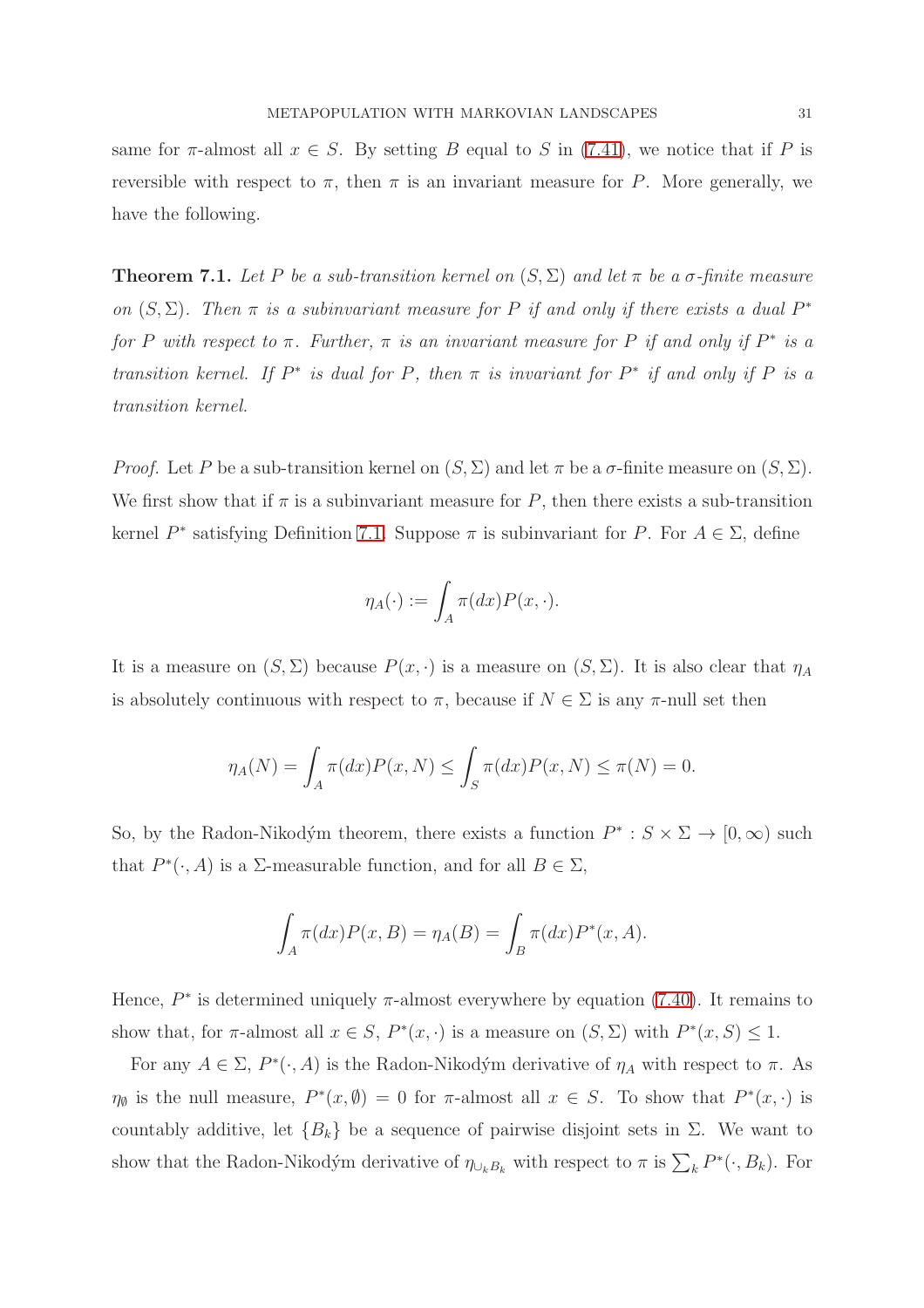any  $A \in \Sigma$ ,

$$
\eta_{\cup_k B_k}(A) = \int_{\cup_k B_k} \pi(dx) P(x, A)
$$

$$
= \sum_k \int_{B_k} \pi(dx) P(x, A)
$$

$$
= \sum_k \int_A \pi(dx) P^*(x, B_k)
$$

$$
= \int_A \pi(dx) \sum_k P^*(x, B_k).
$$

Hence,  $P^*(x, \cup_k B_k) = \sum_k P^*(x, B_k)$  for  $\pi$ -almost all  $x \in S$ . Finally, since  $\pi$  is subinvariant for P, we have, for any  $A \in \Sigma$ ,

$$
\int_{A} \pi(dx) P^*(x, S) = \int_{S} \pi(dx) P(x, A) \le \pi(A).
$$

Hence, by the Radon-Nikodým Theorem,  $P^*(x, S) \leq 1$  for  $\pi$ -almost all  $x \in S$ .

We now show that if there exists a dual  $P^*$  for P with respect to  $\pi$ , then  $\pi$  is subinvariant. Since  $P^*$  is a sub-transition kernel,  $P^*(x, S) \leq 1$  for all  $x \in S$ . On setting B equal to  $S$  in equation  $(7.40)$  we see that

<span id="page-31-1"></span>
$$
\int_{S} \pi(dx) P(x, A) = \int_{A} \pi(dx) P^{*}(x, S) \le \int_{A} \pi(dx) = \pi(A),
$$
\n(7.42)

that is,  $\pi$  is subinvariant for P. This completes the proof of the first part of Theorem [7.1.](#page-30-0)

To prove the second part we note that if  $P^*$  is a transition kernel then  $P^*(x, S) = 1$  for all  $x \in S$ . In that case, inequality [\(7.42\)](#page-31-1) becomes equality, and  $\pi$  is seen to be invariant. On the other hand, if  $\pi$  is invariant for P, then

$$
\pi(A) = \int_S \pi(dx) P(x, A) = \int_A \pi(dx) P^*(x, S),
$$

for all  $A \in \Sigma$ . Therefore,  $P^*(x, S) = 1$  for  $\pi$ -almost all  $x \in S$ , and  $P^*$  is a transition kernel. The final part is proved in similar vein.

<span id="page-31-0"></span>Corollary 7.2. Let  $\phi$  *and*  $\psi$  be  $\Sigma$ -measurable functions. Then, under the conditions of *Theorem [7.1,](#page-30-0) the dual* P ∗ *satisfies*

$$
\int_{S} \pi(dx)\phi(x)\int_{S} P(x,dy)\psi(y) = \int_{S} \pi(dx)\psi(x)\int_{S} P^*(x,dy)\phi(y).
$$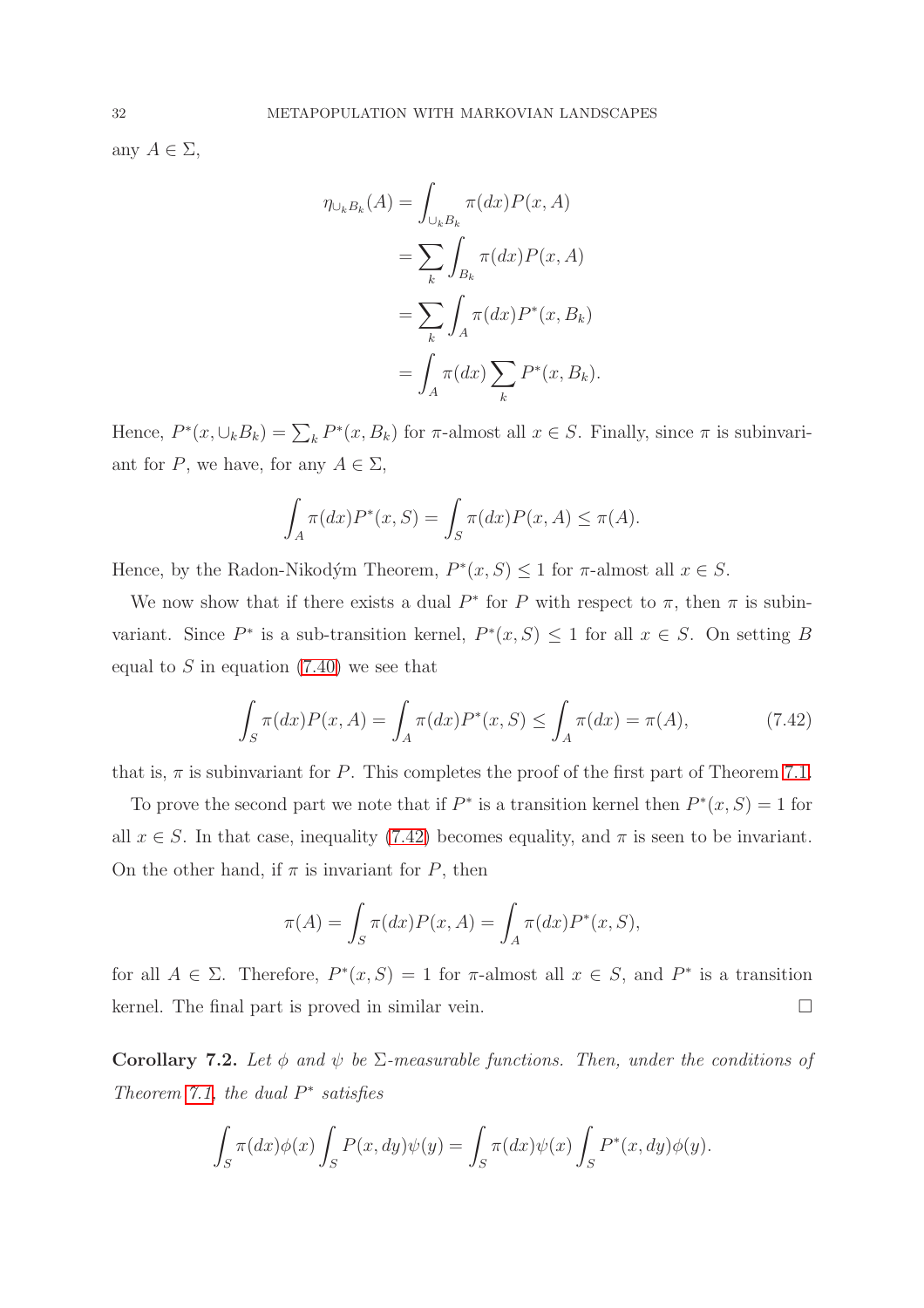*Proof.* Suppose the conditions of Theorem [7.1](#page-30-0) hold, and  $P^*$  is a sub-transition kernel that satisfies equation [\(7.40\)](#page-29-2). Let  $\phi$  and  $\psi$  be the indicator functions  $\phi(x) = \mathbb{I}(x \in A)$  and  $\psi(x) = \mathbb{I}(x \in B)$ , where A, B are  $\Sigma$ -measurable sets. Then

$$
\int_{S} \pi(dx)\phi(x) \int_{S} P(x, dy)\psi(y) = \int_{S} \pi(dx)\mathbb{I}(x \in A) \int_{S} P(x, dy)\mathbb{I}(y \in B)
$$

$$
= \int_{A} \pi(dx)P(x, B)
$$

$$
= \int_{B} \pi(dx)P^*(x, A)
$$

$$
= \int_{S} \pi(dx)\mathbb{I}(y \in B) \int_{S} P^*(x, dy)\mathbb{I}(y \in A)
$$

$$
= \int_{S} \pi(dx)\psi(x) \int_{S} P^*(x, dy)\phi(y).
$$

The result holds for indicator functions and can be extended by linearity of the integrals to simple functions  $\phi(x) = \sum_k a_k \mathbb{I}(x \in A_k)$  and  $\psi(x) = \sum_k b_k \mathbb{I}(x \in B_k)$ , where  $a_k, b_k \in \mathbb{R}$ and  $A_k, B_k$  are  $\Sigma$ -measurable sets. Now let  $\phi$  and  $\psi$  be any  $\Sigma$ -measurable functions, then we can decompose them as  $\phi = \phi^+ - \phi^-$  and  $\psi = \psi^+ - \psi^-$ , where  $\phi^+, \phi^-, \psi^+, \psi^- \ge 0$ are Σ-measurable functions. Then there exists sequences of non-negative, non-decreasing simple functions  $(\phi_n^+), (\phi_n^-)$  $\binom{n}{n}$ ,  $(\psi_n^+)$  and  $(\psi_n^-)$  $\phi_n^-$ ) such that  $\phi_n^+ \to \phi^+, \phi_n^- \to \phi^-, \psi_n^+ \to \psi^+$  and  $\psi_n^- \to \psi^-,$  with convergence interpreted pointwise. The result follows by applying the Monotone Convergence Theorem and linearity of integration.

## 8. APPENDIX  $C -$  Proofs of equilibrium properties

In this appendix we prove the results of Section [4.](#page-9-3) As previously noted, our analysis of the recursion [\(3.10\)](#page-8-0)-[\(3.11\)](#page-8-1) assumes the model has a phase structure and the form of the colonisation function essentially excludes the Allee effect. We will work with the more general form of the recursion given by equation  $(6.30)$  which reduces to  $(3.10)-(3.11)$  $(3.10)-(3.11)$  when  $\sigma$  has the product form discussed in Section [3.](#page-6-1) We state our assumptions more fully here together with two other technical assumptions.

- (G) Phase structure:  $s(\theta) \ge f(x, \theta)$  for all  $(x, \theta) \in [0, \infty) \times \Theta$ .
- (H) No Allee effect: Define  $\Theta_1 = \{ \theta \in \Theta : f(x, \theta) = 0 \text{ for all } (x, \theta) \in [0, \infty) \}.$  For all  $\theta \in \Theta \backslash \Theta_1$ ,  $f(x, \theta)$  is strictly concave in x.
- (I)  $\sup_{\theta \in \Theta} s(\theta) < 1$ .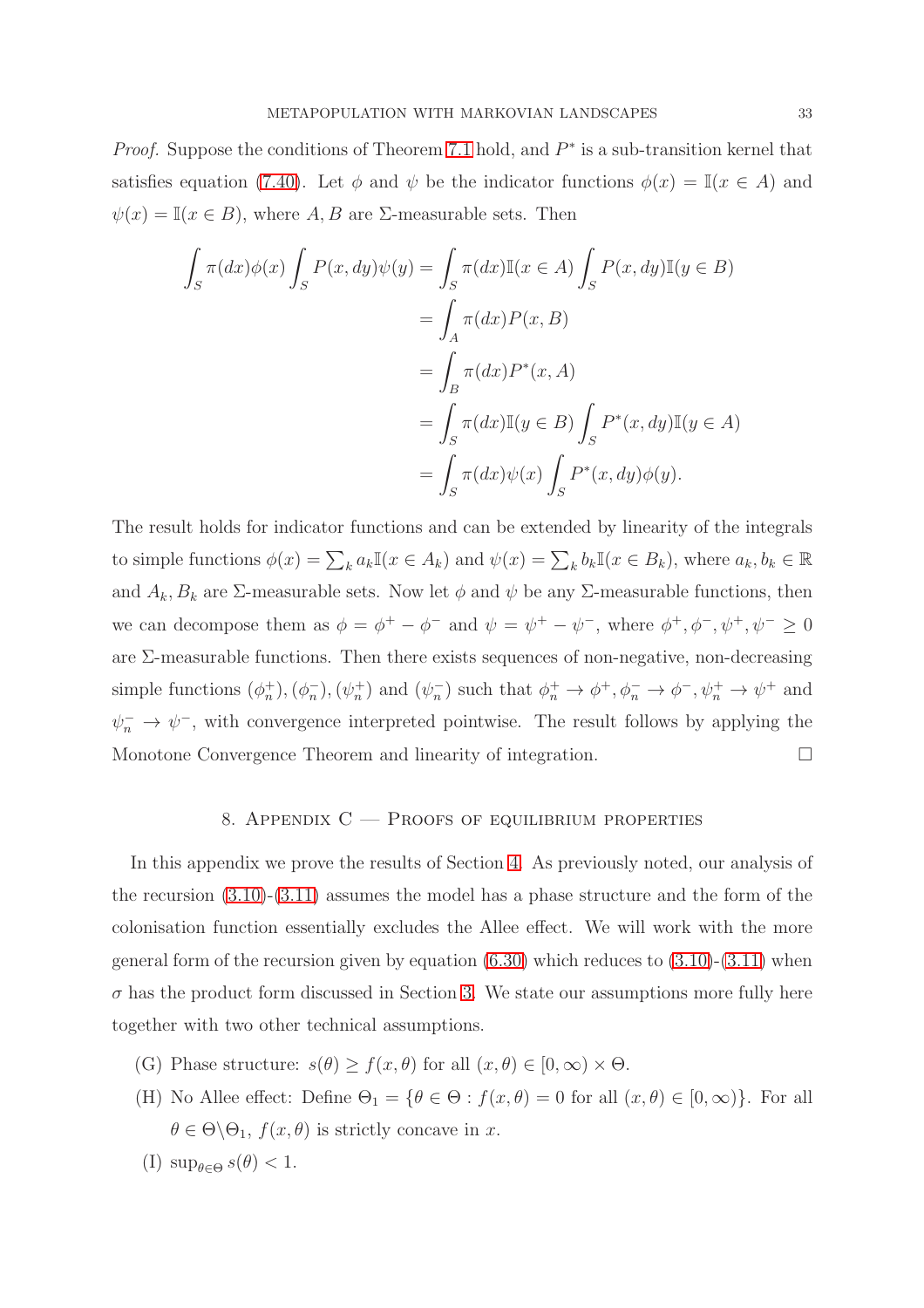(J) For every  $\phi \in C^+(\Omega)$ ,

$$
\sigma\left(\left\{(\theta, z) \in \Theta \times \Omega : \phi(z) > 0 \text{ and } P^*(\theta, \Theta_1) < 1 \text{ and } a(\theta) > 0\right\}\right) > 0.
$$

The importance of Assumptions (G) and (H) has already been discussed in Section [4.](#page-9-3) The only additional point concerning Assumption  $(H)$  to make is that the set  $\Theta_1$  is interpreted as the set of patch characteristics which are incompatible with the patch being colonised. Assumption (I) implies that there is no patch characteristic that makes the survival of the local population to the next time period certain. Assumption (J) can be simplified when  $\sigma$  is the product measure  $\zeta \times \pi$  since

$$
\sigma\left(\left\{(\theta, z) \in \Theta \times \Omega : \phi(z) > 0 \text{ and } P^*(\theta, \Theta_1) < 1 \text{ and } a(\theta) > 0\right\}\right)
$$

$$
= \left(\int_{\Omega} \mathbb{I}(\phi(z) > 0) \zeta(z) dz\right) \left(\int_{\Theta} \mathbb{I}(P^*(\theta, \Theta_1) < 1 \text{ and } a(\theta) > 0) \pi(d\theta)\right).
$$

As  $\Omega$  is the support of  $\zeta$ , it follows  $\int_{\Omega} \mathbb{I}(\phi(z) > 0) \zeta(z) dz > 0$  for any  $\phi \in C^+(\Omega)$ . The conditions on  $\pi$  implied by Assumption (J) are more subtle. If  $P^*(\theta, \Theta_1)$  < 1 for all  $\theta \in \Theta$ , then Assumption (J) requires that the set of patch characteristics corresponding to patches with positive area has positive  $\pi$  measure.

Our analysis uses the following notation. For any two functions  $\phi$  and  $\psi$  defined on a common domain X we write  $\phi \leq \psi$  if  $\phi(x) \leq \psi(x)$  for all  $x \in \mathcal{X}$ . Similarly, we write  $\phi < \psi$  if  $\phi \le \psi$  and  $\phi(x) < \psi(x)$  for some  $x \in \mathcal{X}$ . Finally, we write  $\phi \ll \psi$  if  $\phi(x) < \psi(x)$ for all  $x \in \mathcal{X}$ . With slight abuse of notation, we let 0 denote the function that is zero for all  $x \in \mathcal{X}$ .

<span id="page-33-1"></span>Theorem 8.1. *Suppose Assumptions (A)-(D), (G)-(J) hold. For the recursion [\(6.30\)](#page-25-1) either: (i)* 0 *is the unique fixed point in*  $C^+(\Theta \times \Omega)$  *or (ii) there are two fixed points in*  $C^+(\Theta \times \Omega)$  *of which one is* 0 *and the other*  $q^*$  *satisfies*  $0 \ll q^*$ *.* 

*Proof.* For any  $\phi \in C^+(\Omega)$ , defined the recursion

<span id="page-33-0"></span>
$$
q_{t+1}^{\phi}(\theta, z) = \int_{\Theta} s(\eta) q_t^{\phi}(\eta, z) P^*(\theta, d\eta) + \int_{\Theta} f(\phi(z), \eta) (1 - q_t^{\phi}(\eta, z)) P^*(\theta, d\eta). \tag{8.43}
$$

Under Assumption (I), the iterations of [\(8.43\)](#page-33-0) converge to a unique fixed point which we denote by  $q_{\infty}^{\phi}$ . Let  $(\theta_t^*$  $(t, t \geq 0)$  be the Markov chain  $(\pi, P^*)$ . We may express  $q^{\phi}_{\infty}$  as

<span id="page-33-2"></span>
$$
q_{\infty}^{\phi}(\theta, z) = \sum_{m=1}^{\infty} \mathbb{E} \left\{ f(\phi(z); \theta_m^*) \prod_{n=1}^{m-1} \left( s(\theta_n^*) - f(\phi(z); \theta_n^*) \right) \mid \theta_0^* = \theta \right\}.
$$
 (8.44)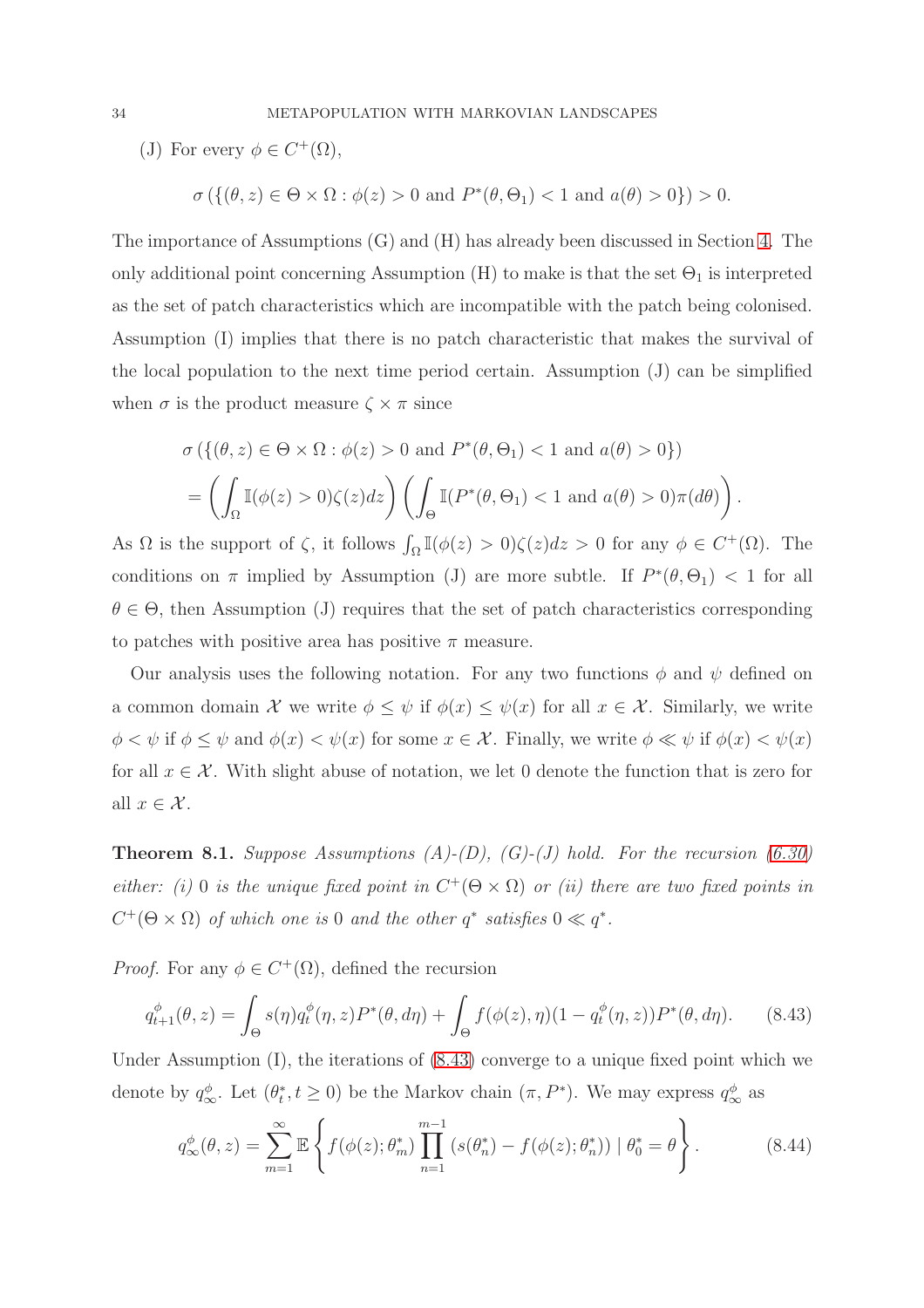Now define the operator  $\mathcal{H}: C^+(\Omega) \to C^+(\Omega)$  by

<span id="page-34-1"></span>
$$
\left(\mathcal{H}\phi\right)(z) := \int_{\Theta \times \Omega} a(\tilde{\theta}) D(z,\tilde{z}) q_{\infty}^{\phi}(\tilde{\theta},\tilde{z}) \sigma(d\tilde{\theta},d\tilde{z}). \tag{8.45}
$$

Note that if  $\phi$  is a fixed point of  $\mathcal{H}$ , then  $q_{\infty}^{\phi}$  is a fixed point of the recursion [\(6.30\)](#page-25-1). Furthermore, any fixed point of  $(6.30)$  can be used to construct a fixed point of  $H$ . The theorem will be proved if we can show that  $H$  satisfies the five conditions of the cone limit set trichotomy [\[26,](#page-41-13) Theorem 13].

<span id="page-34-0"></span>**Lemma 8.2** (Monotonicity). *For any*  $\phi, \psi \in C^+(\Omega)$ *, if*  $\phi \leq \psi$ *, then*  $\mathcal{H}\phi \leq \mathcal{H}\psi$ *.* 

*Proof.* If  $q_t^{\phi} \leq q_t^{\psi}$  $_t^{\psi}$ , then for all  $\eta \in \Theta$ 

$$
s(\eta)q_t^{\phi}(\eta, z) + f(\phi(z), \eta)(1 - q_t^{\phi}(\eta, z)) \le s(\eta)q_t^{\phi}(\eta, z) + f(\psi(z), \eta)(1 - q_t^{\phi}(\eta, z))
$$
  

$$
\le s(\eta)q_t^{\psi}(\eta, z) + f(\psi(z), \eta)(1 - q_t^{\psi}(\eta, z)),
$$

where the first inequality follows as f is monotone and  $\phi \leq \psi$  and the second follows from Assumption (G) and  $q_t^{\phi} \leq q_t^{\psi}$  $t<sup>v</sup>$ . After integrating both sides of the inequality over  $\eta$ with respect to  $P^*(\theta, d\eta)$ , we see  $q_{t+1}^{\phi} \leq q_{t+1}^{\psi}$ . We may take  $q_0^{\phi} = q_0^{\psi}$  $q_t^{\psi}$  so  $q_t^{\phi} \leq q_t^{\psi}$  $t^{\psi}$  for all  $t \geq 0$ . Since the iterations of [\(8.43\)](#page-33-0) converge,  $q^{\phi}_{\infty} \leq q^{\psi}_{\infty}$ . Substituting into [\(8.45\)](#page-34-1), we see that  $\mathcal{H}\phi \leq \mathcal{H}\psi$ .

**Lemma 8.3** (Strong sublinearity). *If*  $\lambda \in (0,1)$  *and*  $0 \ll \phi$ *, then*  $0 \ll \mathcal{H}(\lambda \phi) - \lambda \mathcal{H} \phi$ *.* 

*Proof.* From the monotonicity property,  $q_{\infty}^{\lambda \phi} \leq q_{\infty}^{\phi}$  for all  $\lambda \in (0, 1)$ . We begin by showing that  $\lambda q_{\infty}^{\phi} \leq q_{\infty}^{\lambda \phi}$ . As  $q_{\infty}^{\phi}$  and  $q_{\infty}^{\lambda \phi}$  are fixed points of [\(8.43\)](#page-33-0),

$$
q_{\infty}^{\lambda\phi}(\theta,z) - \lambda q_{\infty}^{\phi}(\theta,z) = \int_{\Theta} s(\eta) \left[ q_{\infty}^{\lambda\phi}(\eta,z) - \lambda q_{\infty}^{\phi}(\eta,z) \right] P^*(\theta,d\eta)
$$
  
+ 
$$
\int_{\Theta} \left( f(\lambda\phi(z),\eta)(1-q_{\infty}^{\lambda\phi}(\eta,z)) - \lambda f(\phi(z),\eta)(1-q_{\infty}^{\phi}(\eta,z)) \right) P^*(\theta,d\eta)
$$
  
= 
$$
\int_{\Theta} s(\eta) \left[ q_{\infty}^{\lambda\phi}(\eta,z) - \lambda q_{\infty}^{\phi}(\eta,z) \right] P^*(\theta,d\eta)
$$
  
+ 
$$
\int_{\Theta} \left( f(\lambda\phi(z),\eta) - \lambda f(\phi(z),\eta) \right) (1-q_{\infty}^{\lambda\phi}(\eta,z)) P^*(\theta,d\eta)
$$
  
+ 
$$
\int_{\Theta} \lambda f(\phi(z),\eta) (q_{\infty}^{\phi}(\eta,z) - q_{\infty}^{\lambda\phi}(\eta,z)) P^*(\theta,d\eta).
$$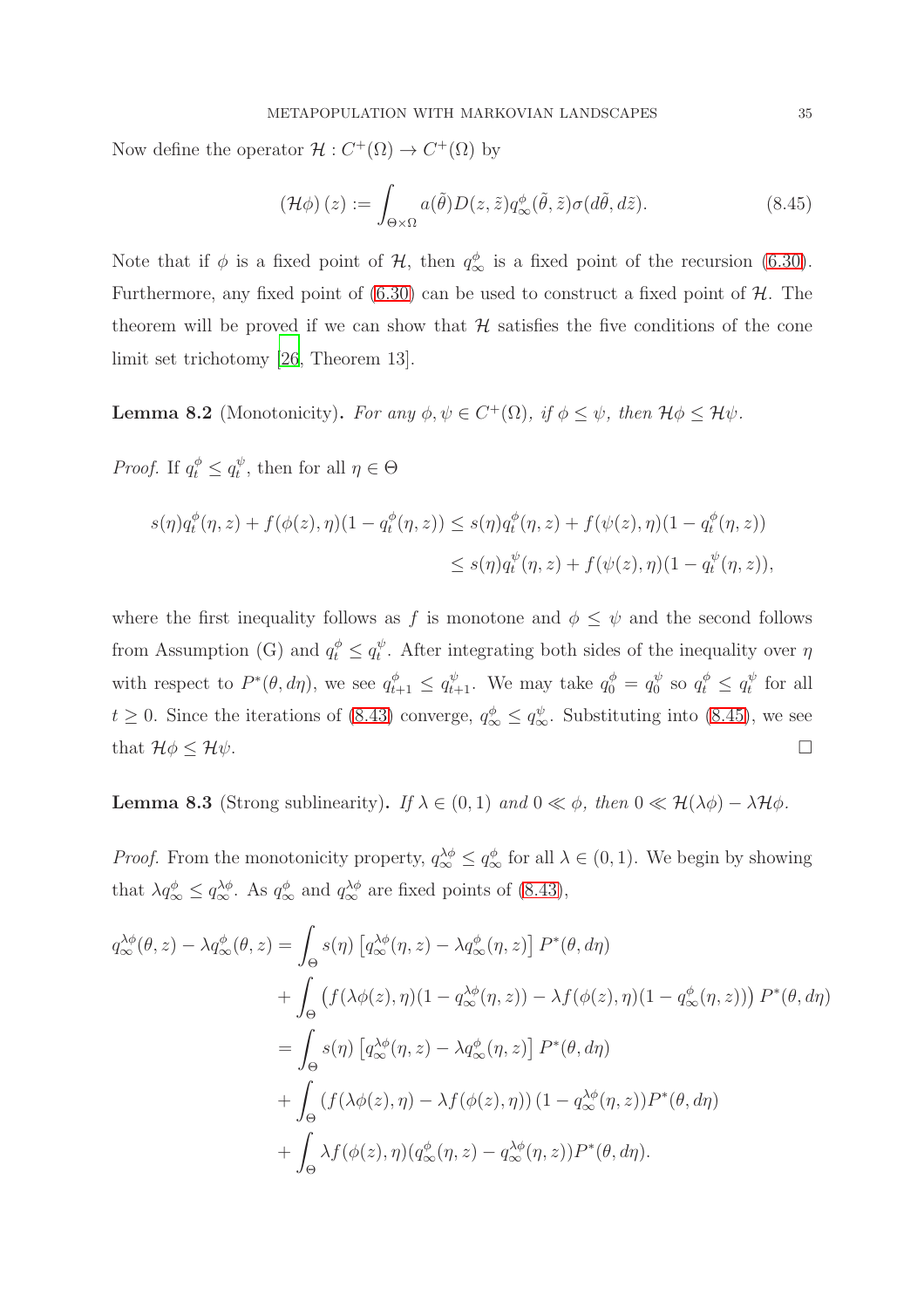Since  $q_{\infty}^{\lambda \phi} \leq q_{\infty}^{\phi}$  from the monotonicity property,

$$
q_{\infty}^{\lambda\phi}(\theta,z) - \lambda q_{\infty}^{\phi}(\theta,z) \ge \int_{\Theta} s(\eta) \left[ q_{\infty}^{\lambda\phi}(\eta,z) - \lambda q_{\infty}^{\phi}(\eta,z) \right] P^*(\theta,d\eta)
$$

$$
+ \int_{\Theta} \left( f(\lambda\phi(z),\eta) - \lambda f(\phi(z),\eta) \right) (1 - q_{\infty}^{\lambda\phi}(\eta,z)) P^*(\theta,d\eta). \tag{8.46}
$$

We can bound  $q_{\infty}^{\phi}$  from above as follows. As  $0 \leq q_t^{\phi}$  $t_t^{\phi}(\theta, z) \leq 1$  for all  $(\theta, z) \in \Theta \times \Omega$ , [\(8.43\)](#page-33-0) implies

<span id="page-35-0"></span>
$$
q_{t+1}^{\phi}(\theta, z) \leq \int_{\Theta} \left( s(\eta) \vee f(\phi(z), \eta) \right) P^{*}(\theta, d\eta).
$$

By Assumption (G),  $q_{t+1}^{\phi}(\theta, z) \leq \sup_{\eta \in \Theta} s(\eta)$  for all  $(\theta, z) \in \Theta \times \Omega$ . Taking  $q_0^{\phi} = 0$  and noting that the iterations of [\(8.43\)](#page-33-0) converge to  $q^{\phi}_{\infty}$ , it follows  $q^{\phi}_{\infty}(\theta, z) < \sup_{\eta \in \Theta} s(\eta)$  for all  $(\theta, z) \in \Theta \times \Omega$ . Iterating inequality [\(8.46\)](#page-35-0) and applying Assumption (I), we see

<span id="page-35-2"></span>
$$
q_{\infty}^{\lambda\phi}(\theta, z) - \lambda q_{\infty}^{\phi}(\theta, z) \ge \left(1 - \sup_{\eta \in \Theta} s(\eta)\right) \int_{\Theta} \left(f(\lambda\phi(z), \eta) - \lambda f(\phi(z), \eta)\right) P^*(\theta, d\eta) \tag{8.47}
$$

so  $\lambda q_{\infty}^{\phi} \leq q_{\infty}^{\lambda \phi}$ .

<span id="page-35-1"></span>Now if  $(\mathcal{H}(\lambda \phi))(z) - \lambda(\mathcal{H}\phi)(z) = 0$  for some  $z \in \Omega$ , then Z Θ×Ω  $a(\theta)D(z,\tilde{z})\left[q_{\infty}^{\lambda\phi}(\theta,\tilde{z})-\lambda q_{\infty}^{\phi}(\theta,\tilde{z})\right]\sigma(d\theta,d\tilde{z})=0.$  (8.48)

Equation [\(8.48\)](#page-35-1) and Assumption (D) together imply that  $a \cdot [q_{\infty}^{\lambda \phi} - \lambda q_{\infty}^{\phi}] = 0$ ,  $\sigma$ -almost everywhere. As  $0 \ll \phi$ ,  $f(\lambda \phi(z), \theta) - \lambda f(\phi(z), \theta) > 0$  for all  $\theta \in \Theta \setminus \Theta_1$  and all  $z \in \Omega$ . Using the lower bound [\(8.47\)](#page-35-2) and Assumption (J), we see that  $a \cdot [q_{\infty}^{\lambda \phi} - \lambda q_{\infty}^{\phi}]$  is positive on a set of positive  $\sigma$ -measure. Therefore, equation [\(8.48\)](#page-35-1) cannot hold for any  $z \in \Omega$ .  $\Box$ 

**Lemma 8.4** (Strong positivity). *If*  $0 < \phi$ *, then*  $0 \ll \mathcal{H}$ *.* 

*Proof.* If  $(\mathcal{H}\phi)(z) = 0$  for some  $z \in \Omega$ , then

<span id="page-35-4"></span>
$$
\int_{\Theta \times \Omega} a(\theta) D(z, \tilde{z}) q_{\infty}^{\phi}(\theta, \tilde{z}) \sigma(d\theta, d\tilde{z}) = 0.
$$
\n(8.49)

By Assumption (D), this implies  $a(\theta)q_{\infty}^{\phi}(\theta, z) = 0$   $\sigma$ -almost everywhere. Assumption (G) and equation [\(8.43\)](#page-33-0) imply

<span id="page-35-3"></span>
$$
q_{\infty}^{\phi}(\theta, z) \ge \int_{\Theta} f(\phi(z), \eta) P^{*}(\theta, d\eta).
$$
 (8.50)

Using the lower bound [\(8.50\)](#page-35-3) and Assumption (J), we see that  $a \cdot q_{\infty}^{\phi}$  is positive on a set of positive  $\sigma$ -measure. Hence, [\(8.49\)](#page-35-4) cannot hold for any  $z \in \Omega$ .

**Lemma 8.5** (Continuity). *The operator*  $H$  *is a continuous on*  $C^+(\Omega)$ *.*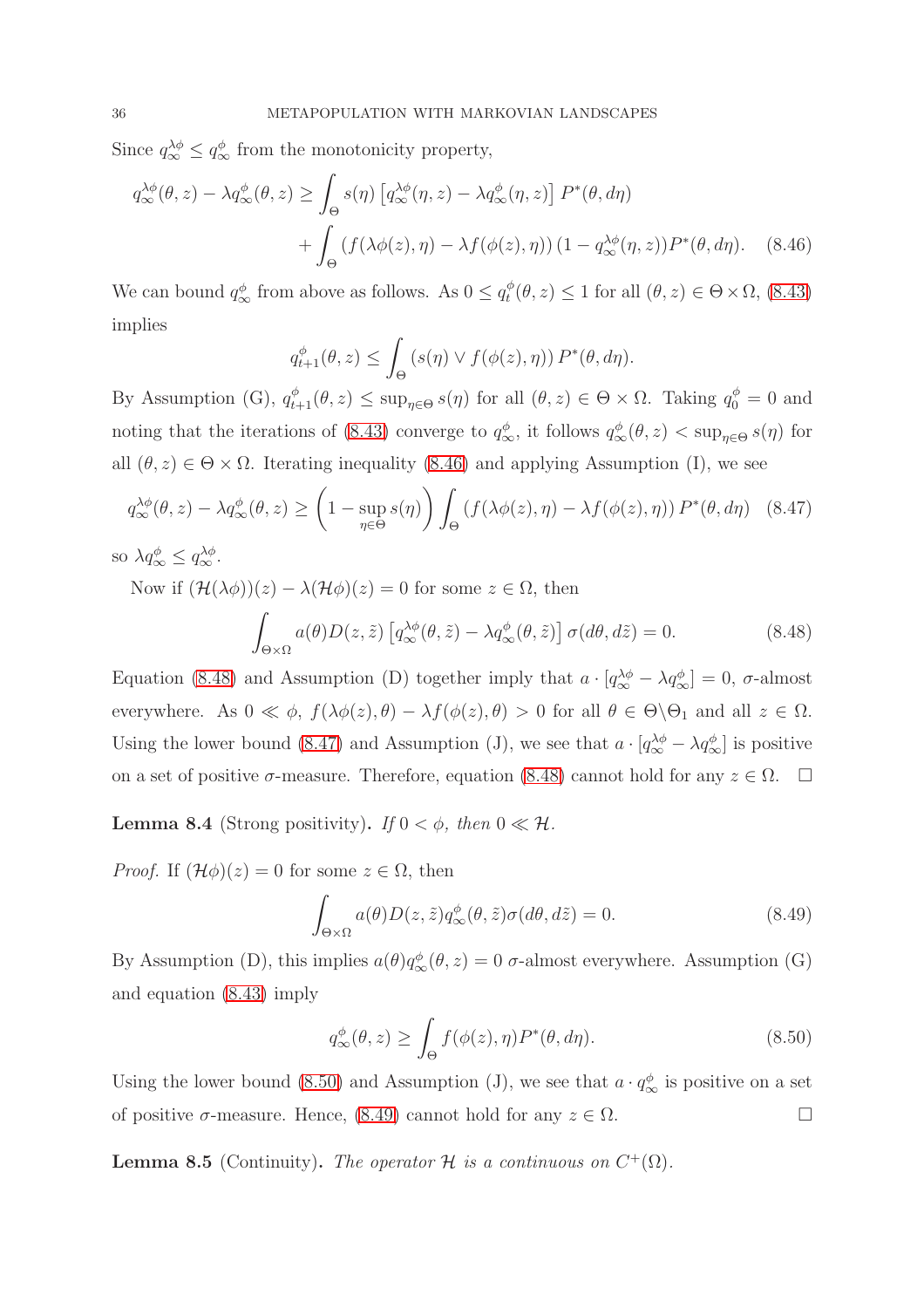*Proof.* For any  $\phi, \psi \in C^+(\Omega)$ ,

<span id="page-36-0"></span>
$$
\sup_{z \in \Omega} |(\mathcal{H}\phi)(z) - (\mathcal{H}\psi)(z)| \le \bar{D} \int_{\Theta \times \Omega} a(\theta) |q_{\infty}^{\phi}(\theta, \tilde{z}) - q_{\infty}^{\psi}(\theta, \tilde{z}) | \sigma(d\theta, d\tilde{z}) \tag{8.51}
$$

by Assumption (D). As  $q^{\phi}_{\infty}$  and  $q^{\psi}_{\infty}$  are fixed points of [\(8.43\)](#page-33-0),

$$
q_{\infty}^{\phi}(\theta, z) - q_{\infty}^{\psi}(\theta, z) = \int_{\Theta} \left( s(\eta) - f(\psi(z), \eta) \right) \left( q_{\infty}^{\phi}(\theta, z) - q_{\infty}^{\psi}(\theta, z) \right) P^{*}(\theta, d\eta)
$$

$$
+ \int_{\Theta} \left( f(\phi(z), \eta) - f(\psi(z), \eta) \right) \left( 1 - q_{\infty}^{\phi}(\eta, z) \right) P^{*}(\theta, d\eta).
$$

By Assumption (G) and (C),

$$
\sup_{\theta \in \Theta} \left| q^{\phi}_{\infty}(\theta, z) - q^{\psi}_{\infty}(\theta, z) \right| \leq \sup_{\theta \in \Theta} \int_{\Theta} s(\eta) \left| q^{\phi}_{\infty}(\theta, z) - q^{\psi}_{\infty}(\theta, z) \right| P^*(\theta, d\eta) + L \left| \phi(z) - \psi(z) \right|
$$
  

$$
\leq \left( \sup_{\theta \in \Theta} s(\theta) \right) \left( \sup_{\theta \in \Theta} \left| q^{\phi}_{\infty}(\theta, z) - q^{\psi}_{\infty}(\theta, z) \right| \right) + L |\phi(z) - \psi(z)|.
$$

By Assumption (I),

$$
\sup_{\theta \in \Theta} \left| q_{\infty}^{\phi}(\theta, z) - q_{\infty}^{\psi}(\theta, z) \right| \le L \left( 1 - \sup_{\theta \in \Theta} s(\theta) \right) |\phi(z) - \psi(z)|. \tag{8.52}
$$

Substituting this into inequality  $(8.51)$ , we see that  $\mathcal{H}$  is a (Lipschitz) continuous operator on  $C^+(\Omega)$ .  $^{+}(\Omega)$ .

**Lemma 8.6** (Order compactness). For any  $\psi_1, \psi_2 \in C^+(\Omega)$ , H maps the set  $\{\phi \in$  $C^+(\Omega): \psi_1 \leq \phi \leq \psi_2$  *to a relatively compact set.* 

*Proof.* As  $q^{\phi}_{\infty}(\theta, z) \leq 1$  for all  $(\theta, z) \in \Theta \times \Omega$  and  $D(\cdot, \cdot)$  is uniformly bounded and equicontinuous by Assumption (D), the image of  $\{\phi \in C^+(\Omega) : \psi_1 \leq \phi \leq \psi_2\}$  under  $H$  is a set of uniformly continuous functions. Order compactness now follows from the Arzelà-Ascoli theorem.

We may now apply the cone limit set trichotomy. We have seen in the proof of strong sublinearity that for any  $\phi \in C^+(\Omega)$ ,  $q_{\infty}^{\phi}(\theta, z) < \sup_{\eta \in \Theta} s(\eta)$  for all  $(\theta, z) \in \Theta \times \Omega$ . Substituting this bound into equation  $(8.45)$  shows that  $H$  is a bounded operator. This excludes the possibility of an orbit of  $H$  being unbounded. Therefore, either (i) each orbit of  $H$  converges to 0, the unique fixed point of  $H$ , or (ii) each nonzero orbit converges to  $q^* \gg 0$ ; the unique nonzero fixed point of H. This completes the proof of Theorem  $8.1.$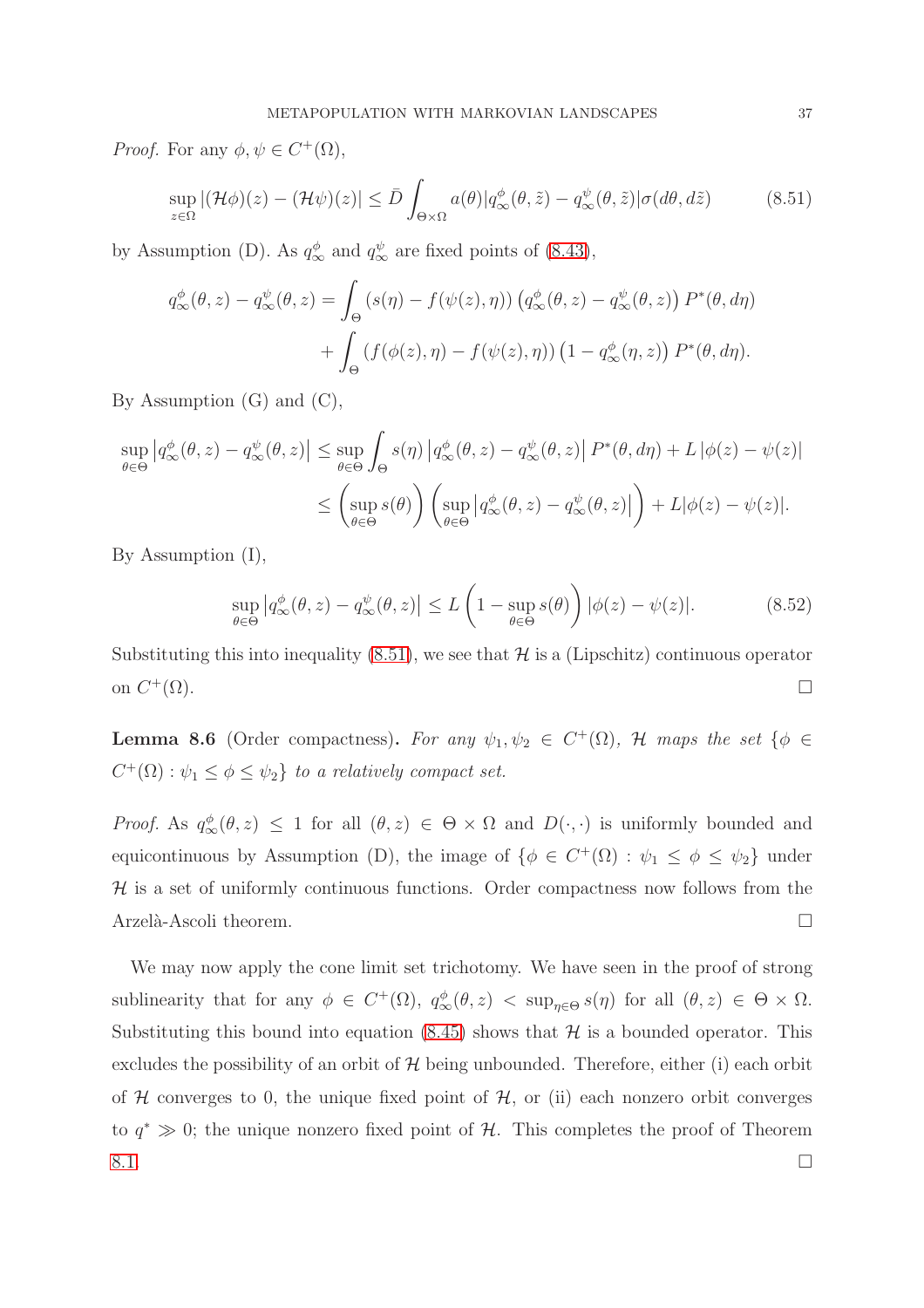To determine which of the two possibilities from Theorem [8.1](#page-33-1) occurs, we need to define the operator  $\mathcal{A}: C^+(\Omega) \to C^+(\Omega)$ ,

$$
(\mathcal{A}\phi)(z) = \int_{\Theta \times \Omega} a(\tilde{\theta}) D(z, \tilde{z}) \phi(\tilde{z}) \sum_{m=1}^{\infty} \mathbb{E} \left\{ f'(0; \theta_m^*) \prod_{n=1}^{m-1} s(\theta_n^*) \mid \theta_0^* = \tilde{\theta} \right\} \sigma(d\tilde{z}, d\tilde{\theta}).
$$

The spectral radius of  $A$  is denoted  $r(A)$ .

<span id="page-37-1"></span>**Theorem 8.7.** Suppose Assumptions (A)-(D), (G)-(J) hold. If  $r(A) \leq 1$ , then 0 is *the unique fixed point of the recursion [\(6.30\)](#page-25-1). If*  $r(A) > 1$ *, then recursion (6.30)* has a *non-zero fixed point.*

*Proof.* By Assumptions (C), (G) and (H)

$$
\phi(z)\mathbb{E}\left\{f'(0;\theta_m^*)\prod_{n=1}^{m-1}s(\theta_n^*)\mid\theta_0^*=\theta\right\}-q^\phi_\infty(\theta,z)\geq \mathbb{E}\left\{\phi(z)f'(0;\theta_1^*)-f(\phi(z);\theta_1^*)\mid\theta_0^*=\theta\right\}
$$

so

$$
(\mathcal{A}\phi)(z) - (\mathcal{H}\phi)(z) \ge \int_{\Theta \times \Omega} a(\tilde{\theta}) D(z, \tilde{z}) \mathbb{E} \left\{ \phi(z) f'(0; \theta_1^*) - f(\phi(z); \theta_1^*) \mid \theta_0^* = \tilde{\theta} \right\} \sigma(d\tilde{z}, d\tilde{\theta}).
$$

Now  $\phi(z) f'(0; \theta) - f(\phi(z); \theta) > 0$  if  $\phi(z) > 0$  and  $\theta \in \Theta \setminus \Theta_1$ . By Assumption (D),  $D(z, \tilde{z}) > 0$  for all  $(z, \tilde{z}) \in \Omega \times \Omega$ . Assumption (J) now implies that if  $\phi \neq 0$ , then

$$
(\mathcal{A}\phi)(z) - (\mathcal{H}\phi)(z) > 0,
$$

for all  $z \in \Omega$ . If  $\phi = 0$ , then by substitution  $\mathcal{A}\phi = \mathcal{H}\phi = 0$ . By [\[41](#page-42-8), Lemma A.1], it follows that if  $r(\mathcal{A}) \leq 1$ , then 0 is the unique fixed point of H and hence is the unique fixed point of the recursion  $(3.10)-(3.11)$  $(3.10)-(3.11)$ .

As in [\[41](#page-42-8), Lemma A.2], if  $r(\mathcal{A}) > 1$ , then there exists a  $\psi \in C^+(\Omega)$  such that  $\psi \leq \mathcal{H}\psi$ . This implies that the set  $\{\phi \in C^+(\Omega) : \psi \leq \phi\}$  is invariant under H. The Schauder fixed point theorem [\[27,](#page-41-14) Theorem 5.1.2] shows that H has a fixed point in  $\{\phi \in C^+(\Omega) : \psi \leq \phi\}.$ This non-zero fixed point must be unique by Theorem [8.1.](#page-33-1)  $\Box$ 

<span id="page-37-0"></span>**Theorem 8.8.** Suppose Assumptions (A)-(D), (G)-(J) hold. If  $r(A) \leq 1$ , then all tra*jectories of the recursion* [\(6.30\)](#page-25-1) converge to 0. If  $r(A) > 1$  and  $\frac{\partial \mu_0}{\partial \sigma}(\theta, z) > \epsilon$  for all  $(\theta, z) \in \Theta \times \Omega$  *and some*  $\epsilon > 0$ *, then trajectory of the recursion* [\(6.30\)](#page-25-1) *converge to the non-zero fixed point.*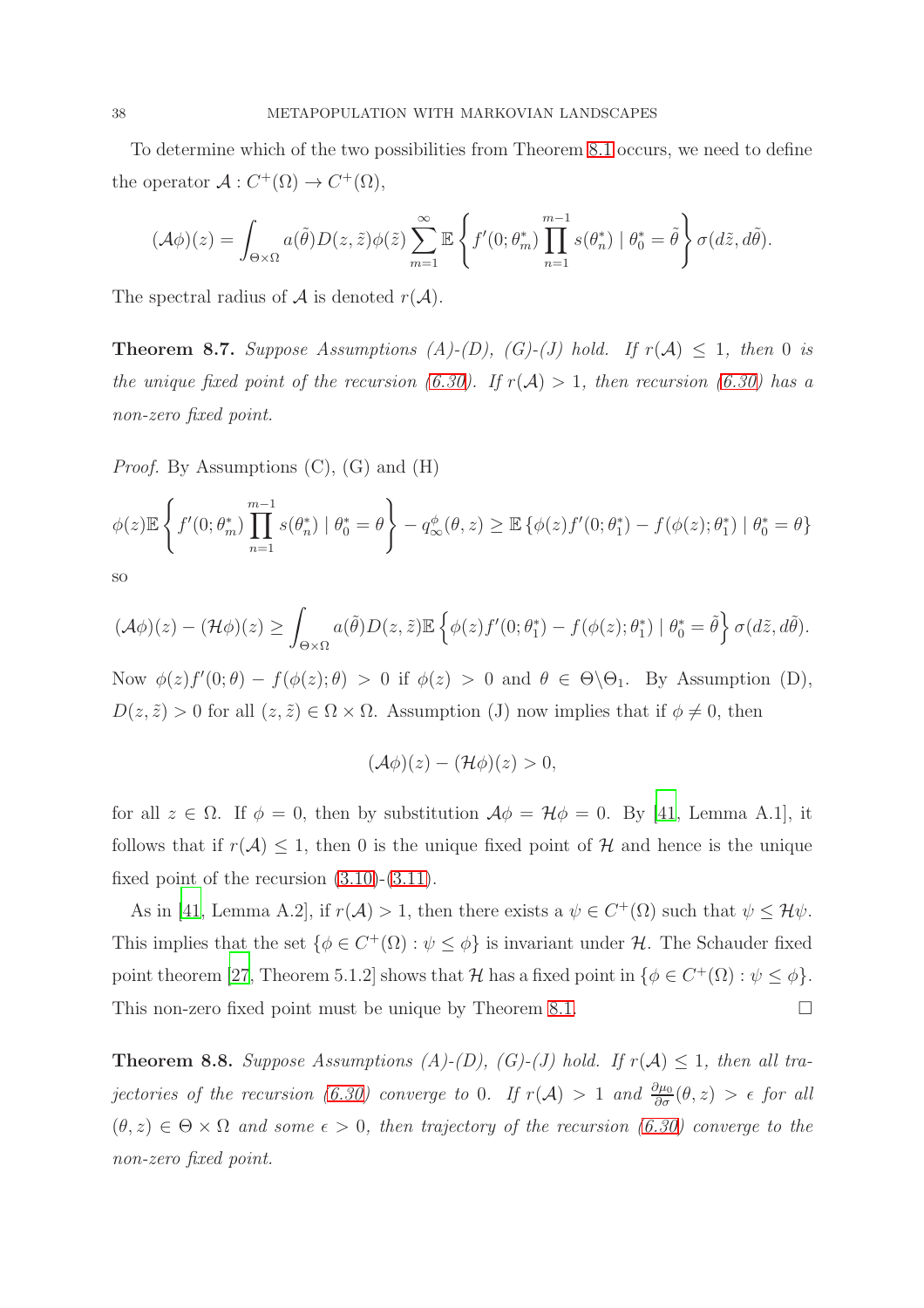*Proof.* Under Assumptions (C) and (G), we can use a similar argument to that used in the proof of Lemma [8.2](#page-34-0) to show that recursion [\(6.30\)](#page-25-1) has the monotonicity property; if  $\frac{\partial \tilde{\mu}_0}{\partial \sigma}$  and  $\frac{\partial \mu_0}{\partial \sigma}$  are two initial conditions such that  $\frac{\partial \tilde{\mu}_0}{\partial \sigma} \leq \frac{\partial \mu_0}{\partial \sigma}$  in the partial ordering on  $C^+(\Omega)$ , then under recursion [\(6.30\)](#page-25-1)  $\frac{\partial \tilde{\mu}_t}{\partial \sigma} \leq \frac{\partial \mu_t}{\partial \sigma}$  for all  $t \geq 0$ . The proof then follows the arguments of [\[10](#page-40-11), Theorems 5.1 and 5.3 ] as used in [\[39,](#page-42-7) Theorem 3].  $\Box$ 

*Proof of Theorem [4.1.](#page-11-0)* The result follows from Theorems [8.1,](#page-33-1) [8.7](#page-37-1) and [8.8](#page-37-0) with  $\sigma$  replaced by the product measure  $\zeta \times \pi$ .

*Proof of Theorem [4.2.](#page-12-0)* Assuming  $f(x; \theta) = s(\theta) \bar{f}(x)$ , equation [\(8.44\)](#page-33-2) becomes

$$
q_{\infty}^{\phi}(\theta, z) = \sum_{m=1}^{\infty} \bar{f}(\phi(z)) (1 - \bar{f}(\phi(z)))^{m-1} \mathbb{E} \left\{ \prod_{n=1}^{m} s(\theta_{n}^{*}) \mid \theta_{0}^{*} = \theta \right\}.
$$
 (8.53)

Integrating  $a(\theta)q_{\infty}^{\phi}(\theta, z)$  with respect to  $\pi$  shows that

<span id="page-38-0"></span>
$$
\int_{\Theta} a(\theta) q_{\infty}^{\phi}(\theta, z) \pi(d\theta) = \sum_{m=1}^{\infty} \bar{f}(\phi(z)) (1 - \bar{f}(\phi(z)))^{m-1} \mathbb{E} \left\{ a(\theta_{m+1}) \prod_{n=1}^{m} s(\theta_n) \right\}.
$$
 (8.54)

Substituting equation [\(8.54\)](#page-38-0) into equation [\(8.45\)](#page-34-1) and using the product form for  $\sigma$  yields

<span id="page-38-1"></span>
$$
\left(\mathcal{H}\phi\right)(z) = \int_{\Omega} D(z,\tilde{z}) \sum_{m=1}^{\infty} \bar{f}(\phi(z)) (1 - \bar{f}(\phi(z)))^{m-1} \mathbb{E}\left\{a(\theta_{m+1}) \prod_{n=1}^{m} s(\theta_n)\right\} \zeta(\tilde{z}) d\tilde{z}.
$$
 (8.55)

As H depends on  $(\pi, P)$  only through the sequence  $\mathbb{E}\left(a(\theta_{m+1})\prod_{n=1}^m s(\theta_n)\right), m \geq 1$  so must its fixed point.

*Proof of Theorem [4.3.](#page-13-0)* Let  $\tilde{\mathcal{H}}$  be the operator obtained by replacing  $\theta_n$  with  $\tilde{\theta}_n$  in equation [\(8.55\)](#page-38-1). From [\(4.17\)](#page-13-1), it follows that for any  $\phi \in C^+(\Omega)$ 

$$
\tilde{\mathcal{H}}\phi\leq\mathcal{H}\phi.
$$

If  $\tilde{\phi}^*$  is a fixed point of  $\tilde{\mathcal{H}}$ , then  $\tilde{\phi}^* = \tilde{\mathcal{H}} \tilde{\phi}^* \leq \mathcal{H} \tilde{\phi}^*$ . Therefore, the set  $\{\phi \in C^+(\Omega) : \tilde{\phi}^* \leq \tilde{\phi}^* \leq \tilde{\phi}^* \leq \tilde{\phi}^* \leq \tilde{\phi}^* \leq \tilde{\phi}^* \leq \tilde{\phi}^* \leq \tilde{\phi}^* \leq \tilde$  $\phi$ } is invariant under  $\mathcal H$  and by the Schauder fixed point theorem  $\mathcal H$  has a fixed point in this set. As H has a unique non-zero fixed point (Theorem [8.1\)](#page-33-1),  $\tilde{\phi}^* \leq \phi^*$ . Now by equation [\(8.54\)](#page-38-0)

$$
\int_{\Theta} a(\theta) \tilde{q}^*(\theta, z) \tilde{\pi}(d\theta) = \sum_{m=1}^{\infty} \bar{f}(\phi(z)) (1 - \bar{f}(\tilde{\phi}^*(z)))^{m-1} \mathbb{E} \left\{ a(\tilde{\theta}_{m+1}) \prod_{n=1}^m s(\tilde{\theta}_n) \right\}
$$
  

$$
\leq \sum_{m=1}^{\infty} \bar{f}(\phi(z)) (1 - \bar{f}(\tilde{\phi}^*(z)))^{m-1} \mathbb{E} \left\{ a(\theta_{m+1}) \prod_{n=1}^m s(\theta_n) \right\}
$$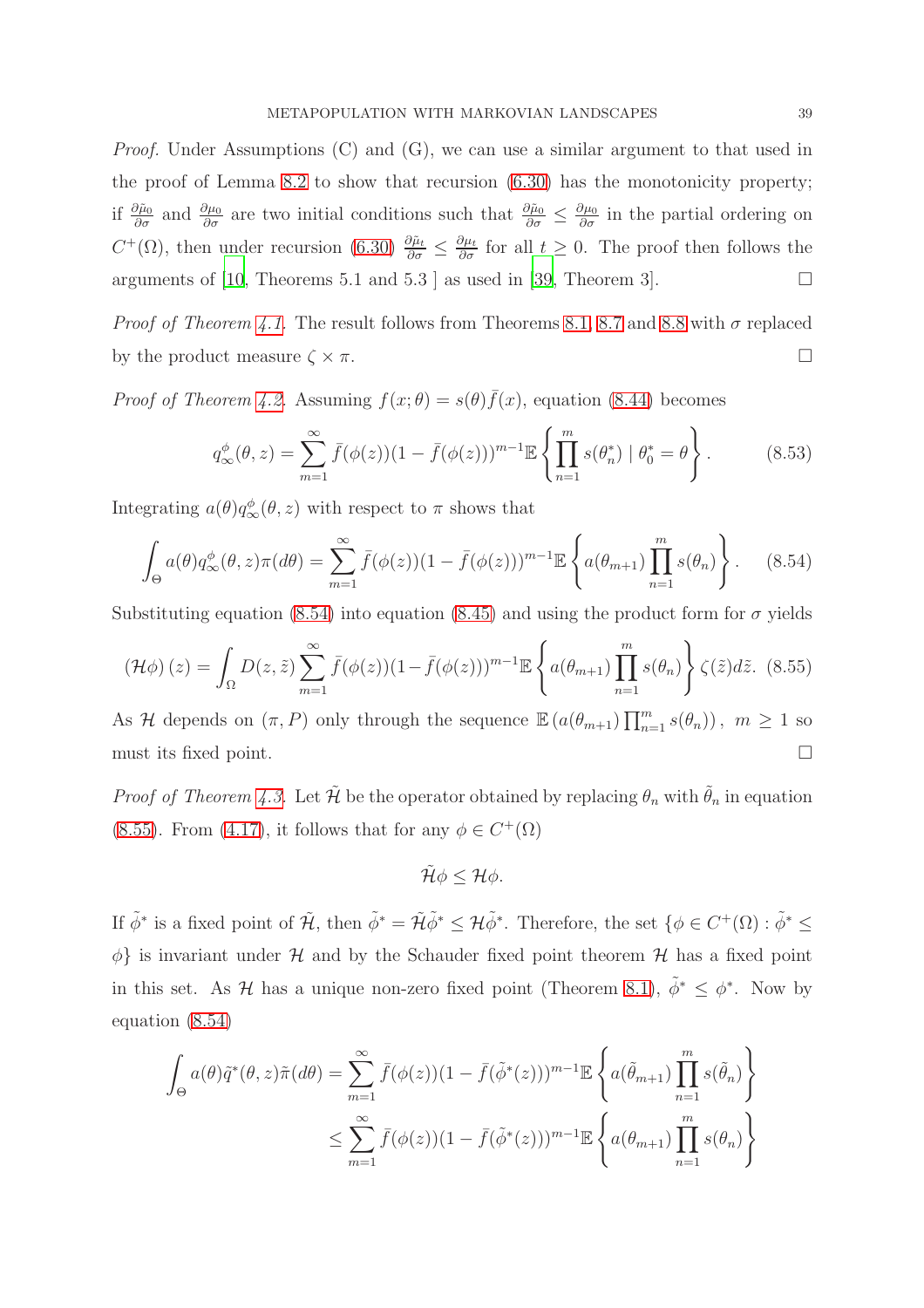from inequality [\(4.17\)](#page-13-1). Now let  $\alpha_m = \mathbb{E}\left(a(\theta_{m+1})\prod_{n=1}^m s(\theta_n)\right) - \mathbb{E}\left(a(\theta_{m+2})\prod_{n=1}^{m+1} s(\theta_n)\right)$ . Then

$$
\int_{\Theta} a(\theta) \tilde{q}^*(\theta, z) \tilde{\pi}(d\theta) \le \sum_{m=1}^{\infty} \bar{f}(\tilde{\phi}^*(z))(1 - \bar{f}(\tilde{\phi}^*(z)))^{m-1} \left\{ \sum_{r=m}^{\infty} \alpha_r \right\}
$$

$$
= \sum_{r=1}^{\infty} (1 - (1 - \bar{f}(\tilde{\phi}^*(z)))^r) \alpha_r
$$

As  $\tilde{\phi}^* \leq \phi^*$  and  $\bar{f}$  is increasing,  $(1 - (1 - \bar{f}(\tilde{\phi}^*(z)))^r) \leq (1 - (1 - \bar{f}(\phi^*(z)))^r)$  for all  $r \geq 1$ and all  $z \in \Omega$ . Therefore,

$$
\int_{\Theta} a(\theta) \tilde{q}^*(\theta, z) \tilde{\pi}(d\theta) \le \sum_{r=1}^{\infty} (1 - (1 - \bar{f}(\phi^*(z)))^r) \alpha_r
$$
  
= 
$$
\sum_{m=1}^{\infty} \bar{f}(\phi(z)) (1 - \bar{f}(\phi^*(z)))^{m-1} \mathbb{E} \left\{ a(\theta_{m+1}) \prod_{n=1}^m s(\theta_n) \right\}
$$
  
= 
$$
\int_{\Theta} a(\theta) q^*(\theta, z) \pi(d\theta).
$$

*Proof of Lemma [4.4.](#page-13-2)* From the general form of Hölder's inequality

$$
\mathbb{E}\left(\prod_{n=0}^m s(\theta_n)\right) \leq \prod_{n=0}^m \mathbb{E}\left(s(\theta_n)^{m+1}\right)^{1/(m+1)}.
$$

As  $(\theta_t, t \geq 0)$  is assumed stationary  $\mathbb{E}(s(\theta_t)^{m+1}) = \mathbb{E}(s(\theta_0)^{m+1})$  for  $t = 1, \ldots, m$ . Therefore,

$$
\mathbb{E}\left(\prod_{n=0}^m s(\theta_n)\right) \leq \mathbb{E}(s(\theta_0)^{m+1}).
$$

8.1. Numerical approximation of the fixed point. To compute  $\int_{\Theta} q^*(\theta, z) \pi(d\theta)$ , we first numerically determined the non-zero fixed point the operator  $\mathcal H$  from [\(8.45\)](#page-34-1) employing the product form of  $\sigma$  and the expression for  $\int_{\Theta} q^{\phi}(\theta, z) \pi(d\theta)$  given by [\(8.54\)](#page-38-0). This was done by fixed point iteration of an approximation to the operator  $\mathcal H$  where we (i) approximated the integral with respect to  $\zeta$  by a Reimann sum with 500 terms, (ii) truncated the infinite sum in [\(8.54\)](#page-38-0) to 1000 terms, and (iii) approximated the moments  $\mathbb{E}(\prod_{n=1}^m s(\theta_n))$  by simulating 1000 sample paths of the survival process. The fixed point of  $H$  was then substituted into equation [\(8.54\)](#page-38-0) to give an approximation to the limiting probability of the patch being occupied.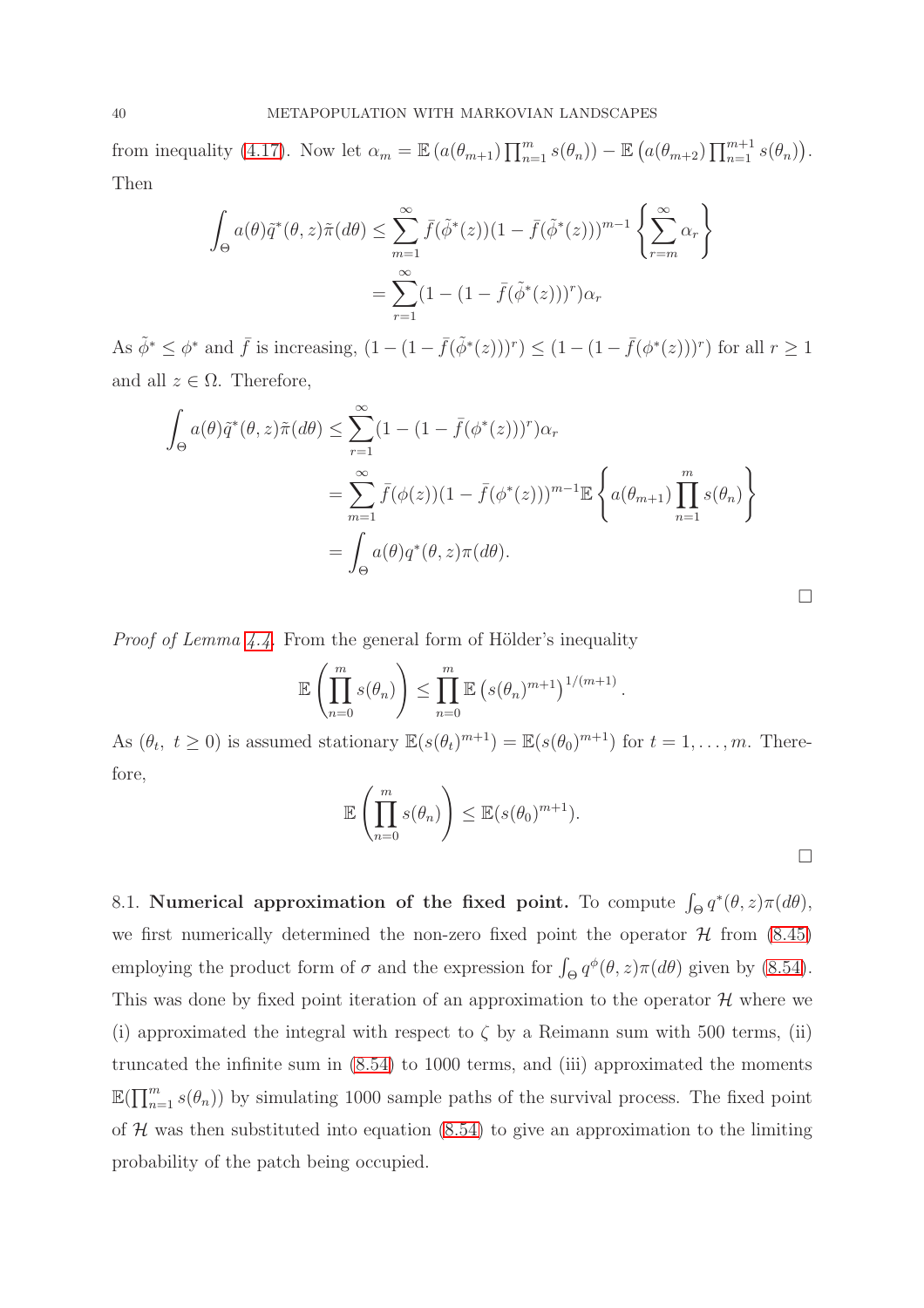#### **REFERENCES**

- <span id="page-40-5"></span>[1] Akçakaya HR, and Ginzburg LR (1991) Ecological risk analysis for single and multiple populations, pages 78-87 in Species Conservation: A Population Biological Approach (Seitz A and Loescheke V, eds.), Birkhauser, Basel
- <span id="page-40-0"></span>[2] Akçakaya HR, Radeloff VC, Mladenoff DJ and He HS (2004) Integrating landscape and metapopulation modeling approaches: Viability of the sharp-tailed grouse in a dynamic landscape, Conservation Biology, 18, 526-537
- <span id="page-40-9"></span>[3] Bassch A, Tischew S and Bruelheide H (2010) Twelve years of succession on sandy substrates in a post-mining landscape: a Markov chain analysis, Ecological Applications, 20, 1136-1147
- <span id="page-40-3"></span>[4] Barker WL (1989) A review of models of landscape change, Landscape Ecology, 2, 111-133
- <span id="page-40-8"></span>[5] Balzter H (2000) Markov chain models for vegetation dynamics, Ecological Modelling, 126, 139-154.
- <span id="page-40-4"></span>[6] Barbour AD, McVinish R and Pollett PK (2015) Connecting deterministic and stochastic metapopulation models, Journal of Mathematical Biology, 71, 1481-1504
- <span id="page-40-10"></span>[7] Bebbington M, Pollett PK and Zheng X (1995) Dual constructions for pure-jump Markov processes, Markov Processes and Related Fields, 1, 513-558
- <span id="page-40-1"></span>[8] Boyle OD, Menges ES and Waller DM (2003) Dances with fire: Tracking metapopulation dynamics of *Polygonella Basiramia* in Florida scrub (USA), Folia Geobotanica, 38, 255-262
- <span id="page-40-2"></span>[9] Brachet S, Oliveria I, Godelle B, Klein E, Frascaria-Lacoste N and Gouyon P-H (1999) Dispersal and Metapopulation Viability in a Heterogeneous Landscape, Journal of Theoretical Biology, 198, 479-495
- <span id="page-40-11"></span>[10] Busenberg SN, Iannelli M and Thieme HR (1991) Global behavior of an agestructured epidemic model, SIAM Journal on Mathematical Analysis, 22, 1065-1080
- <span id="page-40-6"></span>[11] Chesson P (1984) Persistence of a Markovian population in a patchy environment, Zeitschrift für Wahrscheinlichkeitstheorie und Verwandte Gebiete, 66, 97-107
- <span id="page-40-7"></span>[12] Courchamp, F., Berec, L. and Gascoigne, J. (2008) Allee effects in ecology and conservation, Oxford University Press, Oxford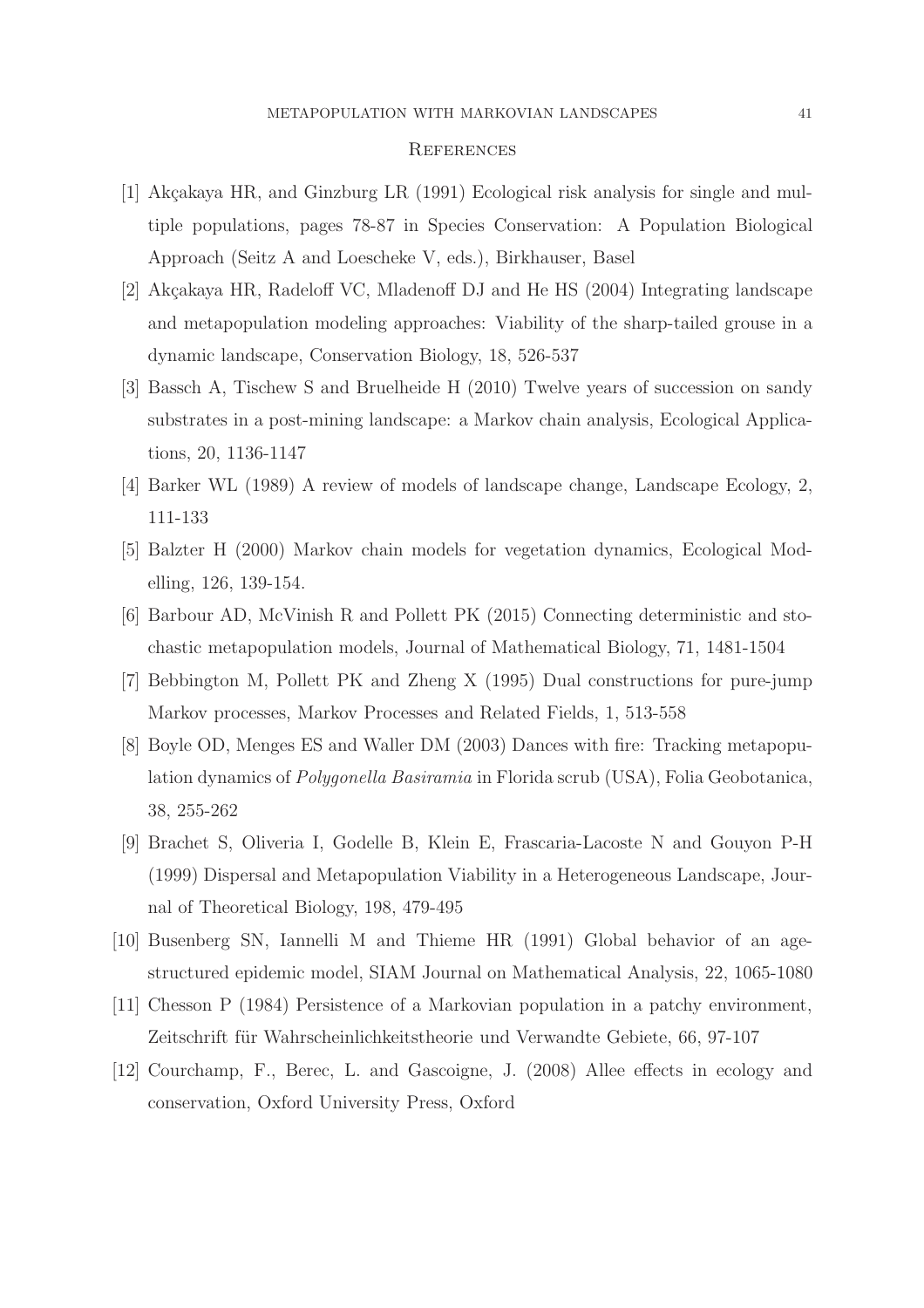- <span id="page-41-10"></span>[13] Day JR and Possingham HP (1995) A stochastic metapopulation model with variability in patch size and position, Theoretical Population Biology, 48, 333-360
- <span id="page-41-9"></span>[14] DeWoody YD, Feng Z and Swihart RK (2005) Merging spatial and temporal structure within a metapopulation model, American Naturalist, 166, 42-55
- <span id="page-41-12"></span>[15] Diekmann O, Heesterbeek JAP, and Roberts MG (2010) The construction of nextgeneration matrices for compartmental epidemic models, Journal of the Royal Society Interface, 7, 873-885
- <span id="page-41-5"></span>[16] Dolrenry S, Stenglein J, Hazzah L, Lutz RS and Frank L (2014) A metapopulation approach to African lion (*Panthera leo*) conservation, PLoS ONE, 9, e88081
- <span id="page-41-3"></span>[17] Durrett R and Levin SA (1994) The importance of being discrete (and spatial), Theoretical Population Biology, 46, 363-394.
- <span id="page-41-4"></span>[18] Franc A (2004) Metapopulation dynamics as a contact process on a graph, Ecological Complexity, 1, 49-63
- <span id="page-41-6"></span>[19] George DB, Webb CT, Pepin KM, Savage LT and Antolin MF (2013) Persistence of black-tailed prairie-dog populations affected by plague in northern Colorado, USA, Ecology, 94, 1572-1583.
- <span id="page-41-8"></span>[20] Gregg L, and Niemuth ND (2000) The history, status, and future of the sharp-tailed grouse in Wisconsin, The Passenger Pigeon 62:159-174
- <span id="page-41-0"></span>[21] Hanski I (1991) Single-species metapopulation dynamics: concepts, models and observations, Biological Journal of the Linnean Soceity, 42, 17-38.
- <span id="page-41-1"></span>[22] Hanski I (1994) A practical model of metapopulation dynamics, Journal of Animal Ecology, 63, 151-162
- <span id="page-41-7"></span>[23] Hanski I (1999) Habitat connectivity, habitat continuity, and metapopulations in dynamic landscapes, Oikos, 87, 209-219
- <span id="page-41-2"></span>[24] Hanski I and Ovaskasinen O (2003) Metapopulation theory for fragmented landscapes, Theoretical Population Biology, 64, 119-127
- <span id="page-41-11"></span>[25] Hill MF and Caswell H (2001) The effects of habitat destruction in finite landscapes: A chain-binomial metapopulation model, Oikos, 93, 321-331
- <span id="page-41-13"></span>[26] Hirsch MW and Smith H (2005) Monotone maps: A review, Journal of Difference Equations and Applications, 11, 379-398
- <span id="page-41-14"></span>[27] Istratescu VI (1981) Fixed Point Theory: An Introduction, D. Reidel, Dordrecht.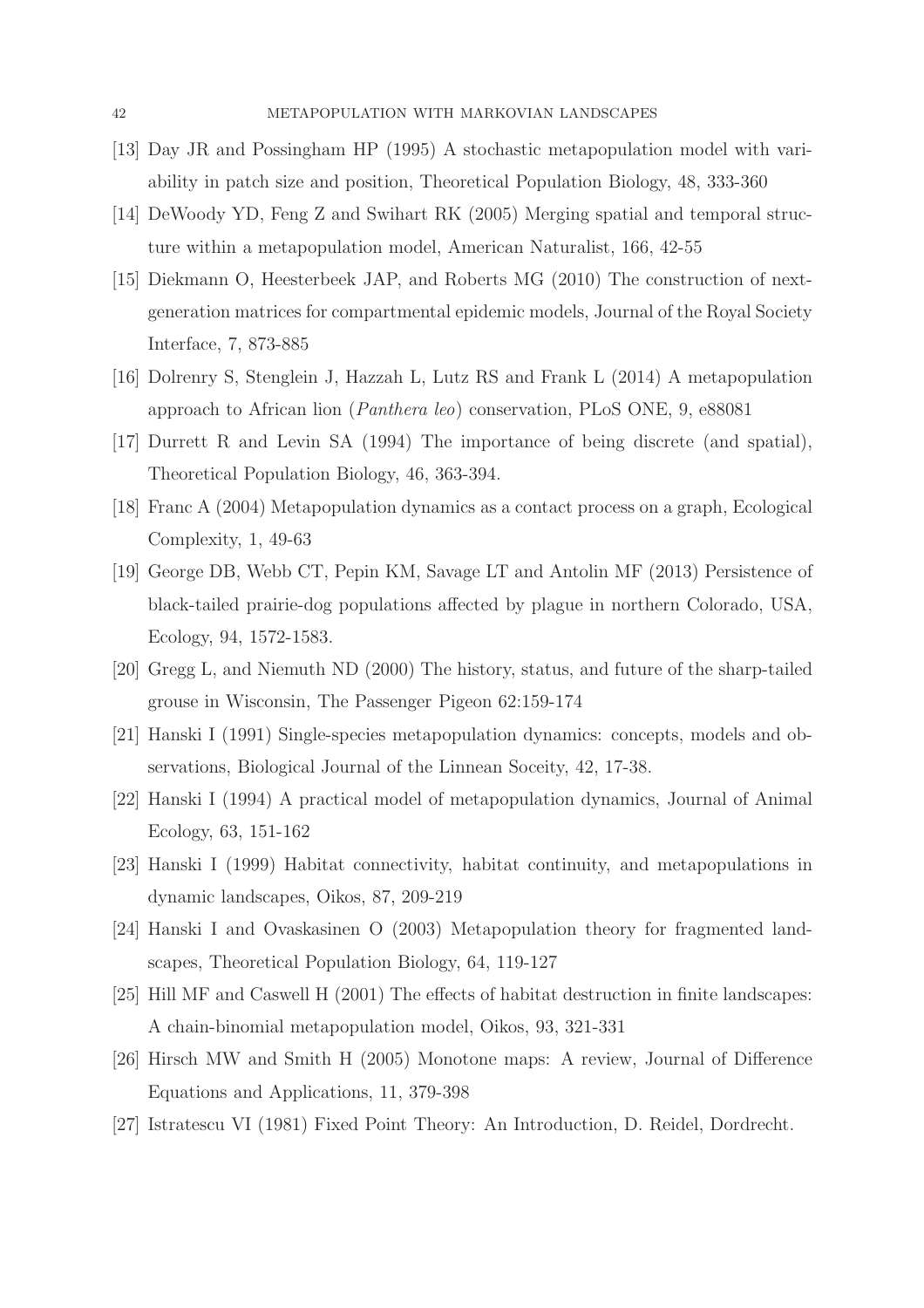- <span id="page-42-3"></span>[28] Johansson V, Ranius T and Snäll T (2012) Epiphyte metapopulation dynamics are explained by species traits, connectivity, and patch dynamics, Ecology, 93, 235-241
- <span id="page-42-12"></span>[29] Kallenberg O (2002) Foundations of modern probability, 2nd edn. Springer, New York
- <span id="page-42-5"></span>[30] Kelly FP (1979) Reversibility and Stochastic Networks, Wiley, Chichester
- <span id="page-42-4"></span>[31] Keymer JE, Marquet PA, Velasco-Hernndez JX and Levin SA (2000) Extinction thresholds and metapopulation persistence in dynamic landscapes, The American Naturalist, 156, 478-494
- <span id="page-42-9"></span>[32] Léonard C (1990) Some epidemic systems are long range interacting particle systems, pages 170-183 in Stochastic Processes in Epidemic Theory. (Gabriel J-P, Lef`evre C and Picard P, eds.), Springer
- <span id="page-42-0"></span>[33] Levins R (1969) Some demographic and gcnetic consequences of environmental heterogeneity for biological control, Bulletin of the Entomological Society of America, 15: 237-240
- <span id="page-42-1"></span>[34] Liggett TM (2005) Interacting Particle Systems, Springer, Germany.
- <span id="page-42-11"></span>[35] Logofet DO and Lesnaya EV (2000) The mathematics of Markov models: what Markov chains can really predict in forest successions, Ecological Modelling, 186, 285-298
- <span id="page-42-2"></span>[36] MacPherson JL and Bright PW (2011) Metapopulation dynamics and a landscape approach to conservation of lowland water voles (*Arvicola amphibius*), Landscape Ecology, 26, 1395-1404
- <span id="page-42-10"></span>[37] McKinlay S and Borovkov K (2016) On explicit form of the stationary distributions for a class of bounded Markov chains, Journal of Applied Probability, 53, 231-243.
- <span id="page-42-6"></span>[38] McVinish R and Pollett PK (2012) The limiting behaviour of a mainland-island metapopulation, Journal of Mathematical Biology, 64, 775-801
- <span id="page-42-7"></span>[39] McVinish R and Pollett PK (2013) The limiting behaviour of a stochastic patch occupancy model, Journal of Mathematical Biology, 67, 693-716
- <span id="page-42-13"></span>[40] McVinish R and Pollett PK (2013) The deterministic limit of a stochastic logistic model with individual variation, Mathematical Biosciences, 241, 109-114
- <span id="page-42-8"></span>[41] McVinish R and Pollett PK (2014) The limiting behaviour of Hansk's incidence function metapopulation model, Journal of Applied Probability, 51, 297-316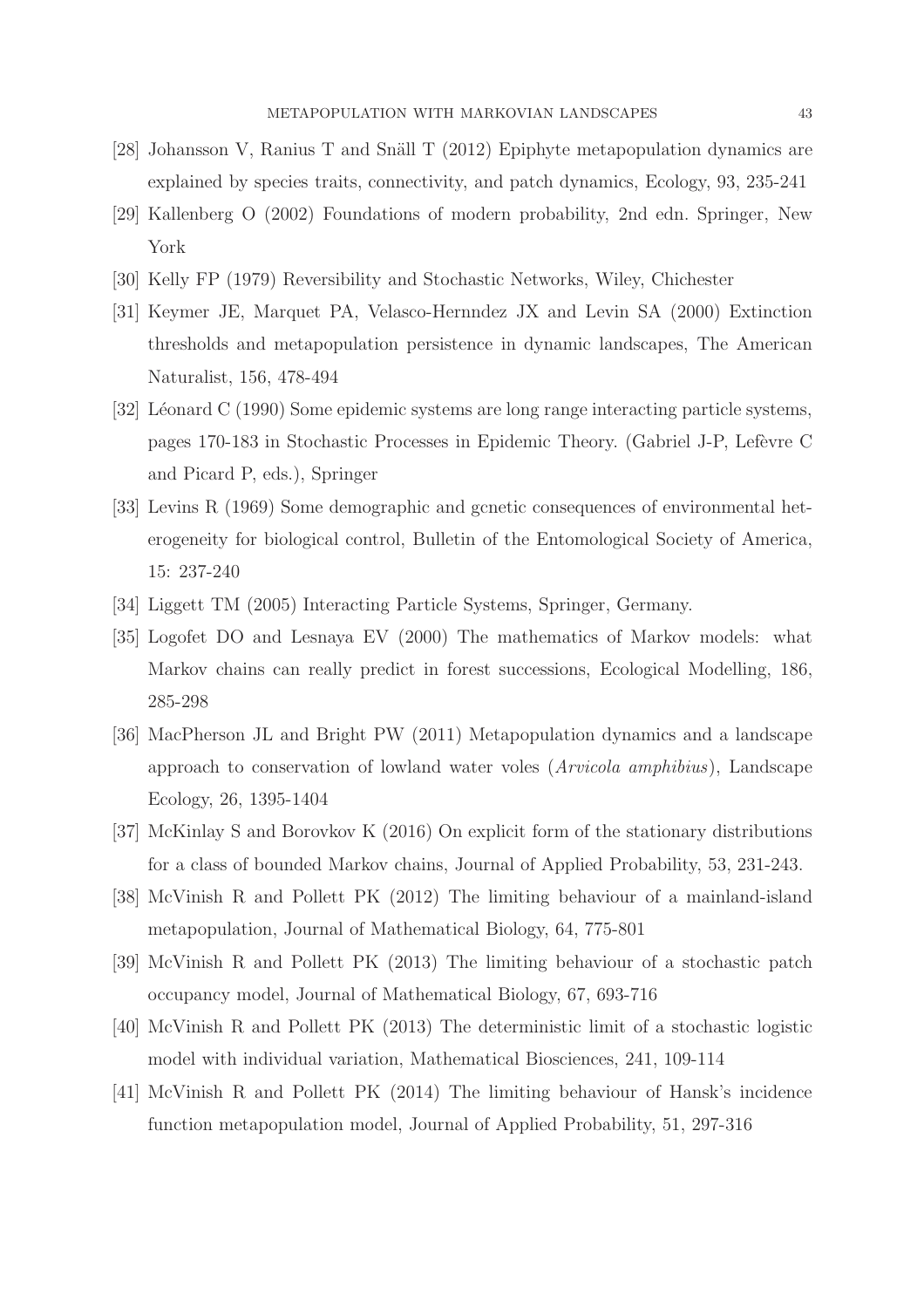- <span id="page-43-6"></span>[42] Metz JAJ and Gylllenberg M (2001) How Should We Define Fitness in Structured Metapopulation Models? Including an Application to the Calculation of Evolutionarily Stable Dispersal Strategies, Proceedings of the Royal Society of London Series B Biological Sciences, 268, 499-508
- <span id="page-43-11"></span>[43] Meyn SP and Tweedie RL (1996) Markov Chains and Stochastic Stability, Springer-Verlag, London.
- <span id="page-43-10"></span>[44] Miller AD and Chesson P (2009) Coexistence in disturbance-prone communities: How a resistance-resilience trade-off generates coexistence via the storage effect, American Naturalist, 173, E30-E43
- <span id="page-43-1"></span>[45] Moilanen A and Nieminen M (2002) Simple connectivity measures in patial ecology, Ecology, 83, 1131-1145.
- <span id="page-43-8"></span>[46] Neal P (2014) Endemic behaviour of SIS epidemics with general infectious period distributions, Advances in Applied Probability, 46, 241–255
- <span id="page-43-7"></span>[47] O'Cinneide CA (1990) Characterization of phase-type distributions, Communications in Statistics: Stochastic Models, 6, 1-57
- <span id="page-43-9"></span>[48] Ovaskainen O (2001) The quasistationary distribution of the stochastic logisitic model, Journal of Applied Probability, 38, 898-907
- <span id="page-43-5"></span>[49] Ovaskainen O and Cornell SJ (2006) Asymptotically exact analysis of stochastic metapopulation dynamics with explicit spatial structure, Theoretical Population Biology, 69, 13-33
- <span id="page-43-0"></span>[50] Ovaskainen O and Hanski I (2001) Spatially structured metapopulation models: global and local assessment of metapopulation capacity, Theoretical Population Biology, 60, 281-302.
- <span id="page-43-4"></span>[51] Pulsford SA, Lindenmayer DB and Driscoll DA (2016) A succession of theories: purging redundancy from disturbance theory, Biological Reviews, 91, 148-167.
- <span id="page-43-12"></span>[52] Ranga Rao, R (1962) Relations between weak and uniform convergence of measures with applications, Annals of Mathematical Statistics, 33, 659-680
- <span id="page-43-2"></span>[53] Ranius T, Bohman P, Hedgren O, Wikars L-O and Caruso A (2014) Metapopulation dynamics of a beetle species confined to burned forest sites in a managed forest region, Ecography 37, 797-804
- <span id="page-43-3"></span>[54] Reigada C, Schreiber SJ, Altermatt F and Holyoak M (2015) Metapopulation dynamics on ephemeral patches, American Naturalist, 185, 183-195.